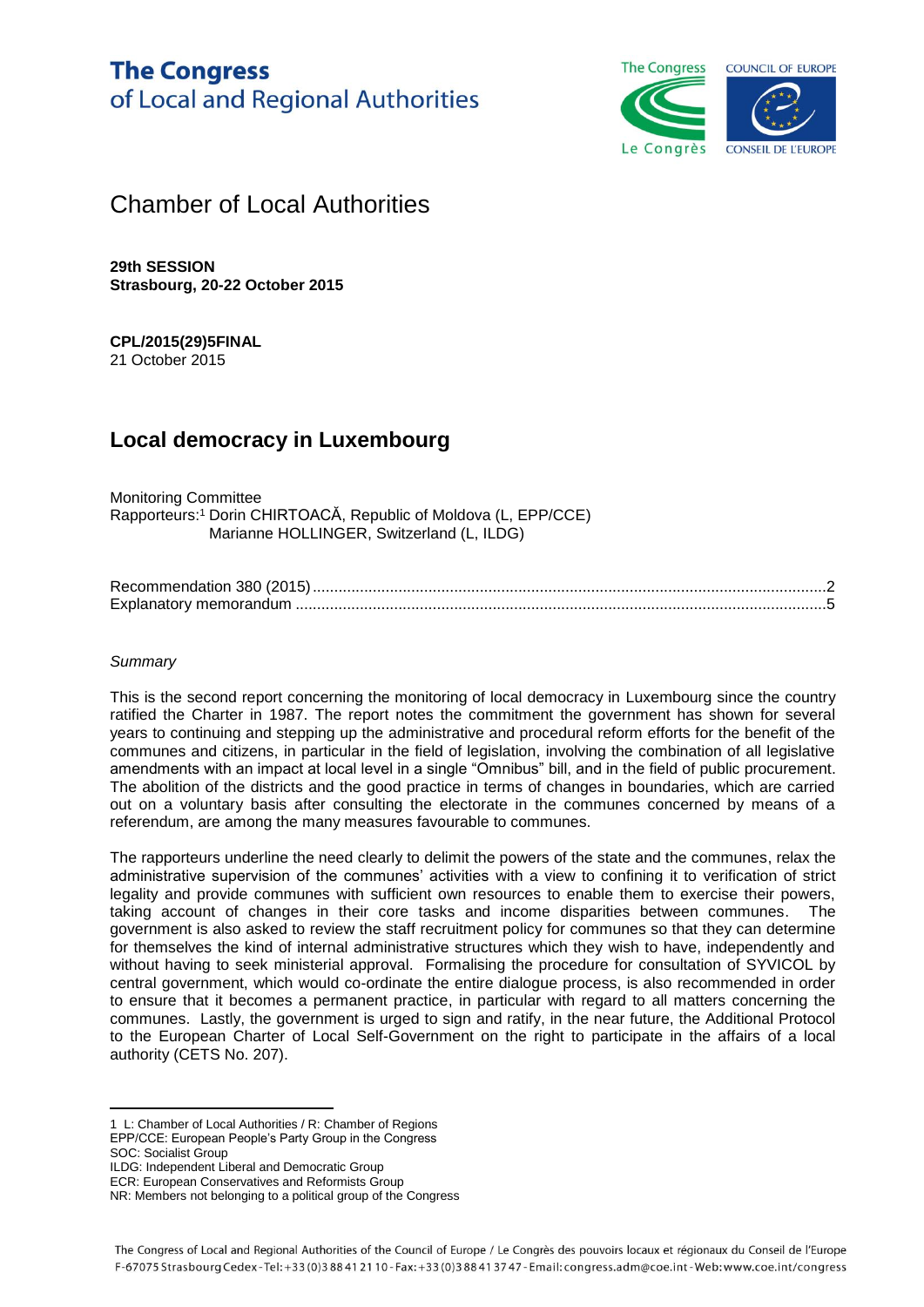# <span id="page-1-0"></span>**Local democracy in Luxembourg**

# **RECOMMENDATION 380 (2015)<sup>2</sup>**

1. The Congress of Local and Regional Authorities of the Council of Europe refers to:

*a.* Article 2, paragraph 1.*b*, of Statutory Resolution CM/Res(2011)2 relating to the Congress, which provides that one of the aims of the Congress shall be "to submit proposals to the Committee of Ministers in order to promote local and regional democracy";

*b*. Article 2, paragraph 3, of Statutory Resolution CM/Res(2011)2 relating to the Congress, stipulating that "the Congress shall prepare on a regular basis country-by-country reports on the situation of local and regional democracy in all member States and in States which have applied to join the Council of Europe, and shall ensure, in particular, that the principles of the European Charter of Local Self-Government are implemented";

*c*. its Resolution 307 (2010) REV2 on procedures for monitoring the obligations and commitments entered into by the Council of Europe member States in respect of their ratification of the European Charter of Local Self-Government;

*d*. the attached explanatory memorandum on local democracy in Luxembourg.

2. The Congress notes that:

*a.* Luxembourg signed the European Charter of Local Self-Government (ETS No. 122, hereafter "the Charter"), all provisions included, on 15 October 1985 and ratified it on 18 March 1987. The Charter entered into force in Luxembourg on 1 September 1988;

*b*. Luxembourg has not signed the Additional Protocol to the European Charter of Local Self-Government on the right to participate in the affairs of a local authority (CETS No. 207);

*c*. the Monitoring Committee decided to monitor the state of local democracy in Luxembourg and its compliance with the European Charter of Local Self-Government. It instructed Dorin Chirtoacă, Republic of Moldova (L, EPP/CCE), and Marianne Hollinger, Switzerland (L, ILDG), to prepare and submit to the Congress, as rapporteurs, the report on local democracy in Luxembourg; $3$ 

*d.* the Congress delegation conducted the monitoring visit to Luxembourg, Schengen and Schuttrange from 3 to 5 March 2015. During the visit, the Congress met representatives of SYVICOL and experts, mayors, government officials, representatives of the Chamber of Deputies, the Council of State, the Constitutional Court and the Ombudsman.

3. The Congress wishes to thank the Permanent Representation of Luxembourg to the Council of Europe and all those whom it met on these visits for their readiness to assist the delegation and for the information which they kindly supplied.

<sup>2</sup> Discussed and approved by the Chamber of Local Authorities on 21 October 2015 and adopted by the Congress on 22 October 2015, 3rd sitting (see document CPL/2015(29)5FINAL, explanatory memorandum), rapporteurs: Dorin CHIRTOACĂ, Republic of Moldova (L, EPP/CCE) Marianne HOLLINGER, Switzerland (L, ILDG).

<sup>3</sup> In their work, the rapporteurs were assisted by Professor Konstantinos TSIMARAS, consultant and member of the Group of Independent Experts on the European Charter of Local Self-Government, and the Congress secretariat.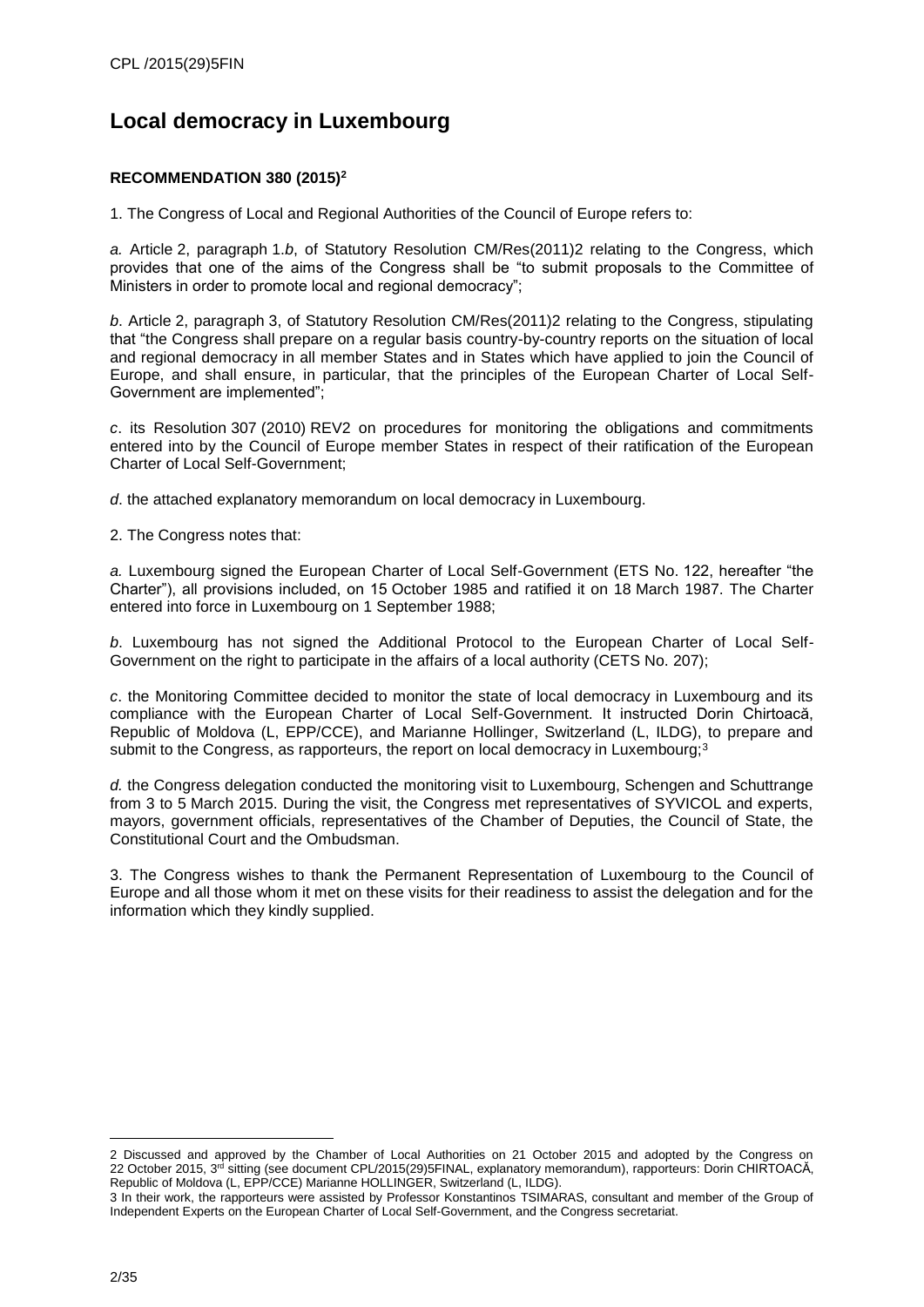4. The Congress notes with satisfaction:

*a*. the commitment the government has shown for several years to continuing and stepping up the administrative and procedural reform efforts for the benefit of the communes and citizens, in particular in the field of legislation, involving the combination of all legislative amendments with an impact at local level in a single "Omnibus" bill, and in the field of public procurement;

*b*. the relaxation of administrative supervision on the basis of Circular No. 2867 of 7 July 2010, which lists a whole series of communal acts which are no longer subject to the Minister of Interior's approval;

*c*. the abolition of the districts, something the communes have long been calling for. The law of 2 September 2015 abolishing the districts was approved by the Chamber of Deputies on 7 July 2015 and is due to enter into force on 3 October 2015.

*d*. the references to the European Charter of Local Self-Government in the opinions of the Council of State;

*e*. the good practice in terms of changes to local authority boundaries, which are carried out voluntarily and following consultation, by referendum, of the electorate in the communes concerned. Luxembourg's example is clearly a good practice which it would be worth bringing to the attention of other member States which are considering potential mergers.

5. The Congress notes with concern the following:

*a*. the problems with regard to the distribution of powers between the State and the communes;

*b*. the partial compliance with the principle that local authorities must be consulted on all matters concerning them directly;

*c*. the regulatory power over the internal organisation of Luxembourg communes' services, namely the fact that staff recruitment is subject to the prior approval of the Minister of the Interior;

*d*. the administrative supervision of activities and persons at local authority level, which is sometimes excessive;

*e*. the difficulties local authorities have with a system of local financing which does not always take account of changes in their core tasks and income disparities between communes;

*f*. the fact that the unit values for the land tax have not been reviewed since 1941, resulting in lost earnings for local authorities.

6. In the light of the above, the Congress asks the Committee of Ministers to incite the Luxembourg authorities to:

*a.* clearly delimit the powers of the State and the communes (Articles 4.1 and 4.2 of the Charter);

*b.* improve the dialogue between central government and the communes and SYVICOL on all matters concerning the communes by putting regular dialogue co-ordinated by central government on a more formal footing so as to ensure that it becomes a permanent practice (Article 4.6 of the Charter);

*c*. review staff recruitment policy for communes so that they can determine for themselves the kind of internal administrative structures they wish to have, independently and without having to seek ministerial approval (Article 6 of the Charter);

*d*. relax the administrative supervision of the communes' activities with a view to confining such control to verification of strict legality and review the supervision of individuals, i.e. the hiring of local government officers, the dismissal of mayors or aldermen and the dissolution of the communal council (Article 8.3 of the Charter);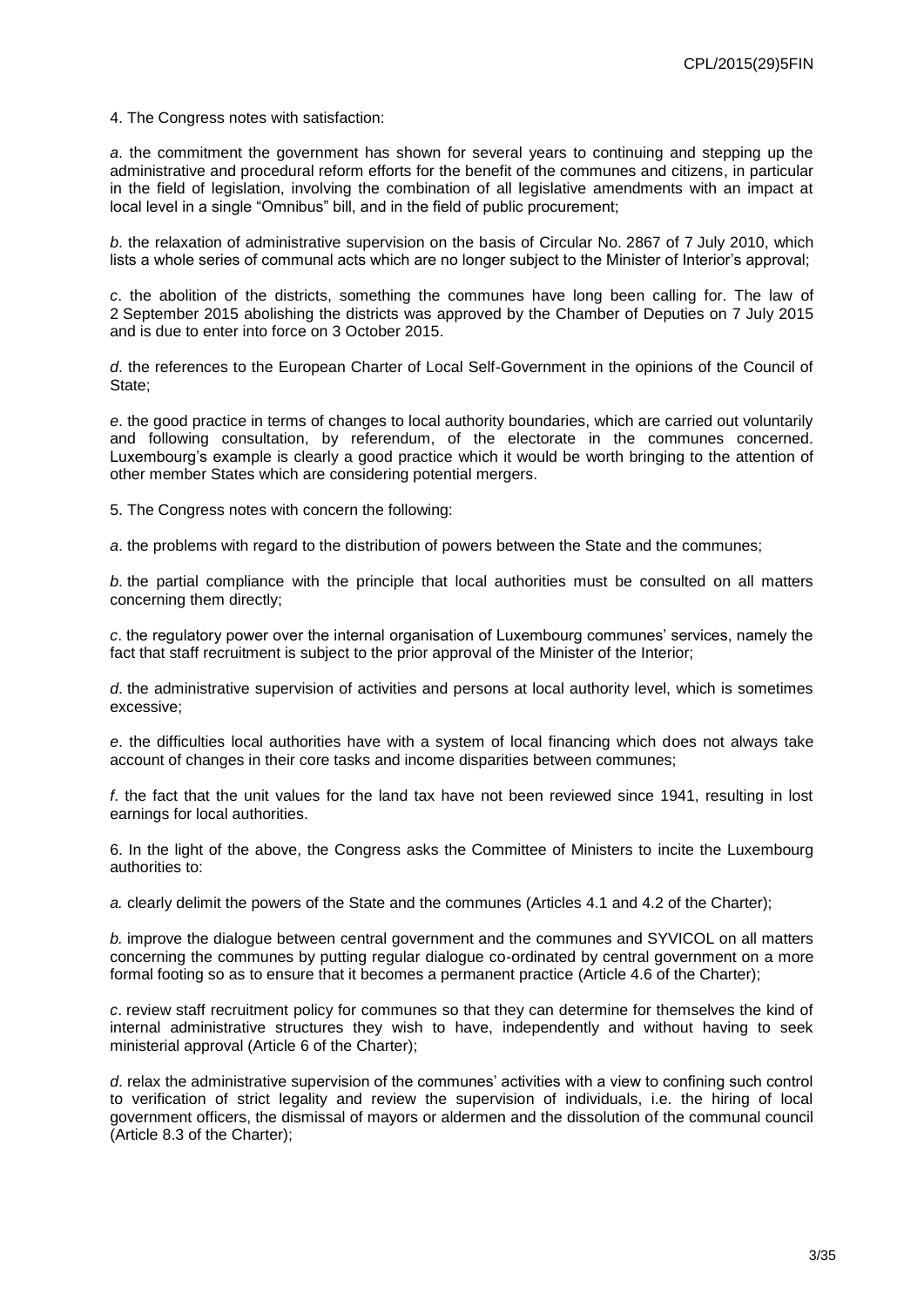*e*. provide communes with sufficient own resources to enable them to exercise their powers, taking account of changes in their core tasks and income disparities between communes (Article 9.1 and 9.2 of the Charter);

*f.* review the unit values for the land tax to take account of actual property prices so as to restore communal revenues (Article 9.3 of the Charter);

*g*. provide the communes with predictable, stable and sufficiently diversified income to enable them to perform their tasks regardless of the economic climate (Article 9.4 of the Charter);

*h*. review the criteria and formula for financial equalisation, taking account of the size of the communes (Article 9.5 of the Charter);

*i.* consider in the near future signing and ratifying the Additional Protocol to the European Charter of Local Self-Government on the right to participate in the affairs of a local authority (CETS No. 207).

7. The Congress invites the Committee of Ministers of the Council of Europe to take into consideration the present recommendation on local democracy in Luxembourg, as well as the explanatory memorandum, in its activities related to this member State.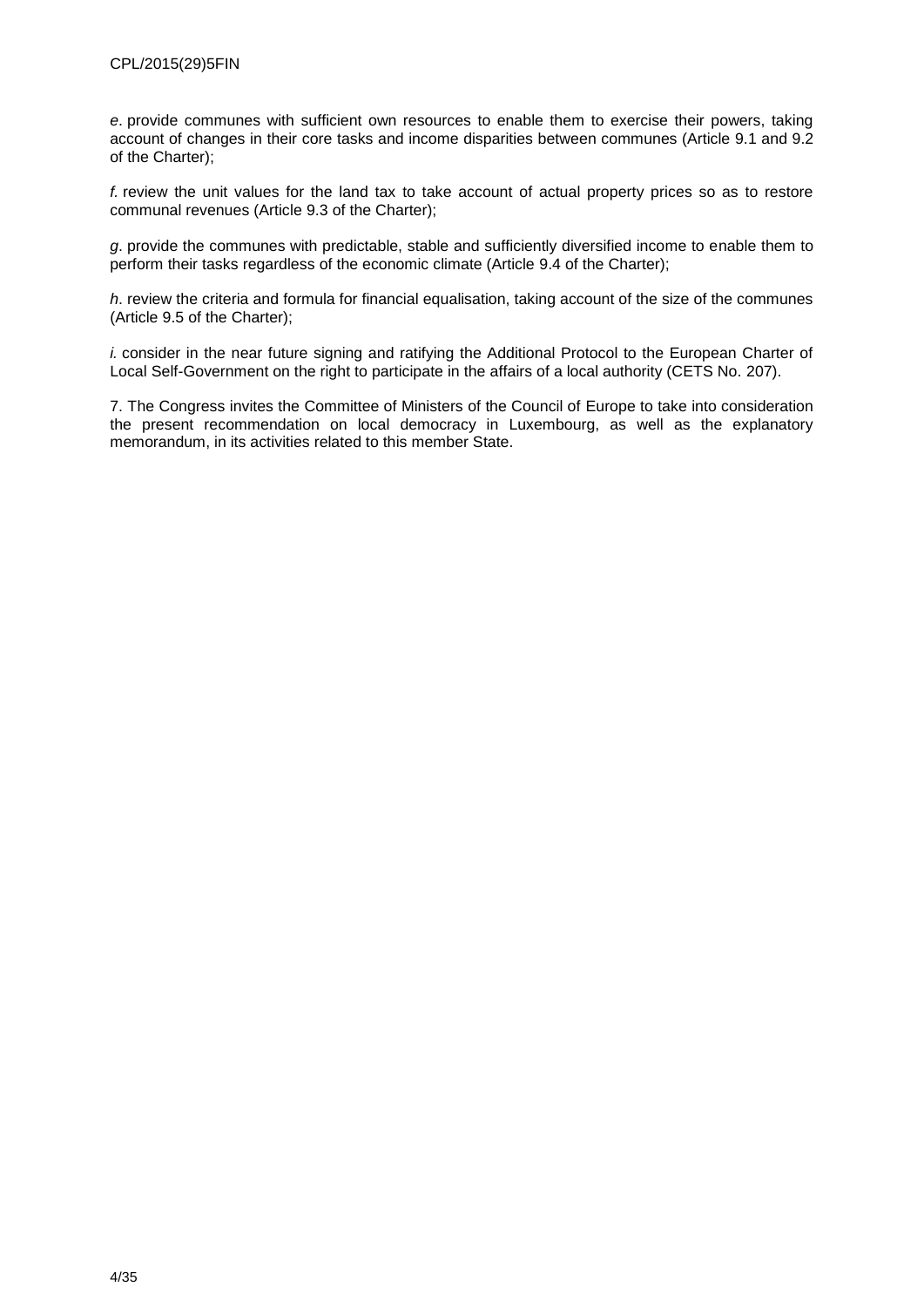# **Local democracy in Luxembourg**

# <span id="page-4-0"></span>**EXPLANATORY MEMORANDUM**

# **Table of contents**

| $\mathbf{1}$ . |                                                                                        |  |
|----------------|----------------------------------------------------------------------------------------|--|
| 2.             |                                                                                        |  |
| 3.             |                                                                                        |  |
| 4.             |                                                                                        |  |
| 4.1            |                                                                                        |  |
| 4.2            |                                                                                        |  |
| 4.3            |                                                                                        |  |
| 4.3.1          |                                                                                        |  |
|                |                                                                                        |  |
| 5.             |                                                                                        |  |
| 6.             | Article-by-article analysis of the situation of local democracy in the light of the    |  |
|                |                                                                                        |  |
| 6.1            |                                                                                        |  |
| 6.2            |                                                                                        |  |
| 6.3            |                                                                                        |  |
| 6.4            | Article 6 - Appropriate administrative structures and resources for the tasks of local |  |
|                |                                                                                        |  |
| 6.5            | Article 7 - Conditions under which responsibilities at local level are exercised  21   |  |
| 6.6            |                                                                                        |  |
| 6.7            |                                                                                        |  |
| 6.8            |                                                                                        |  |
| 6.9            |                                                                                        |  |
| 7.             |                                                                                        |  |
|                |                                                                                        |  |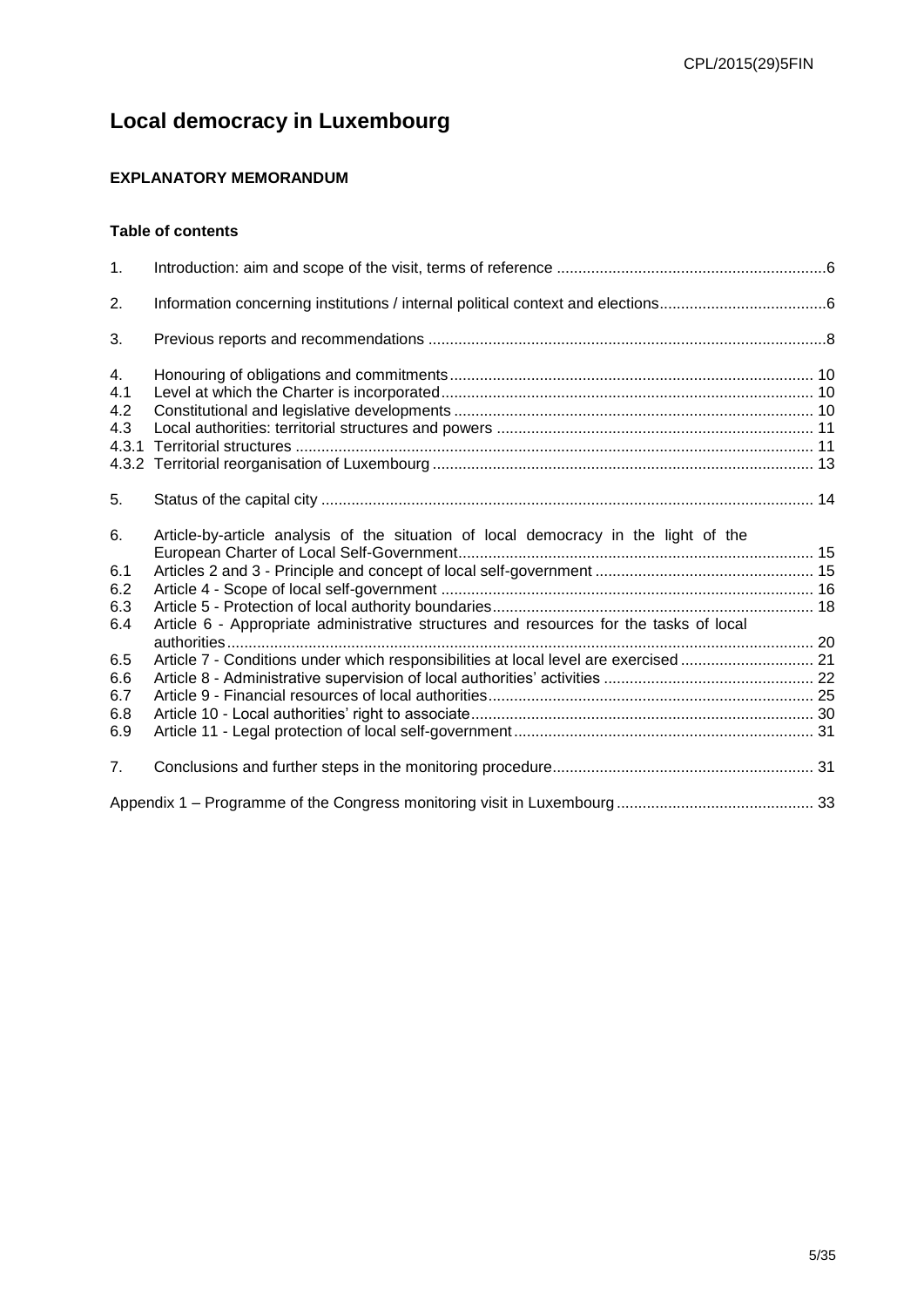#### <span id="page-5-0"></span>**1. Introduction: aim and scope of the visit, terms of reference**

1. In accordance with Article 2 of Statutory Resolution CM/Res (2011)2 of the Committee of Ministers, the Congress of Local and Regional Authorities of the Council of Europe (hereafter "the Congress") regularly prepares reports on the state of local and regional democracy in the member states and candidate countries.

2. Luxembourg acceded to the Council of Europe on 5 May 1949. It is one of the Organisation's founder countries. On 15 October 1985, Luxembourg signed the European Charter of Local Self-Government (CETS No. 122, hereafter "the Charter"), adopting all its provisions. It was the first country to ratify this instrument, on 18 March 1987. The Charter entered into force in respect of Luxembourg on 1 September 1988.

3. Luxembourg has acceded to the European Outline Convention on Transfrontier Co-operation between Territorial Communities or Authorities (ETS No. 106) and the Additional Protocol to the European Outline Convention on Transfrontier Co-operation between Territorial Communities or Authorities (ETS No. 159). Luxembourg has not signed the Additional Protocol to the European Charter of Local Self-Government on the right to participate in the affairs of a local authority (CETS No. 207).

4. The previous recommendation on local and regional democracy in Luxembourg was adopted by the Congress in 2005 (Recommendation 172(2005)).

5. A visit was made by a Congress delegation to Luxembourg, Schengen and Schuttrange from 3 to 5 March 2015, to examine the situation with regard to local and regional democracy in the country in the light of the Charter. The Monitoring Committee appointed Dorin Chirtoacă, Republic of Moldova (L, EPP/CCE), and Marianne Hollinger, Switzerland (L, ILDG), as rapporteurs and instructed them to prepare and submit to the Congress a report on local democracy in Luxembourg.

6. During this visit, the Congress met representatives of SYVICOL and experts, mayors, government officials, representatives of the Chamber of Deputies, the Council of State, the Constitutional Court and the Ombudsman. A detailed programme of the visit is appended to the report.

7. The rapporteurs wish to thank the Permanent Delegation of Luxembourg to the Council of Europe and all those whom it met on these visits for their readiness to assist the delegation and for the information which they kindly supplied.

### <span id="page-5-1"></span>**2. Information concerning institutions / internal political context and elections**

8. Located between Belgium, France and Germany, the Grand Duchy of Luxembourg was established as a separate state under Article 67, para. 2, of the Final Act of the 1815 Congress of Vienna; it was part of the German Confederation until the latter was dissolved in 1866. The independence of the Grand Duchy of Luxembourg was recognised by its monarch, the King of the Netherlands and Grand Duke of Luxembourg, when the Treaty of London was signed on 19 April 1839. Until then, it had officially been administered as a province of the Netherlands.<sup>4</sup>

9. Luxembourg is a democratic, free, independent and indivisible state. Under the Constitution, sovereign power resides in the nation, meaning that any authority which may be established is an expression of the popular will.

10. The first Constitution was drawn up in 1841, two years after the country won independence in 1839, and was followed by the Constitutions of 1848 and 1856. The current Constitution dates from 17 October 1868, and the text has been revised many times since. The complete overhaul of the Constitution forms part of the steps initiated on 21 April 2009 with the tabling of a bill to revise the Constitution in the Chamber of Deputies by the Committee on Institutions and Constitutional Revision. Among the changes proposed by the committee, attention should be drawn to those concerning Chapter 10 of the Constitution on communes, which provides that the State must ensure that local and regional authorities have adequate resources for performing their tasks.

<sup>4</sup> Cf. Article 1(2) of the Fundamental Law of the Kingdom of the Netherlands of 24 August 1815.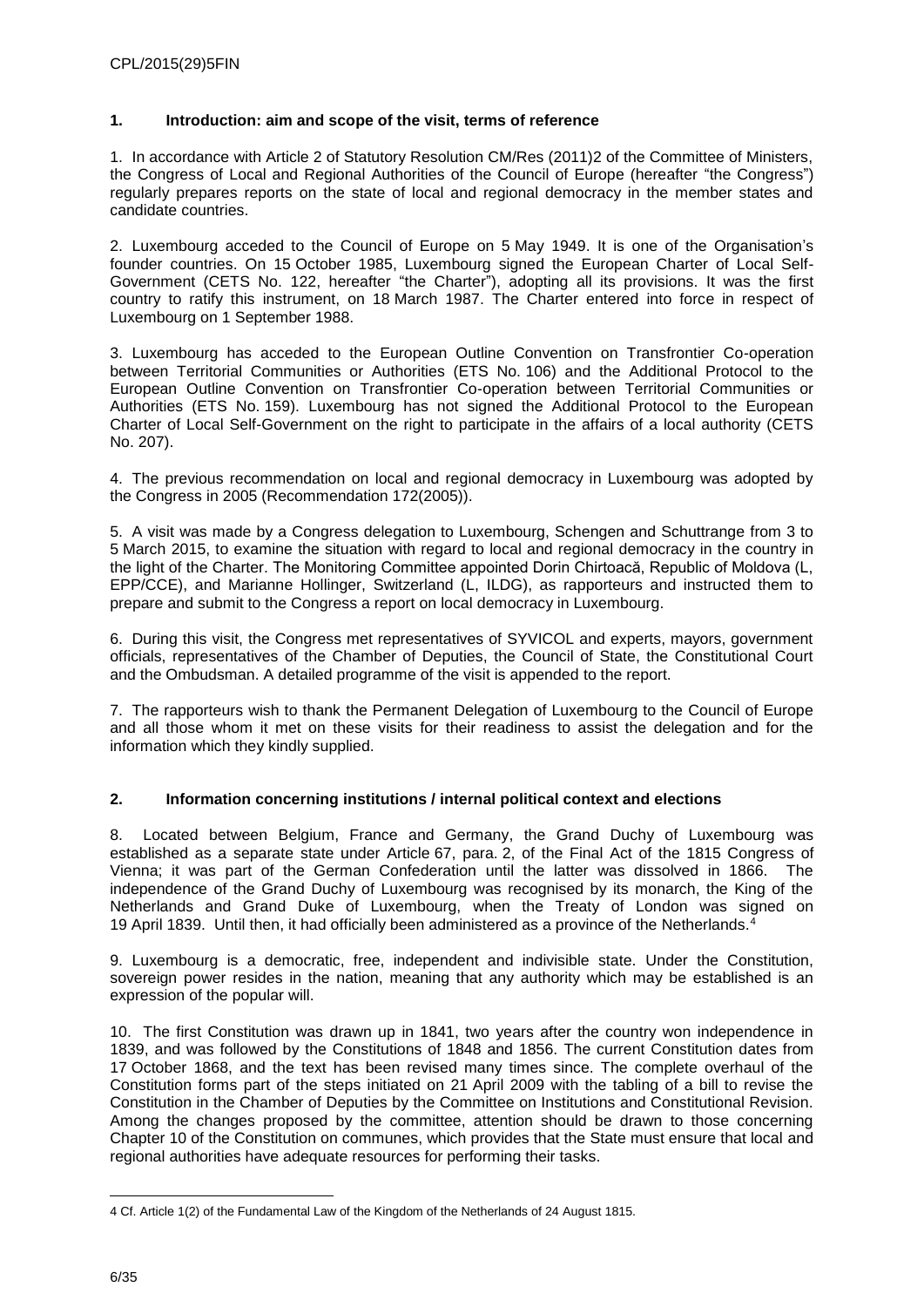11. Article 33 of the Constitution states that "The Grand Duke shall be the head of the State, the symbol of its unity and the guarantee of national independence. He shall exercise executive power in conformity with the Constitution and the laws of the country". Since his accession to the throne on 7 October 2000, it is Grand Duke Henri who has been head of state. The Grand Duke's legal status is characterised by the representative nature of his office, the constitutionality of his powers, the inviolability of his person and his freedom from political responsibility. The Grand Duke's representative character is based on the constitutionally enshrined principle of the hereditary devolution of the crown.

12. Luxembourg is a parliamentary democracy in the form of a constitutional monarchy. Under such a system, the hereditary monarch is recognised as head of state, but his powers are limited by a higher legal authority, the Constitution, to which the head of state is subject, as are the other branches of government. According to Article 32 of the Constitution, the Grand Duke has no powers other than those formally vested in him by the Constitution and the laws. In other words, the Grand Duke may act only within a prescribed and strictly defined framework. On acceding to the throne, therefore, the Grand Duke swears the oath set out in Article 5 of the Constitution, before the representatives of the nation. The Constitution places the head of state above and beyond political parties and thus guarantees his impartiality. Accordingly, the Grand Duke may therefore not act alone and has no political responsibility. Any legal act on his part must be countersigned by at least one member of the government, who assumes political accountability for the relevant act through his or her countersignature.

13. The Luxembourg Parliament is unicameral. Legislative power is exercised by the Chamber of Deputies consisting of 60 deputies elected for a five-year term by secret, universal, direct and proportional suffrage. The institutional role of the Chamber of Deputies is defined in a legal framework based around the Constitution and the Chamber's Rules of Procedure. The Chamber's assigned tasks of exercising legislative power and supervising the government provide a safeguard for democracy in Luxembourg. According to the Constitution, the Chamber of Deputies possesses powers in financial matters and has the right to review government decisions. The rapporteurs were told that the opinions of local elected representatives (SYVICOL) are now always published, as working documents, in the Chamber of Deputies. As that was not the case before, this is an advance which ought to be underlined.

14. Judicial power is exercised by the courts and tribunals. The Constitution provides for the separation for powers, rendering the courts and tribunals independent in the performance of their functions. There is a Constitutional Court and two branches of jurisdiction, a judicial one (justices of the peace, district courts and the Supreme Court of Justice) and an administrative one (Administrative Tribunal, Administrative Court).

15. The Council of State, which was established by the 1856 Constitution, is an institution called upon to give its opinion on all government and parliament bills and any other matters referred to it by the government or by laws, as well as opinions on draft Grand Ducal regulations. Its organic law explicitly invests the Council of State with the a priori examination of the compliance of government and parliament bills with the Constitution, with international conventions and treaties and with general principles of law. It is worth noting that the Council of State has a quasi-right of veto. The Chamber of Deputies must vote twice in succession on the entire text of all government and parliament bills, with a minimum interval of three months between each vote. However, the Chamber of Deputies may waive the second vote, but any waiver only becomes effective if the Council of State grants its consent, which in practice it usually does. Occasionally, the Council of State may refuse to consent to the second vote being waived, in particular when it believes the bill to be incompatible with the Constitution, the rules of international law or general principles of law. In such cases, there is an interval of at least three months between the first and the second vote.

16. The city of Luxembourg is the capital and the seat of government. Luxembourg is where the Community institutions first began operating when the European Coal and Steel Community held its inaugural session there on 10 August 1952. The EU judicial and financial institutions still have their headquarters in the city.

17. Luxembourg has three official languages: Luxembourgish, French and German, along with the languages of the foreign residents, 15% of whom are of Portuguese origin.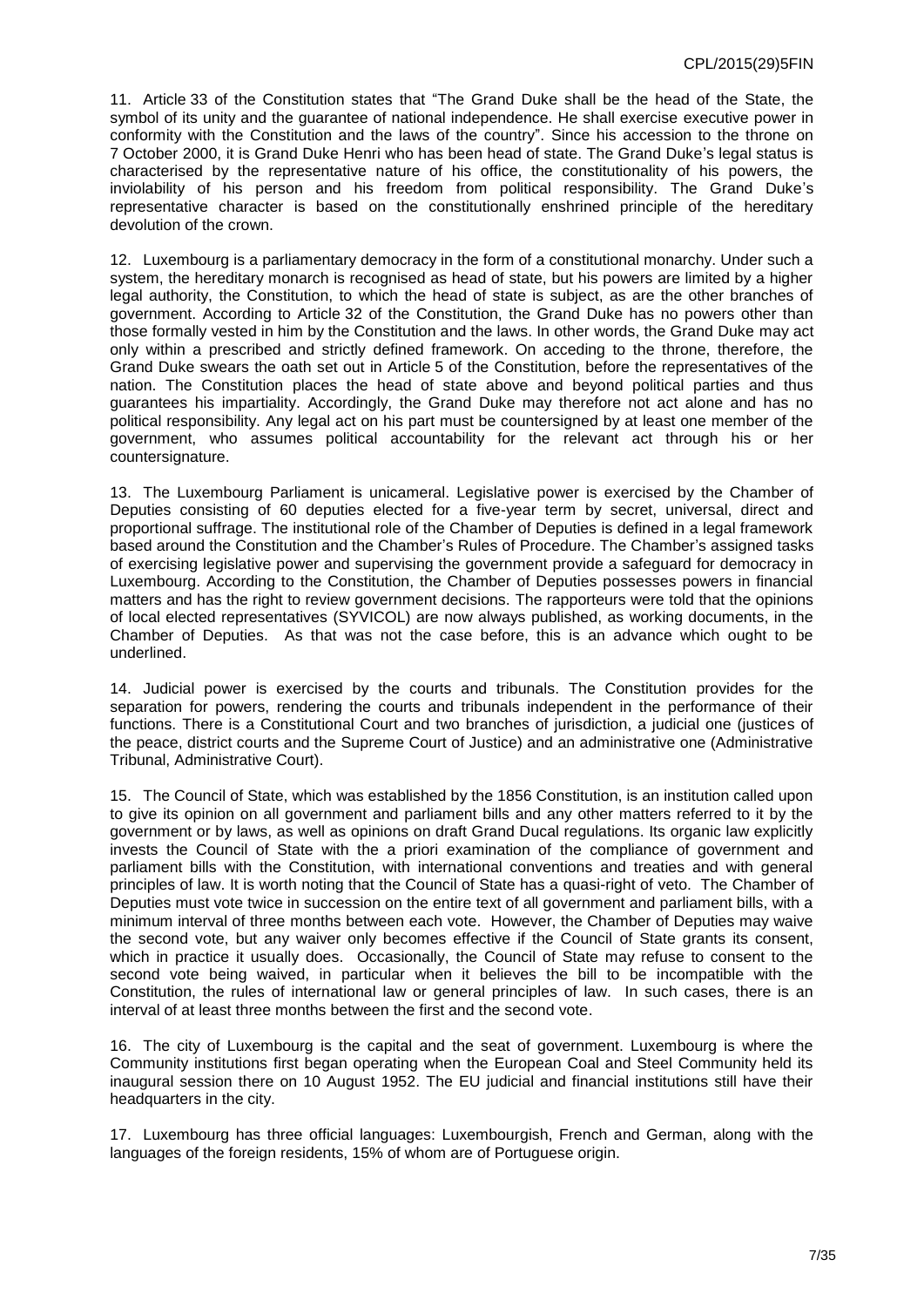#### *Internal political context and elections*

18. The government formed after the parliamentary elections on 20 October 2013 is a coalition between the Democratic Party, the Luxembourg Socialist Workers' Party and the Greens. The government, sworn in on 4 December 2013, consists of:

- a Prime Minister;
- a Deputy Prime Minister;
- 13 members with the title of minister;
- three State Secretaries.

19. The parliamentary elections on 20 October 2013, which saw a turnout of 91.2%, produced the following results:

- Christian-Social Party (CSV): 33.7% of the vote and 23 seats
- Luxembourg Socialist Workers' Party (LSAP): 20.3% and 13 seats
- Democratic Party (PD): 18.3% and 13 seats
- The Greens: 10.1% and 6 seats
- Alternative Democratic Reform Party (ADR): 6.6% and 3 seats
- The Left: 4.9% and 2 seats

20. The framework for municipal elections is set out in the amended Electoral Law of 18 February 2003 and the modified Communal Law of 13 December 1988. Communal elections are held every 6 years. The last ones took place on 9 October 2011. Communal councillors are elected directly by the local electorate. Since 1 January 2015, the Grand Duchy has comprised 105 communes, each of which forms a single electoral ward. Every commune in Luxembourg has a communal council from which the college of the mayor and aldermen is appointed. Voting is compulsory for everyone on the electoral roll. Voters may not ask somebody to vote in their place. Those who cannot take part in the vote must notify the state prosecutor with territorial jurisdiction of their reasons and provide the necessary supporting documents. Unwarranted abstention is punished by a fine. The fines are heavier for a second offence.

21. Voters who at the time of the election are living in a commune other than the one where they are called upon to vote and voters over the age of 75 are automatically excused. Non-Luxembourg citizens, whether EU nationals or not, who have been residing in Luxembourg for five years or more at the time of the application to be included on the electoral roll have the right to vote and to get elected in communal elections without losing their right to vote in the municipality of their country of origin.

#### <span id="page-7-0"></span>**3. Previous reports and recommendations**

22. The first monitoring visit on the situation with regard to local democracy in Luxembourg led to the adoption of Recommendation 172 (2005). In this recommendation, the authorities were asked to: a) take measures to strengthen local-authority powers in other areas, such as public order, education and spatial planning, b) introduce a procedure for the mayor to be directly appointed by the communal council; c) examine the feasibility of full-time employment of communal executives, d) improve the organisation of inter-communal co-operation, e) generally speaking, ensure the financial situation of local authorities in Luxembourg was improved in a number of ways in order to strengthen local authorities' control of their own resources, f) group municipalities together and develop inter-communal co-operation, g) create a legal basis for compulsory consultation of municipalities through their associations; h) revise the legislation on supervision of local authorities with a view to confining such control to a posteriori verification of strict legality.

23. According to SYVICOL, an association that represents local authorities in Luxembourg, local self-government has not improved since the adoption of Congress Recommendation 172(2005), with particular attention being drawn to the following:

#### - *A reduction in local self-government in matters relating to communal spatial planning*

24. Following a legislative reform, Article 2 of the amended law of 19 July 2004 sets only very general objectives for communal spatial planning, thereby leaving considerable scope for interpretation. Since local authority decisions about general and specific spatial planning schemes are subject to approval by the Minister of the Interior, the latter has considerable leeway when basing his or her decision on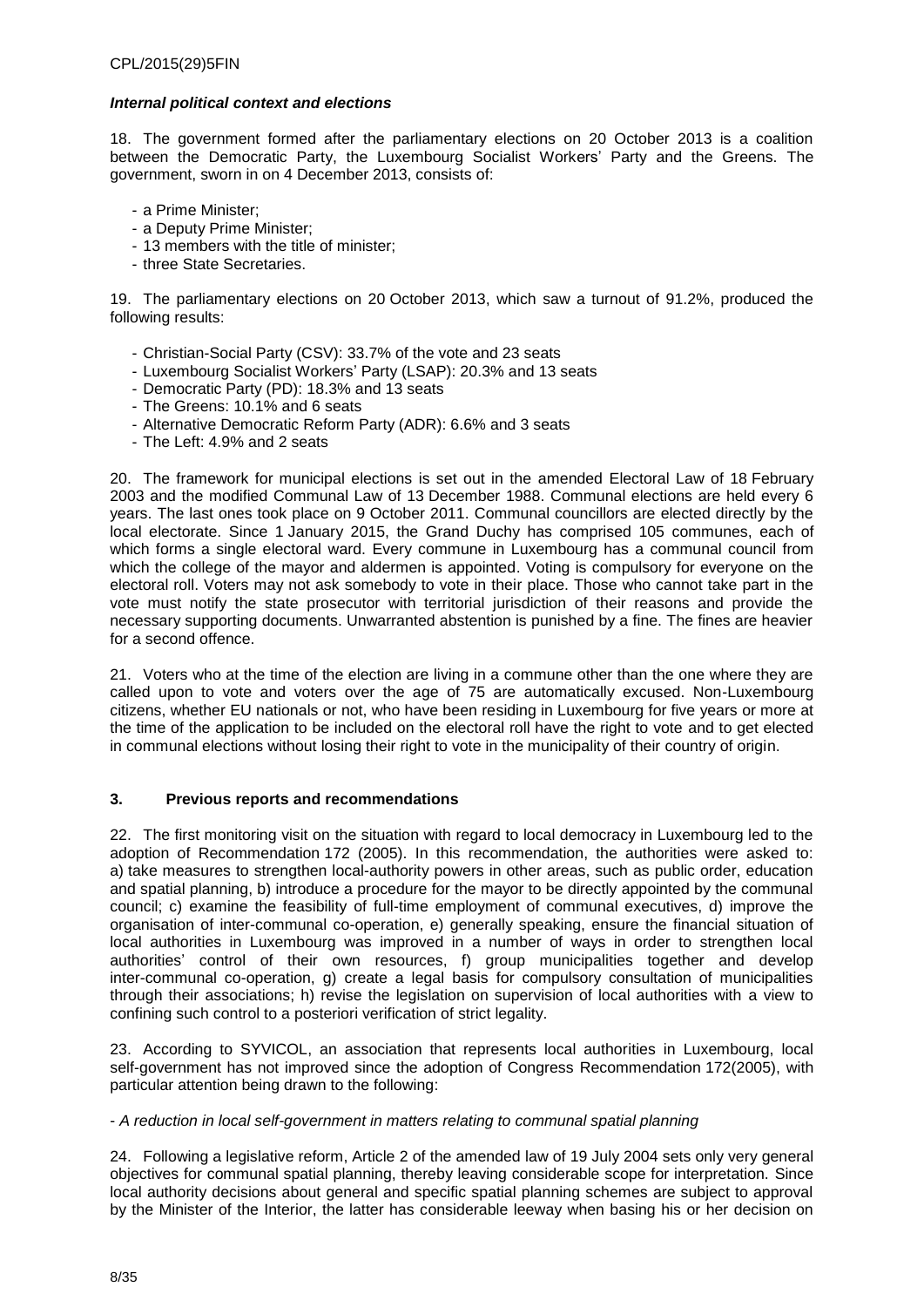the provisions of the article in question. Other legislation introduced later has likewise had an impact on communal spatial planning, in particular the law of 22 May 2008 on assessment of the environmental impact of certain schemes and programmes and the law of 19 December 2008 on water. Similarly, in its judgment no. 111/204 of 20 June 2014, the Constitutional Court interpreted the Interior Minister's powers extensively by granting him or her "power of rectification in the adoption and approval of communal spatial planning schemes, particularly in cases where the minister rules on claims submitted to him or her for the purpose of resolving difficulties".

25. SYVICOL informed the delegation that, generally speaking, under the terms of this legislative reform, spatial planning schemes were subject to additional, in some cases even conflicting, requirements and the communes had less room for manoeuvre than before. To complicate matters, there was also the problem of excessive bureaucracy.

#### *- A loss of competence in matters relating to schooling*

26. In the education sector, the amended law of 6 February 2009 has led to a reduction in the powers and responsibilities of the communes. One advantage of this law is that it introduced a clearer division of powers, with municipalities being assigned responsibility for infrastructure and operating costs, leaving central government in charge of teaching. Unfortunately, however, despite the curtailment of their powers and responsibilities, there has been no reduction in the financial contribution which communes are required to make towards staff costs, and which continues to be automatically deducted from the Communal Financial Grant Fund.

#### *- Transfer of responsibility for emergency services to a public institution*

27. Under Article 100 of the amended Communal Law of 13 December 1988, it is the responsibility of each commune to provide its inhabitants with a fire and rescue service. At the same time, there is also a civil protection division of the Emergency Services Authority, which is organised and financed entirely by the State. Since 2004, these two branches have formed two divisions of the Emergency Services Authority. While central government has long played a growing role in fire and rescue services (organisationally and through a grants policy), the latter have nevertheless remained essentially local services. Under the proposed emergency services reform, this dual system is to be swept away and the two existing branches merged within a single public institution run by central government and the communes. While this certainly means a loss of power and responsibility for the communes, SYVICOL is not, in principle opposed to emergency services being centralised and organised along national lines. That said, numerous practical details remain to be agreed, including as regards the communes' future involvement in decision-making and financing. In the meantime, the rapporteurs have been informed by the Ministry of the Interior, in the course of the consultation with the national authorities that, since the visit by the Congress delegation, the reform of the emergency services has taken shape with the submission of preliminary draft legislation by the Minister of the Interior. The draft legislation had been submitted beforehand to SYVICOL, which criticised the consultation period (three weeks) and the content, which it felt risked leading to "nationalisation of the emergency services". It was adopted by the cabinet on 31 July 2015 and tabled in the Chamber of Deputies on 18 August 2015. It proposes the establishment of a public entity of an administrative nature called "Grand Ducal Fire and Emergency Corps" (CGDIS) as a new body encompassing the emergency services. This involves intensive co-operation between central government and the communes, which are to share responsibility for emergency services in Luxembourg. The single body will allow integrated, effective and efficient management of all aspects concerning the organisation of the emergency services (operational, technical, administrative and financial). Synergies will avoid duplication and overcome the current distinction between civil protection and communal fire and rescue services. The single body will allow fairer funding of the emergency services, with costs being shared between the various players on the basis of real needs and the priorities set in the national plan for the organisation of emergency services.

#### *- A steady decline in non-earmarked revenue relative to grants*

28. According to SYVICOL, the observations made in 2004 remain valid today. Where revenues assigned to communes are concerned, the share accounted for by non-earmarked revenues has fallen relative to grants, resulting in a loss of local autonomy. At the same time, some of these grants are capped, and are apparently failing to keep pace with increases in the cost of living.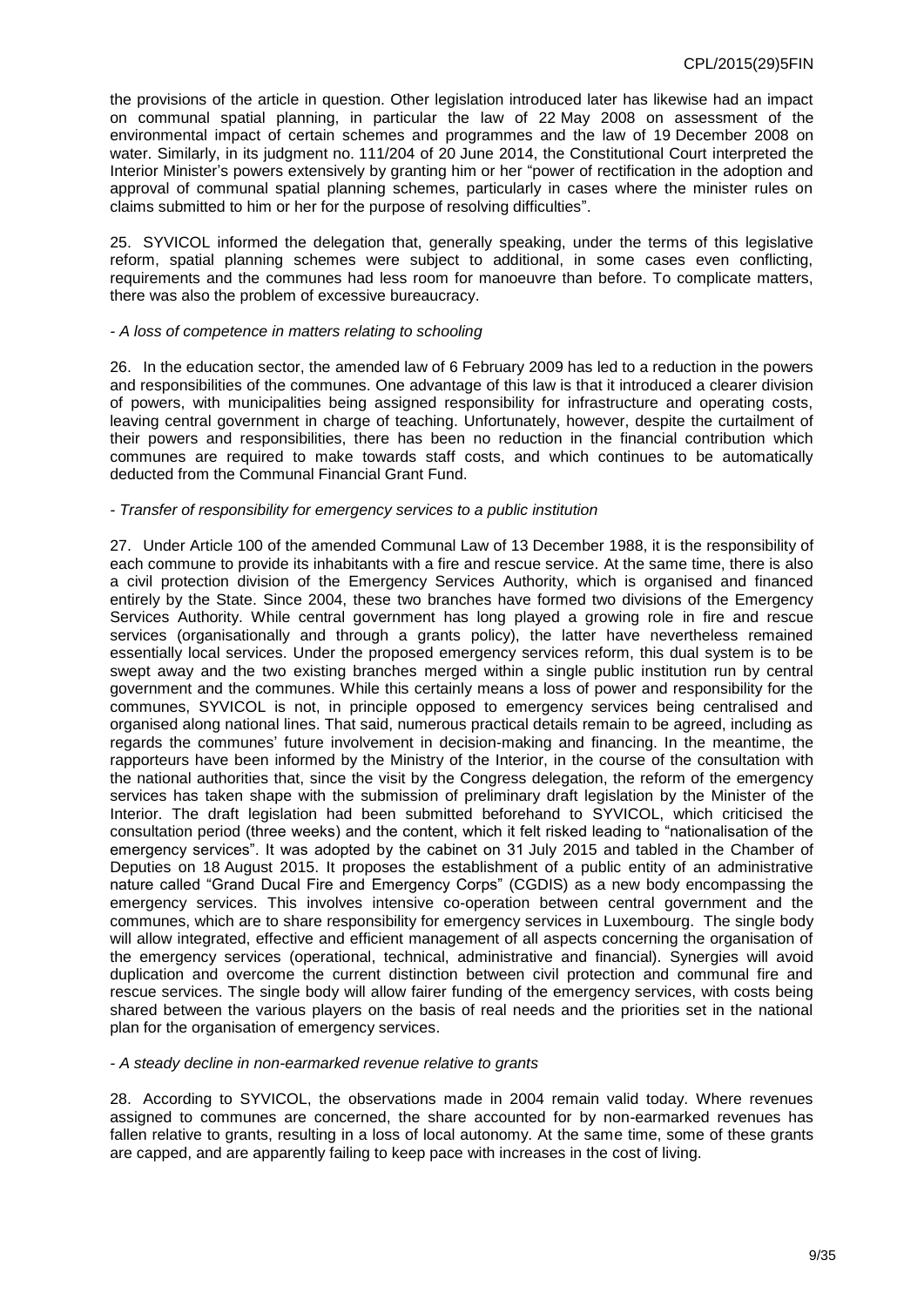#### *- Administrative simplification and relaxation of controls*

29. The thresholds set in Articles 106 and 173ter of the amended Communal Law of 13 December 1988, which indicated the transaction values beyond which certain communal council decisions require the approval of the Minister of the Interior, were substantially increased by the Grand Ducal regulations of 23 April 2004 and of 3 August 2009. Some efforts have also been made to simplify procedures in the field of public procurement. Under the Grand Ducal regulation of 18 March 2009, for example, the thresholds below which less complex procedures may be used have been raised. The same regulation also introduced a number of procedural simplifications. The Minister of the Interior has likewise managed to encourage administrative simplification merely by issuing circulars. One of the best examples of this approach is Circular No. 2867 of 7 July 2010, which lists the various matters that are no longer subject to the Interior Minister's approval. More recently, on 11 August 2014, the Chamber of Deputies was presented with a bill to abolish the districts, as part of the wider administrative simplification programme. The law abolishing the districts was approved by the Chamber of Deputies on 7 July 2015. $^5\,$  It is due to enter into force on 3 October 2015. While SYVICOL has welcomed the move to abolish the districts, something the communes have long been calling for, it is disappointed that the reform does not include any plans to relax administrative supervision, even though this was among the points raised in Recommendation 172(2005). Some mention should also be made of the so-called "Omnibus" bill, tabled on 16 July 2014 and which SYVICOL helped draft, having been duly consulted by the government. The bill includes amendments to numerous laws, again in the interests of administrative simplification. The communes will benefit mainly in terms of local spatial planning in the broad sense.

## <span id="page-9-0"></span>**4. Honouring of obligations and commitments**

### <span id="page-9-1"></span>*4.1 Level at which the Charter is incorporated*

30. As has already been pointed out, Luxembourg was the first country to ratify the European Charter of Local Self-Government, via the law of 18 March 1987. Under Article 49 bis of the Constitution, "The exercise of the powers reserved by the Constitution to the legislature, executive and judiciary may be temporarily vested by treaty in institutions governed by international law". International conventions, therefore, must be ratified by statute in order to form an integral part of Luxembourg's domestic law. They prevail over any other legislative provision to the contrary. In the event of a conflict between a rule of domestic law and a rule of international law with direct effect in the domestic legal order, the rule established by international law must take precedence.<sup>6</sup>

31. The principle of local self-government laid down in the European Charter of Local Self-Government is recognised and accepted in domestic law, most notably in Article 107, paragraph 1, of the Constitution: "Communes form autonomous authorities, organised on a territorial basis, possessing legal personality and managing their own assets and interests through their subordinate bodies. (…)*"*

32. The Council of State, moreover, in its opinions on communal self-government, regularly refers (implicitly or explicitly) to the European Charter of Local Self-Government.

33. The Charter has been used on several occasions as a legal standard and for the purpose of conducting judicial reviews of legislation, including notably legislation on budgetary control of communal administration,<sup>7</sup> on the communal general interest<sup>8</sup> and on state oversight<sup>9</sup> with regard to local government hiring decisions.

### <span id="page-9-2"></span>*4.2 Constitutional and legislative developments*

34. Communes in Luxembourg are based on the principle of decentralisation which is enshrined in Article 107 of the Constitution and in the amended Communal Law of 13 December 1988. Article 107 of the Luxembourg Constitution states that *"*Communes form autonomous authorities, organised on a territorial basis, possessing legal personality and managing their own assets and interests through

 $\overline{a}$ 5 Following the adoption of the law, the rapporteurs have decided not to include in this report the sections initially planned concerning district commissioners.

<sup>6</sup> Council of State, 21 November 1984, Pasicrisie 26, p.174

<sup>7</sup> Administrative Court 6-11-1997, n\*9598

<sup>8</sup> Administrative Tribunal 26-3-2001, n\*12335 and Administrative Court 13-12-2001 n\*13407C

<sup>9</sup> Administrative Court 22-3-2007 n\*22256C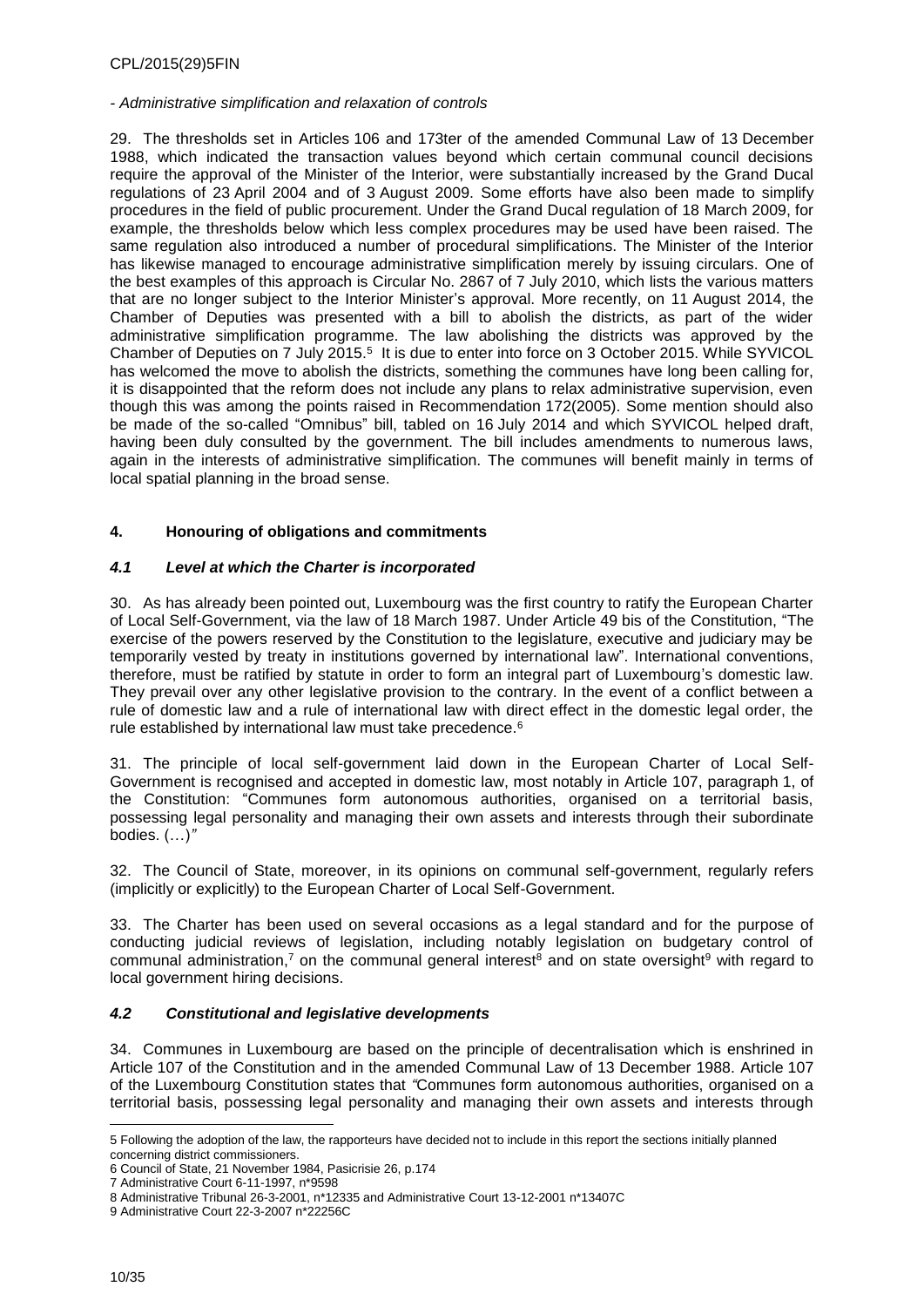their subordinate bodies.*"* The same article provides for: a) a communal council directly elected by the inhabitants, b) a college of the mayor and aldermen chosen by the communal councillors, and stipulates that the commune's responsibilities and the supervision of the communal administration must be governed by law. The main responsibilities of the communal councils are preparing the annual budget, adopting the communal accounts, setting communal taxes and framing communal rules and regulations. While granting communes local autonomy, i.e. the right to manage exclusively local interests themselves, the Constitution also provides for oversight of communal administration. This oversight, known as "administrative supervision" is exercised by the Grand Duke and the Minister of the Interior.

35. The provisions of the Constitution were transposed by the amended Communal Law of 13 December 1988, <sup>10</sup> which is further reflected in a rule that appears in Article 28, paragraph 1, of the Communal Law and which vests the communes with general jurisdiction in all matters of communal interest. Communal jurisdiction is, however, limited both by the power of central government (primacy of the national general interest over the local general interest) and by the natural power of private initiative (e.g. the powers of private individuals flowing from the freedom of trade and industry).

36. "City" status is conferred by statute, i.e. lawmakers specify in the relevant legislation which urban centres are to be called "cities". Under Article 3 of the Communal Law, a statute is also required in order to change the name of a commune, at the request of the communal council. Note that in Luxembourg, mergers between communes are carried out on a voluntary basis, by means of a special statute.

#### <span id="page-10-0"></span>*4.3 Local authorities: territorial structures and powers*

#### <span id="page-10-1"></span>*4.3.1 Territorial structures*

37. Luxembourg is divided into 105 communes. There are no *départements* or regions, so the commune is the only expression of the principle of territorial decentralisation. Administratively speaking, communes form autonomous authorities, on a territorial basis, possessing legal personality.

38. In each commune, there is a body consisting of the communal council which represents the commune, the college of the mayor and aldermen, and the mayor (Article 4 of the Communal Law).

#### **The communal council**

 $\overline{a}$ 

39. The communal council in each commune is directly elected by the inhabitants of the commune (Article 107, paragraph 2 of the Constitution and Article 5bis of the Communal Law). The number of members who make up the communal council depends on the size of the local population.

40. According to Article 5 of the Communal Law, communal councils, including members of the college of the mayor and aldermen, consist of:

- $\geq 7$  members in communes with 999 inhabitants or fewer:
- $\geq$  9 members in communes with between 1,000 and 2,999 inhabitants;
- $\geq 11$  members in communes with between 3,000 and 5,999 inhabitants;
- $\geq$  13 members in communes with between 6,000 and 9,999 inhabitants;
- $\geq$  15 members in communes with between 10,000 and 14,999 inhabitants;
- $\geq$  17 members in communes with between 15,000 and 19,999 inhabitants;
- 19 members in communes with 20,000 inhabitants or more,
- $\triangleright$  27 members in the case of the communal council of the City of Luxembourg.

41. The number of communal councillors assigned to each commune is set by Grand Ducal regulation, on a proposal from the Minister of the Interior, having regard to the outcome of the general census of the population of the Grand Duchy of Luxembourg, which is held at least once every ten years. Where the last general population census took place more than five years before the date of the ordinary communal elections, the number of communal councillors assigned to each commune is determined on the basis of the actual population of each commune as at 31 December of the year

<sup>10</sup> It should be noted that the law of 13 December 1988 replaced the law of 24 February 1843 which, for many years, was the local government charter. Luxembourg's communes are principally based on the legislative legacy of the French Revolution. The French Decree of 17 December 1789 relating to the constitution of communes was the cornerstone of Luxembourg's local government legislation.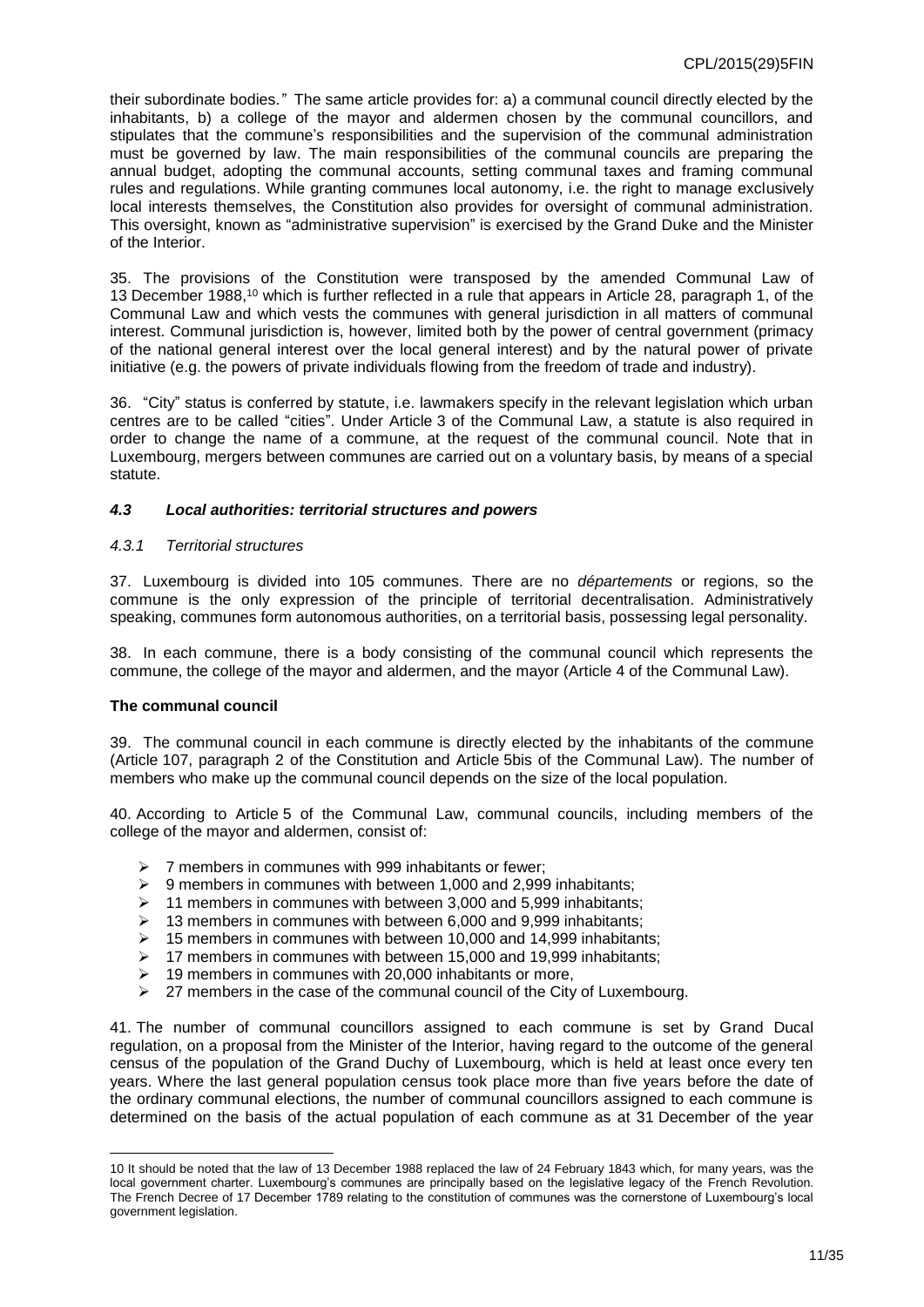preceding the communal elections. The Grand Ducal regulation which determines this number must be published not later than six months before the communal elections. As from 1 January 2016, the number of councillors per commune will no longer be set on the basis of the population census, but on the basis of the number of inhabitants registered in the communal registers of individuals.

42. The number of councillors may be increased or reduced only at the time of the ordinary communal elections. Members of the communal council are elected for a renewable 6-year term. Following the law of 13 February 2011 amending the amended Communal Law of 13 December 1988 and the amended Electoral Law of 18 February 2003, communal councils no longer take office on 1 January of the year following the elections, but "once the appointments and swearing in of the mayor and the aldermen as presented by the majority of the newly elected communal councillors have taken place." The purpose of this change in legislation is to enable new communal councils to draw up the budgets for their first year of operation themselves.

43. The communal council has jurisdiction over all matters of communal interest such as communal property, revenues, expenditure, works, local public institutions, the appointment of the communal secretary and communal staff.

44. Under Article 107, paragraph 3, of the Constitution, the Grand Duke has the right to dissolve the communal council. Neither the Constitution nor the Communal Law specifies in what circumstances such dissolution may take place. The rapporteurs were informed at the meeting at the Chamber of Deputies, however, that under a proposed constitutional amendment, it was planned to do away with the provision entitling the Grand Duke to dissolve communal councils.

#### **The college of the mayor and aldermen**

45. The college of the mayor and aldermen is an executive body responsible for the day-to-day running of the commune. In addition to purely communal responsibilities, it also acts, where the law so provides, as an instrument of central government. As such, it is responsible across the commune for the implementation of laws and police regulations under the supervision of the Ministry of the Interior.

46. In each commune, the college of the mayor and aldermen consists of one mayor and two aldermen. The number of aldermen may, however, be set, by Grand Ducal decree, at three in communes with between 10,000 and 19,999 inhabitants and at four in communes with 20,000 inhabitants or more, except in the City of Luxembourg where the number of aldermen may be set at six. The population size is derived from the last general census. The population size is determined as described in paragraph 42.

47. Under Articles 39 and 59 of the Communal Law, the mayor is appointed by the Grand Duke while the aldermen are appointed by the Minister of the Interior for a six-year term.

#### "**Article 39.**

The aldermen shall be appointed by the Minister of the Interior upon nomination by the majority of the newly elected communal councillors or the communal council. The candidate nominated shall be appointed *de jure*, unless he or she fails to meet an eligibility requirement or unless an incompatibility exists, in which case the Minister of the Interior shall request the newly elected communal councillors or the communal council to name a new candidate."

#### "**Article 59.**

The mayor shall be appointed by the Grand Duke upon nomination by the majority of newly elected communal councillors or the communal council, for a term of six years. The candidate nominated shall be appointed *de jure*, unless he or she fails to meet an eligibility requirement or unless an incompatibility exists, in which case the Grand Duke shall request the newly elected communal councillors or the communal council to name a new candidate. His or her term of office shall be renewable. However, he or she shall cease to be mayor if, in the meantime, he or she ceases to be a member of the council."

48. In some areas, the mayor and aldermen act as instruments of central government, hence this method of appointing them. They are primarily, however, instruments of local government, so it is essential that they have the confidence and support of the majority of members of the communal council.

#### **The mayor**

49. Mayors are appointed and dismissed by the Grand Duke. Aldermen are appointed by the Minister of the Interior, with no distinction being made between "cities" and communes.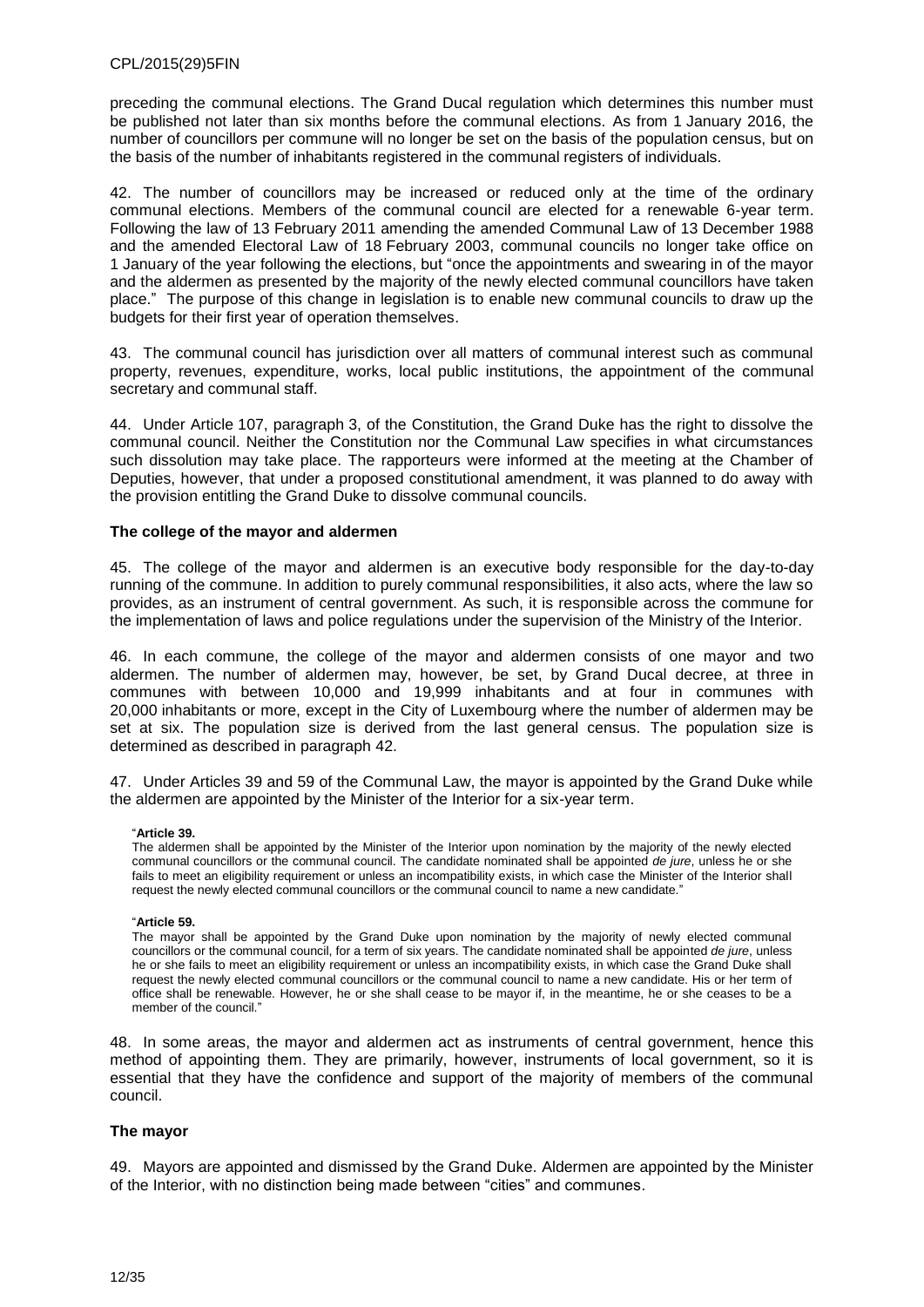50. The mayor is the head of the communal council and of the college of the mayor and aldermen. He or she is responsible for enforcing laws and police regulations. The mayor may delegate his or her powers in whole or in part to one of the aldermen (Article 67 of the Communal Law), as he or she sees fit.

51. By definition, the mayor has an important and preponderant role within the college of the mayor and aldermen and the communal administration.

52. Like the college, the mayor acts both as an instrument of the commune and as an instrument of central government.

53. Under Luxembourg law, it is not prohibited to serve as mayor while at the same time sitting in the Chamber of Deputies. That said, voices have been raised at both national and local level, objecting to this arrangement.

#### <span id="page-12-0"></span>*4.3.2 Territorial reorganisation of Luxembourg*

54. The plan to reconfigure the local government landscape drawn up under the aegis of the government in 2009 and in consultation with SYVICOL should be seen as a policy response to the need to manage Luxembourg's territory in a sustainable manner and to provide it with local structures capable of meeting public expectations and the needs of the 21st century. During the consultation procedure, the Ministry of the Interior informed the rapporteurs that the government in office since 4 December 2013 had announced in its government programme that it would continue to encourage the process of communal mergers while respecting the principle of subsidiarity and local autonomy and that no mergers would be initiated without obtaining the prior consent of the citizens concerned by means of a referendum.

55. Apart from the mergers that occurred in 1920, 1977, 1978, 2004, 2005, 2009, 2011 and, more recently, in 2014, the communes' territorial boundaries have remained unchanged since they were established in the late 18th/early 19th century. With the rapid changes taking place in the economic and social spheres, however, all the communes are under pressure to provide their citizens with a wide range of services. Increasingly, the capital and day-to-day expenditure which local authorities are required to undertake is beyond their financial means. Amalgamating local entities is an ideal way of dealing with the growing level of debt and optimising administration and local service provision.

56. The criteria which served as a basis for the proposed boundary changes are as follows:

- the size of the communes (the minimum population for a commune to be considered viable being approximately 3,000 habitants and the minimum surface area, 100 km²)

- Geomorphologic characteristics

- Road/rail links

- Existing co-operation (intercommunal associations)

57. The Integrative Blueprint for Territorial and Administrative Reform in Luxembourg, as set out in the plan to reconfigure the local government landscape in 2009 made the case clearly for intercommunal mergers: *"*Any commune, whatever its size, has to meet a number of basic operating costs (communal buildings, communal staff), which place a considerable strain on the communal budget in the case of small local units, whilst having less of a financial impact in large communes. Some of the basic services have a standard cost which weighs heavily on the economies of small communes, even if that cost is reduced to a minimum. The administrative departments required in order to provide public services can be organised more efficiently when the size of the commune increases...".

58. A study carried out by the national authorities on the composition of the staff and the quality of public services in Luxembourg communes shows that communes with at least 3,000 inhabitants are the most viable in terms of self-government. Communes of that size are, by definition, better able to build and run schools by themselves, without having to neglect their commitments to provide and maintain water, sewerage and road infrastructure. The mergers are specifically directed, therefore, at communes with fewer than 3,000 inhabitants (see below, paragraph 105 et seq.). Intercommunal co-operation is also being encouraged.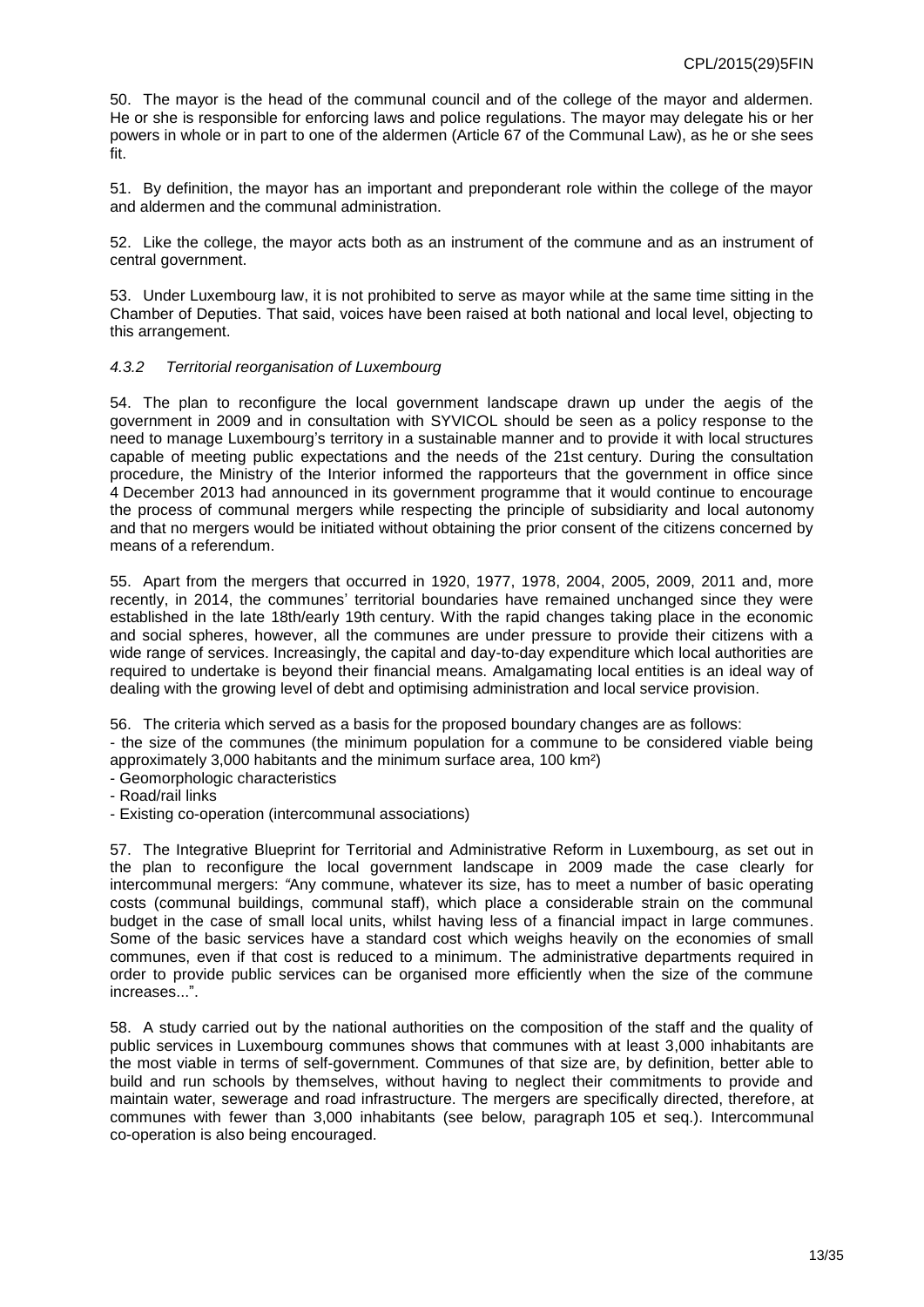### <span id="page-13-0"></span>**5. Status of the capital city**

59. Luxembourg (or Lëtzebuerg in Luxembourgish and Luxemburg in German), which is commonly referred to as the City of Luxembourg (to distinguish it from the country), is the capital of the Grand Duchy of Luxembourg and its largest city, located in the centre of the country.

60. The city covers 51.73 sq. km, which is about 2% of the country's total surface area.

61. The City of Luxembourg has seen strong growth, even in the current context of economic crisis. Its population and employment figures are steadily increasing. In 2009, the city had a population of 90,000 whereas by 2014 this figure had risen to 107,340<sup>11</sup> meaning that it had increased by 15% in only five years. On 23 October 2012, the City of Luxembourg officially became a major city when it registered its 100,000th inhabitant at the Bierger-Center (Citizen Centre). The city is a true cultural melting pot, in which over 60% of the population hold a foreign passport and 159 different nationalities live in harmony.

62. The city is subdivided into 24 urban districts: Beggen, Belair, Bonnevoie-Nord/Verlorenkost, Bonnevoie-Sud, Ville Haute, Cents, Cessange, Clausen, Dommeldange, Eich, Gare, Gasperich, Grund, Hamm, Hollerich, Kirchberg, Limpertsberg, Merl, Muhlenbach, Neudorf/Weimershof, Pfaffenthal, Pulvermuhl, Rollingergrund/Belair-Nord and Weimerskirch.

63. It is well known as a financial centre and, with its 220 financial institutions, it has the highest concentration of banks in Europe and offers its citizens a quality of life which places it 5th in the world ranking of the best cities to live in. 12

64. Today, the City of Luxembourg is one of the three official seats of the European Union, housing its judicial and financial institutions, the European Court of Justice, the European Investment Bank and the European Court of Auditors, along with the Secretariat of the European Parliament, the EU Publications Office and various departments of the European Commission.

65. The powers and duties of the city's mayor are identical to those of other mayors and are governed by the Communal Law of 13 December 1988, modified by the law of 13 February 2011. The mayor is appointed by the Grand Duke from among the members of the communal council for a sixyear renewable term.

66. Before taking up his or her functions, the mayor swears an oath to the Minister of the Interior or his or her representative. The mayor chairs the communal council and the college of the mayor and aldermen. He or she signs the regulations and orders of the communal council and the college, along with the commune's publications, decisions and correspondence.

67. The college of the mayor and aldermen of the City of Luxembourg constitutes the commune's executive body and supervises its day-to-day administration. Its members are chosen from among the communal councillors. Its sittings are chaired by the mayor and are not public. It is made up of six members including the mayor.

68. The Democratic Party and the Greens (déi gréng) have signed a coalition agreement, as a basis for political co-operation in the interests of the City of Luxembourg and its citizens for the 2011-2017 legislature.

69. The functioning of the City of Luxembourg is identical to that of the other communes and is subject to a number of rules laid down in the Communal Law and grand-ducal regulations. The Communal Law does not provide for the capital city to have any special status and this is not something the city authorities are asking for.

 $\overline{a}$ 11<http://villedeluxembourg.lu/La+Ville/La+ville+en+chiffres.html>

<sup>12</sup> [http://villedeluxembourg.lu/La+Ville/Histoire+de+la+ville/Cosmopolite\\_+conviviale+et+europ%C3%A9enne.html](http://villedeluxembourg.lu/La+Ville/Histoire+de+la+ville/Cosmopolite_+conviviale+et+europ%C3%A9enne.html)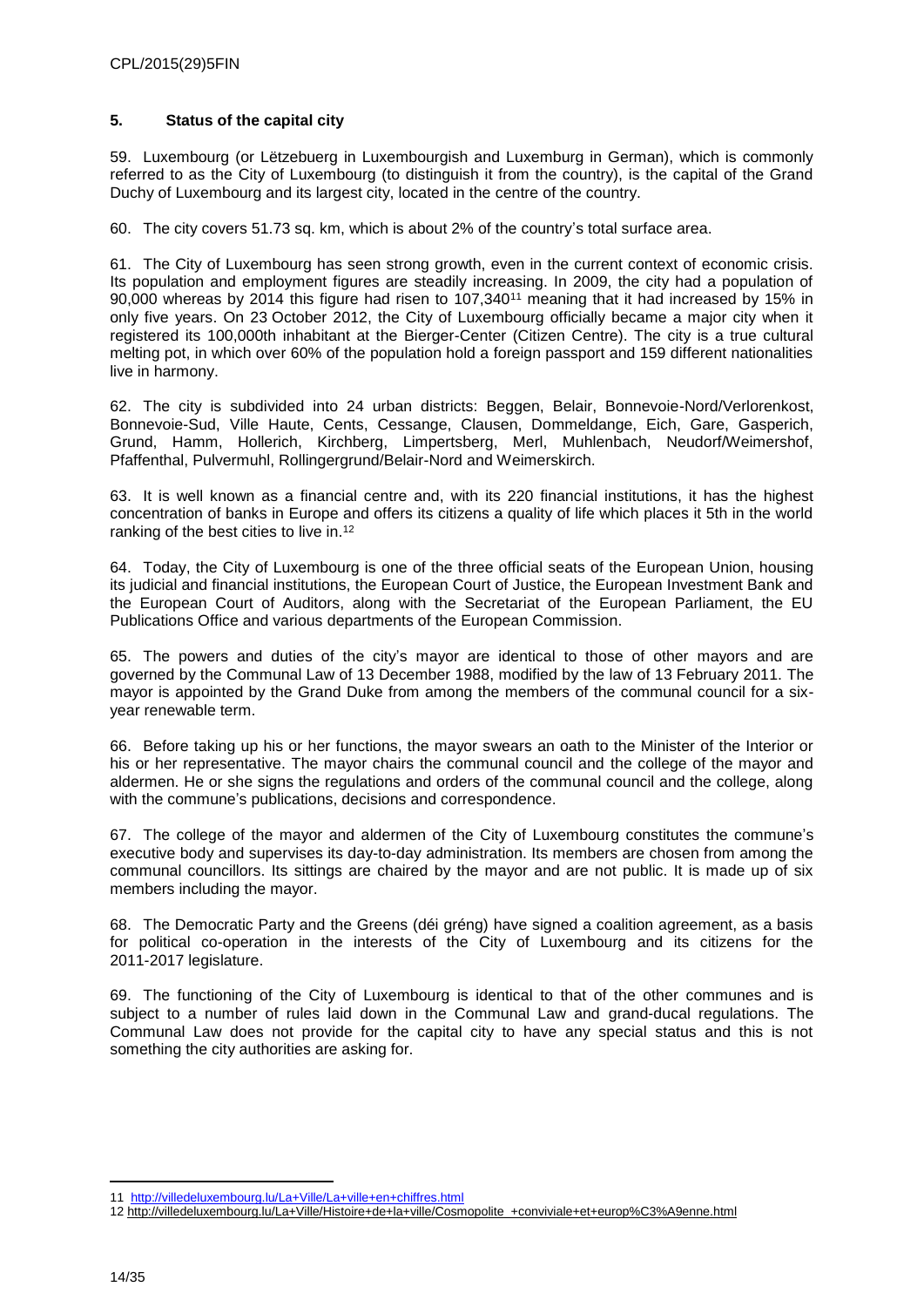#### <span id="page-14-0"></span>**6. Article-by-article analysis of the situation of local democracy in the light of the European Charter of Local Self-Government**

#### <span id="page-14-1"></span>*6.1 Articles 2 and 3 - Principle and concept of local self-government*

#### **Article 2 - Constitutional and legal foundation for local self-government**

The principle of local self-government shall be recognised in domestic legislation, and where practicable in the constitution.

70. The principle of local self-government is recognised in the Constitution and in legislation, and is reflected in Chapter IX of the Luxembourg Constitution entitled "Communes", Article 107, paragraph 1, of which provides that "*communes form autonomous authorities, organised on a territorial basis, possessing legal personality and managing their own assets and interests through their subordinate bodies*". The amended Communal Law of 13 December 1988 (including the implementing Grand Ducal regulations) lays down detailed rules on the organisation of the communal system. The Council of State and the ordinary and administrative courts ensure compliance with the requirements of the European Charter of Local Self-Government. Consequently, the recognition of local self-government by the Constitution and in domestic legislation is in compliance with Article 2 of the Charter. Likewise, as mentioned above, the importance that Luxembourg attaches to proper local self-government is demonstrated by the fact that the country was the first having ratified the European Charter of Local Self-Government.

#### **Article 3 - Concept of local self-government**

- 1 Local self-government denotes the right and the ability of local authorities, within the limits of the law, to regulate and manage a substantial share of public affairs under their own responsibility and in the interests of the local population.
- 2 This right shall be exercised by councils or assemblies composed of members freely elected by secret ballot on the basis of direct, equal, universal suffrage, and which may possess executive organs responsible to them. This provision shall in no way affect recourse to assemblies of citizens, referendums or any other form of direct citizen participation where it is permitted by statute.

71. Article 107 grants communes the right to manage their own assets and interests through their subordinate bodies (paragraph 1). The second paragraph of Article 107 provides: "in each commune there shall be a communal council elected directly by the commune's inhabitants; the conditions to vote or stand for election shall be regulated by law".

72. Communal councillors are elected directly by the local electorate. Every commune in Luxembourg (there are 105 communes and 105 electoral wards) possesses a communal council from which the college of the mayor and aldermen is appointed. Voting is compulsory for everyone on the electoral roll. Voters may not ask somebody to vote in their place. A system of postal voting, available to certain voters under certain conditions, has been introduced to prevent abstention. A voter who wishes to vote by post must notify the college of the mayor and aldermen of the commune where he or she is registered and request, by ordinary letter or using a form provided by the commune, the requisite ballot material. Postal voting is available solely for voters over the age of 75, Luxembourg citizens resident abroad and those who for duly justified professional or personal reasons are unable to vote in person in the polling station they are assigned to. Those who cannot take part in the vote must notify the state prosecutor with territorial jurisdiction of their reasons and provide the necessary supporting documents. Unwarranted abstention is punished by a fine. Non-Luxembourg citizens, whether EU nationals or not, who have been residing in the Grand Duchy of Luxembourg for five years or more at the time of the application to be included on the electoral roll have the right to vote and to get elected in communal elections without losing their right to vote in the municipality of their country of origin.

73. In this respect, the constitutional and legislative provisions on the concept of local selfgovernment (Article 3 of the Charter) are in compliance with the Charter.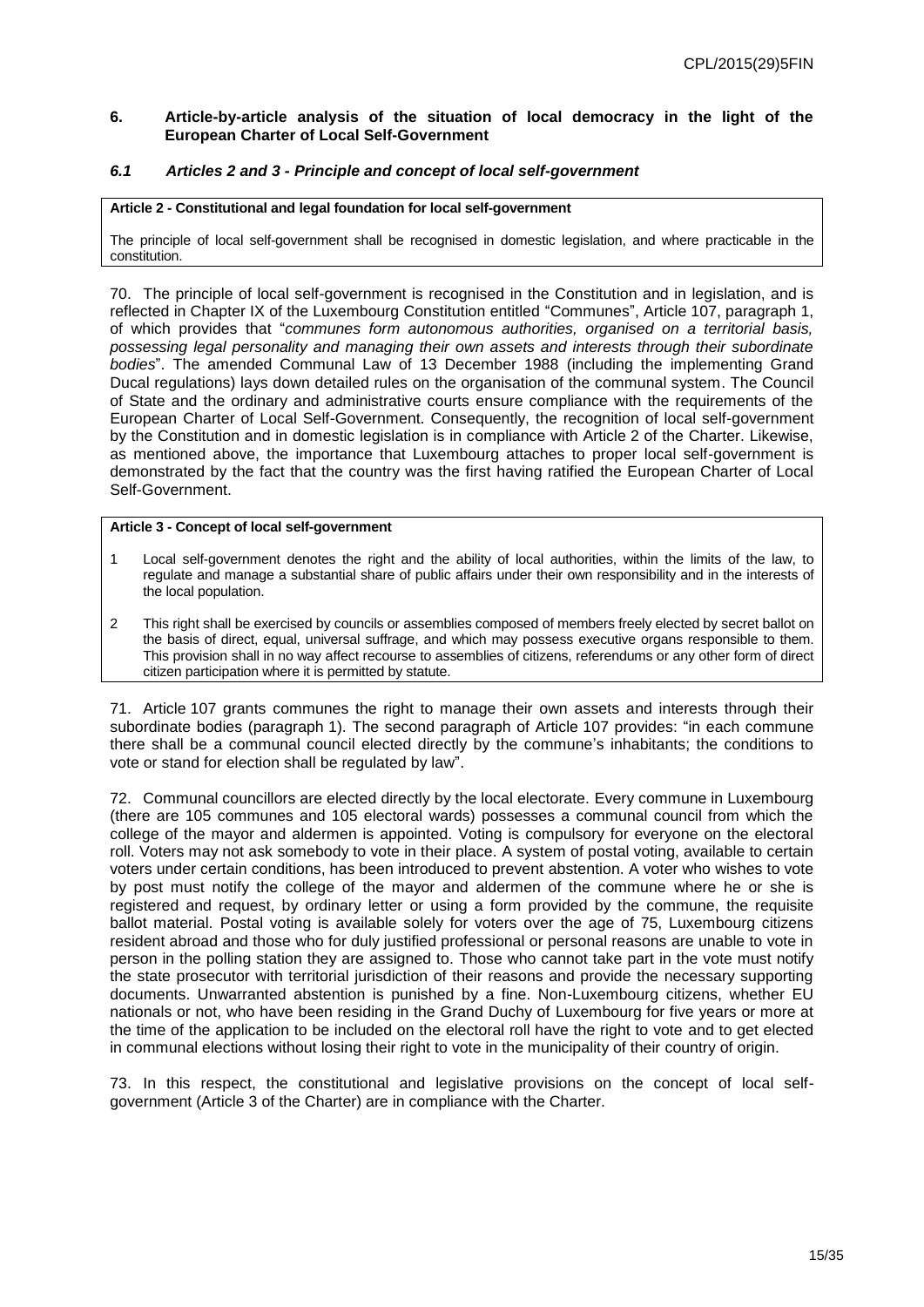#### <span id="page-15-0"></span>*6.2 Article 4 - Scope of local self-government*

#### **Article 4 - Scope of local self-government**

- 1 The basic powers and responsibilities of local authorities shall be prescribed by the constitution or by statute. However, this provision shall not prevent the attribution to local authorities of powers and responsibilities for specific purposes in accordance with the law.
- 2 Local authorities shall, within the limits of the law, have full discretion to exercise their initiative with regard to any matter which is not excluded from their competence nor assigned to any other authority.
- 3 Public responsibilities shall generally be exercised, in preference, by those authorities which are closest to the citizen. Allocation of responsibility to another authority should weigh up the extent and nature of the task and requirements of efficiency and economy.
- 4 Powers given to local authorities shall normally be full and exclusive. They may not be undermined or limited by another, central or regional, authority except as provided for by the law.
- 5 Where powers are delegated to them by a central or regional authority, local authorities shall, insofar as possible, be allowed discretion in adapting their exercise to local conditions.
- 6 Local authorities shall be consulted, insofar as possible, in due time and in an appropriate way in the planning and decision-making processes for all matters which concern them directly.

74. Under Article 107 of the Constitution and Article 28 of the Communal Law, the communes regulate all matters of communal interest.

75. The Constitution itself directly assigns certain tasks to the communes, including the management of their territory and their assets, regulatory powers and the right to establish communal taxes (Article 107), civil status (Article 108) and the organisation of primary education (Articles 23 and 107).

76. Under Article 28 of the Communal Law, "the communal council shall regulate all matters of communal interest; it shall deliberate or give its opinion whenever its deliberation or opinion is required by the laws or regulations or called for by the higher authorities*."* The work of the communal council varies according to whether it is working in the purely communal sphere or on matters which have been delegated to it by the higher authorities. In the former case, it takes decisions, in the latter it merely gives opinions. Sometimes there are shared powers, as in the case of communal spatial planning, where it can take regulatory decisions.

77. Over time various laws have consolidated the original tasks of the communes, assigned new mandatory tasks to local government or shared powers between the state and the communes. Currently the communes' most important tasks are communal spatial planning and urban development, regulatory powers and policing, water management, various types of waste management, communal roads and traffic regulations, various activities related to environmental protection, the organisation of elementary education, civil status, social assistance and burials and fire services.

78. Alongside their mandatory duties, communes may also perform optional tasks insofar as their financial circumstances allow. Communes' optional tasks are services that they have freely decided to make available to their inhabitants without being compelled to do so by legislation. These are services which are useful or agreeable to the population but not indispensable. Communes' optional tasks therefore fall within the designated framework of communal interests. Optional tasks currently being performed by communes include music teaching, sport, tourist facilities, housing, museums and cultural centres.

79. During their visit, the rapporteurs were told about some problems with regard to the distribution of powers between the state and the communes. For communal tasks to be clearly delimited, they need to be set out in clear and coherent legislation and grouped into a communal code. The rapporteurs were informed during the consultation procedure that the code has now been published by circular of the Ministry of Interior of 15 June 2015.<sup>13</sup> This is a "compilation code" covering all the legislation applicable to communes. Local stakeholders are also calling for some optional tasks to be converted into tasks which are de facto mandatory, with the allocation by central government of corresponding financial resources.

<sup>13</sup> [http://www.legilux.public.lu/leg/textescoordonnes/compilation/code\\_communal/Code\\_Communal.pdf](http://www.legilux.public.lu/leg/textescoordonnes/compilation/code_communal/Code_Communal.pdf)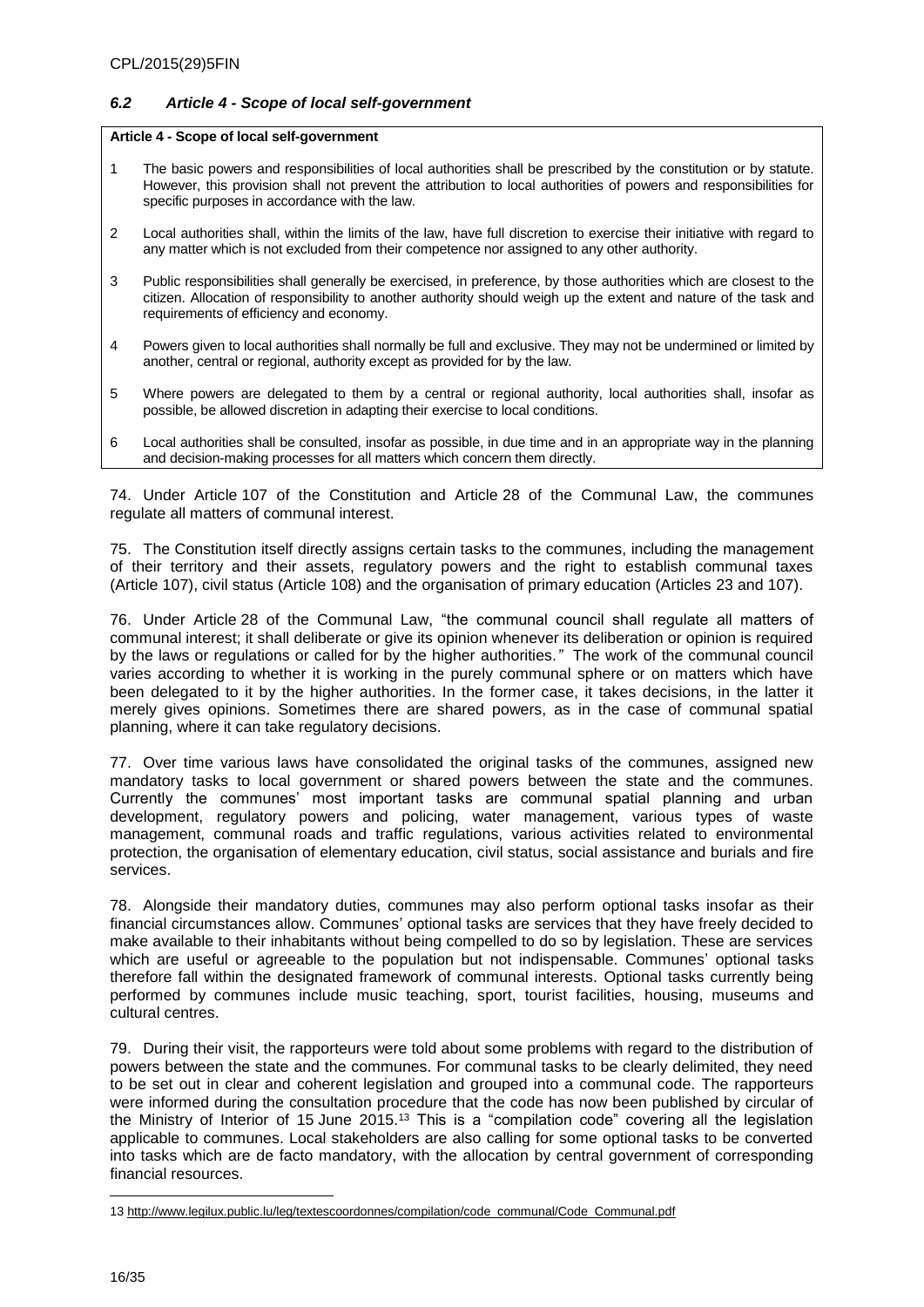80. In this respect, SYVICOL had already pointed in 2008 to the need to review the powers of the communes in relation to the outdated decrees of 1789 and 1790 and the need to make a sharper distinction between national and communal powers so as to create a framework within which communal self-government could be exercised and develop fully.

81. The rapporteurs point out that this process will most certainly have to be accompanied by an adjustment to the communes' financial resources to take account of the diversification of their tasks. SYVICOL hopes that the reform will take shape soon and cites the government programme which states that it "*intends to reform the legislation on communes and adapt their tasks to the new circumstances on the ground*".

82. SYVICOL has also called for an increase in the powers of municipal staff. According to the government programme, "the government will create a statutory basis for municipal staff to be better equipped to supervise and comply with communal regulations. For this purpose, municipal staff must receive the necessary training". This part of the government programme satisfies a long-standing demand by SYVICOL, which points out how important it is to maintain law and order in the communes and to be able to punish conduct which can be qualified as petty local crime or vandalism.

83. As to compliance with the principle that local authorities must be consulted on all matters concerning them directly, the rapporteurs note that SYVICOL is involved in working groups whose aim is to suggest amendments to the legislation. One positive example is the "Omnibus" bill, which has important repercussions for communes and was finalised in consultation with the association of communes.

84. SYVICOL, however, told the rapporteurs of its desire for there to be more systematic consultation on all matters concerning the communes. It is for this reason that on repeated occasions since 2005, SYVICOL has suggested to the government that consultations with the communes be formalised by signing an agreement. This proposal can be found in a resolution of the SYVICOL Committee adopted on 24 September 2012. The resolution contains specific demands in relation to the principle of consultation:

- consultation by the relevant ministry in due course and in an appropriate manner on any proposal likely to have a significant impact at communal level, particularly draft laws and Grand Ducal regulations affecting communes' powers, interests or financial resources, draft state instructions or recommendations at communal level or draft EU legislation relating to matters affecting the communes;

- a consultation process beginning as soon as draft laws or Grand Ducal regulations are devised and continuing throughout the legislative and regulatory procedure, with the requirement that SYVICOL's opinion should be sought at the same time as that of the professional bodies;

- access provided by the government to information and documents, which should be guaranteed in respect of matters connected directly with the question or the proposal on which there is consultation;

- assessment of the administrative and financial impact of the new legislation on the communes. For example, bills proposing that powers be delegated by the state to the communes or that new powers be granted to the communes must give details of the financial resources which will be placed at the communes' disposal to carry out the new tasks.

85. SYVICOL has informed the delegation that some texts have apparently been adopted by the government without prior consultation, including the following in particular:

- the Grand Ducal regulation of 19 December 2014 on the allocation of subsidies for building restoration work;

- the legislation on communal spatial planning, which has been substantially amended since the 2004 law without consultation of the communes, even though it is a shared responsibility;

- sectoral master plans which have led to the preparation of documents without prior consultation and which were communicated to the communes at the same time as they were announced to the public. On the latter point, SYVICOL has, however, acknowledged that the government had been receptive to the observations which it had made following the presentation of the draft sectoral master plans. In this respect, the lack of prior consultation was offset afterwards to some degree by the government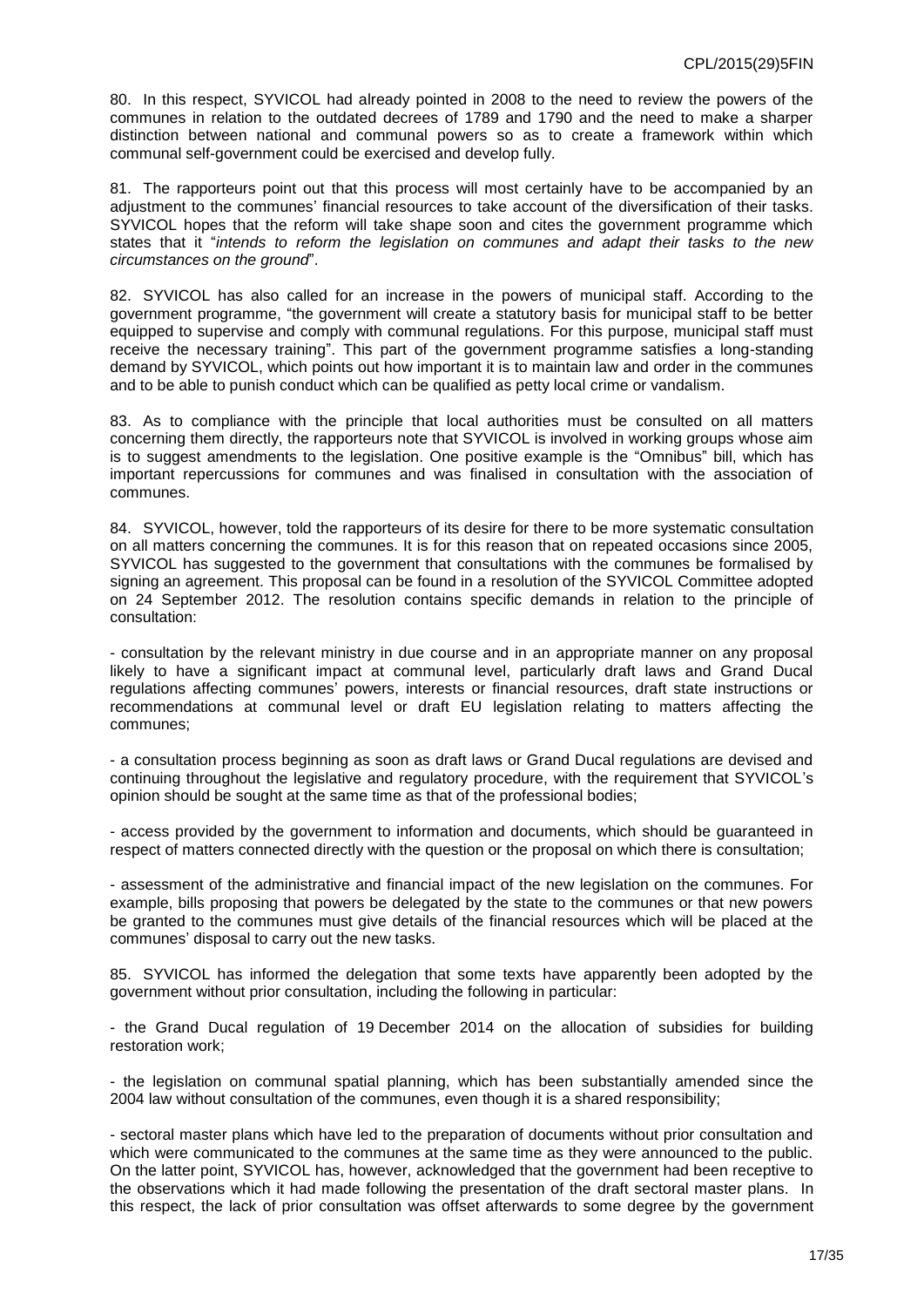holding meetings with many players concerned with the matter and by its declared intention to meet the communes either individually or jointly.

86. At the meeting with the Minister of the Interior, the minister informed the delegation of his undertaking to consult the communes regularly, namely about six times a year. This is significant progress compared to the practices under the previous government, which only consulted the local authorities from time to time. The minister also confirmed that the agreement proposed by SYVICOL in 2012 could form the basis for a working relationship provided it was established that these consultations would be co-ordinated by the Ministry. The rapporteurs regard this as positive news and are confident that some action will be taken on this point in the near future.

87. SYVICOL has said that co-operation between the communes and the offices of the Ministry of the Interior is functioning satisfactorily.

88. The rapporteurs' view is that Article 4 is only partly respected in Luxembourg. There is a need to clearly delimit the powers of the state and the communes so as to establish a framework within which communal self-government can be exercised and develop fully. As to consultation procedures, the rapporteurs consider that they are applied in practice. They recommend, nonetheless, that exchanges should be placed on a formal footing with SYVICOL, which is the main discussion partner representing the communes, so as to ensure that this becomes a permanent practice in future. The agreement with the government proposed by the association in 2012 could serve as an appropriate working basis in this respect, while bearing in mind that it would be for the Ministry of the Interior to co-ordinate these consultation meetings.

### <span id="page-17-0"></span>*6.3 Article 5 - Protection of local authority boundaries*

#### **Article 5 - Protection of local authority boundaries**

Changes in local authority boundaries shall not be made without prior consultation of the local communities concerned, possibly by means of a referendum where this is permitted by statute.

89. The rapporteurs addressed the question of the reorganisation of local government in Luxembourg in the context of the reform for the merger of communes (2011-2017) in the light of Article 5 of the Charter.

90. The aim of amalgamating communes in Luxembourg is to establish more robust entities so that they can demand more autonomy and act as a true counterweight to central government. This is the very principle of mergers.

91. In August 2014, the government at the time made a statement undertaking to take the necessary steps to provide the country with a public service and local government structures equipped for the challenges of the 21st century. In spring 2005, the Minister of the Interior and Spatial Planning assessed the critical mass that the communes needed to reach to be in a position in the medium term to offer their inhabitants a proper basic service. The Ministry subsequently presented the Chamber of Deputies with its integrative blueprint for territorial and administrative reform of the Grand Duchy of Luxembourg. On 3 July 2008, a policy debate on the reorganisation of local government in Luxembourg was held in the Chamber of Deputies and confirmed the need for a sustained awarenessraising campaign to promote the move towards strong, self-governing communes.

92. Under Article 2 of the Constitution, *"*the boundaries and capitals of judicial or administrative districts may be changed only in accordance with a law*."* This provision has the distinct advantage that each merger can be practically tailor-made under a special law taking account of the specific characteristics of the communes merging. Neither the Constitution nor the law expressly requires a referendum to be held prior to a merger of communes. The possibility of holding a referendum at communal level does exist in Luxembourg and derives from Article 35 of the modified Communal Law of 13 December 1988, which provides: "the communal council may call on the voters to give their opinions via a referendum on matters of communal interest and on such terms as it shall determine." Referendums must be held by law if they are requested by a fifth of voters in communes with over three thousand inhabitants and by a quarter of voters in all other communes. In this event, the council must hold the referendum within three months of the request. The arrangements for referendums are established by Grand Ducal regulation. The provisions of the electoral law on compulsory voting, particularly Articles 259 to 262, apply. At all events, referendums are only consultative.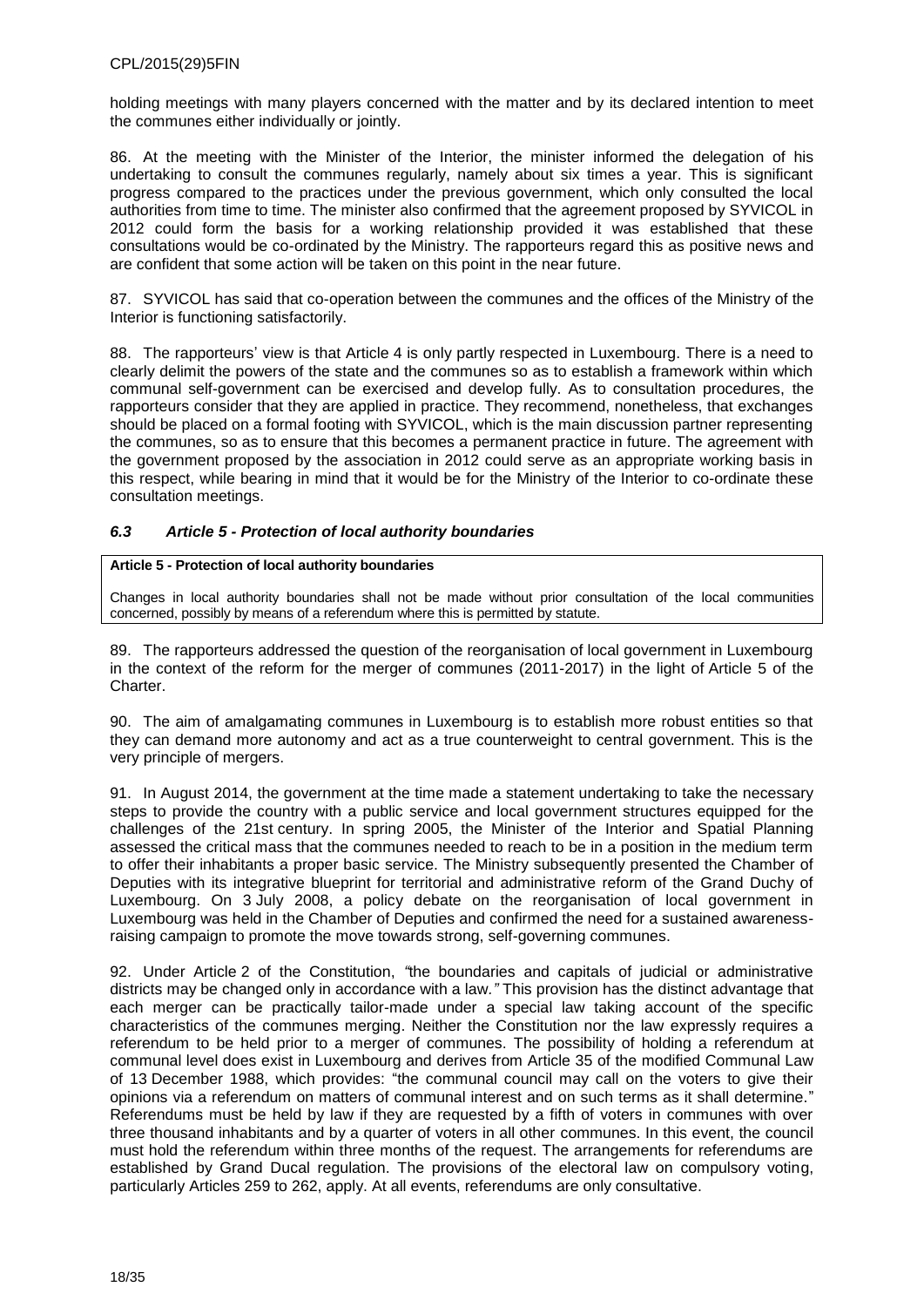93. The arrangements for this type of referendum are governed by the amended Grand Ducal regulation of 18 October 1989, under which everyone on the electoral roll for communal elections may take part in a referendum. This includes foreign nationals who fulfil the conditions of the modified Electoral Law of 18 February 2003 and have asked to be included on the electoral roll. Although, under domestic law, holding a referendum in the event of a merger of communes is merely a possibility, this form of consultation has always been used without exception, with reference among other things to Article 5 of the Charter.

94. After the first wave of mergers in the 1970s, reducing the number of communes from 130 to 118, the following further mergers were carried out, reducing the number of communes to 105 by 2015:

95. Merger laws and new merged communes established since 2004:

- 21.12.2004 Tandel Bastendorf and Fouhren
- 14.07.2005 Kiischpelt Kautenbach and Wilwerwiltz
- 28.05.2009 Clervaux Clervaux, Heinerscheid and Munshausen
- 24.05.2011 Esch-sur-Sûre Esch-sur-Sûre, Heiderscheid and Neunhausen
- 24.05.2011 Käerjeng Bascharage and Clemency
- 24.05.2011 Schengen Burmerange, Schengen and Wellenstein
- 24.05.2011 Parc Hosingen Consthum, Hoscheid and Hosingen
- 24.05.2011 Vallée de l'Ernz Ermsdorf and Medernach
- 19.12.2014 Wiltz Eschweiler and Wiltz

96. All these mergers were preceded by a referendum. Political decision-makers have always considered themselves bound by the outcome of referendums and SYVICOL has expressed its support for mergers.

97. The mergers of communes in Luxembourg have gone hand in hand with a harmonisation of communal regulations and various administrative and technical services. However, all the merger laws referred to include a transitional measure under which the regulations of the former communes remain in force on the territory for which they were enacted until they are replaced by uniform texts that apply to the entire territory of the commune created by the merger. This measure is essential in order to avoid a legal vacuum when the merger comes into force. In some cases the communal councils of merged communes have even worked together to adopt identical regulations ahead of a merger.

98. However, the delegation has been told that sometimes the co-existence of different regulations within one and the same commune causes a whole range of practical and administrative problems. It is in the area of communal taxes and charges that any disparities are most obvious and that harmonisation is most urgently required.

99. In other areas, the continuing existence of old regulations can cause complications that are somewhat difficult to overcome. This applies chiefly to communal spatial planning, as the harmonisation of several master plans and regulations on buildings, public highways and sites must follow the same procedure as when these documents were originally drawn up, which can easily take more than two years. Likewise, preparing the accompanying document file represents a substantial cost.

100. The question of how communal services are reorganised has to be addressed differently for each merger depending in particular on the existing services and geographical considerations. As a rule, practice has shown that it is essential to combine services and that it is best for the efficient functioning of the new commune to do this as quickly as possible. This often entails major costs (for projects such as the construction of a new town hall or technical facilities or the conversion of existing buildings) and this accounts for a large share of state funding for mergers.

101. It is worth pointing out that the commune resulting from a merger is automatically a member of the intercommunal groupings to which at least one of the merged communes belonged. As far as SYVICOL knows, the difficulties that this caused in the past were resolved in the course of the merger preparation procedure.

102. The offices of the Ministry of the Interior help communes which are candidates for a merger with the formalities.

103. In accordance with a cabinet decision, financial support for mergers of communes from the government is provided by means of a per capita subsidy (EUR 2,500 from 2004 to 2011) based on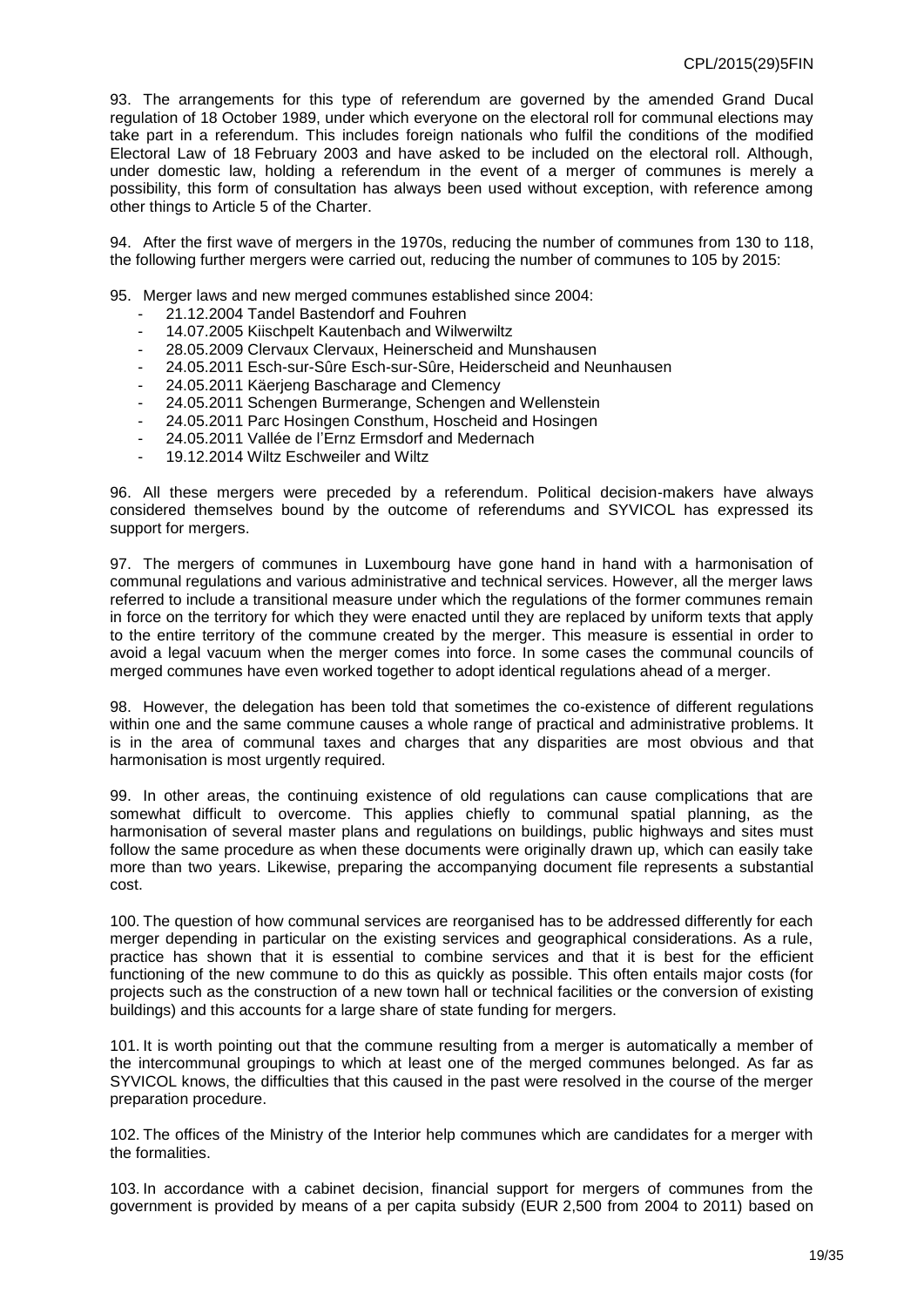population size at the date when the merger begins. Payment of this amount is spread over ten years. A sliding scale<sup>14</sup> was applied for the first time to the merger of the communes of Eschweiler and Wiltz under the law of 19 December 2014. The rapporteurs have been informed that the cabinet meeting of 25 April 2014<sup>15</sup> adopted yet another calculation method for the years 2015 to 2016, which differs from the previous ones in that it no longer applies to the population of the commune created by the merger, but to that of each commune merged. The subsidies are now set at EUR 2,000 per capita per commune for the bracket up to 2,000 inhabitants and EUR 1,000 per capita per commune for the bracket from to 2,001 inhabitants to 3 000 inhabitants.

104. In the light of the foregoing, the rapporteurs conclude that Luxembourg is in full compliance with Article 5 of the Charter, as changes to local authority boundaries are not only voluntary but are preceded by a referendum of the electorate of the communes concerned In addition, the law on mergers provides for "tailor-made" mergers and, in this respect, Luxembourg's example is clearly a good practice, which it would be worth bringing to the attention of other member states which are considering potential mergers.

#### <span id="page-19-0"></span>*6.4 Article 6 - Appropriate administrative structures and resources for the tasks of local authorities*

**Article 6 - Appropriate administrative structures and resources for the tasks of local authorities**

- 1 Without prejudice to more general statutory provisions, local authorities shall be able to determine their own internal administrative structures in order to adapt them to local needs and ensure effective management.
- 2 The conditions of service of local government employees shall be such as to permit the recruitment of highquality staff on the basis of merit and competence; to this end adequate training opportunities, remuneration and career prospects shall be provided.

105. The legislation makes certain tools available to communes to enable them to perform both their mandatory and their optional tasks. Firstly, the communes may carry out their tasks as they wish; secondly, the law provides them with various means of working with other legal entities to complete certain tasks.

106. To perform some of their tasks, the communes employ their own staff (local government officers, employees, workers), who then provide the communal services. Communes are free to establish their own organisation charts and the posts of local government officer they consider necessary for these purposes, albeit always subject to the prior authorisation of the Minister of the Interior. Although the communes establish their own staffing requirements, it is the Minister of the Interior who approves the creation of the post and the appointment of the officer. The representatives of local elected officials claim that this supervision has a tendency to become one of expediency – and sometimes a disproportionate one – rather than one of mere legality. Competitive recruitment procedures are organised by the state but the officers are paid by the commune. It should be pointed out that the Minister of the Interior is entitled to intervene to rectify communal budgets.

107. Article 87 of the Communal Law requires each commune to have a secretary. The rules on the recruitment and examination of candidates for the post of communal secretary are contained in the Grand Ducal regulation of 1 February 2008.

108. Article 92 of the Communal Law requires each commune to have a revenue officer (*receveur*). The rules on the recruitment and examination of candidates for the post of communal revenue officer are contained in the Grand Ducal regulation of 20 December 1990. Like any other member of the communal staff, revenue officers are placed under the supervision of the college of the mayor and aldermen (Article 57 of the Communal Law). With the assistance of the communal secretary, the college verifies the revenue officer's accounts at least once every three months. The college is also required to take steps to ensure the safety of revenue office staff.

109. The amended law of 19 July 2004 added a new section to the Communal Law containing rules on communal technical services. As communal spatial planning and urban development are increasingly

<sup>14</sup> According to the government press release of 27 February 2014, "The amounts will be a little lower than before. Communes will receive EUR 2,000 per capita for the first 4,000 inhabitants, then EUR 1,500 between the 4,000th and 6,000th inhabitants and EUR 1,000 from the 6,000th to 10,000th inhabitants. The amounts will be reduced a little further for communes that merge after 2014." [\(https://www.gouvernement.lu/3532771/27-kersch-quotidien?context=3316989\)](https://www.gouvernement.lu/3532771/27-kersch-quotidien?context=3316989). 15 <http://www.gouvernement.lu/3673077/25-conseil>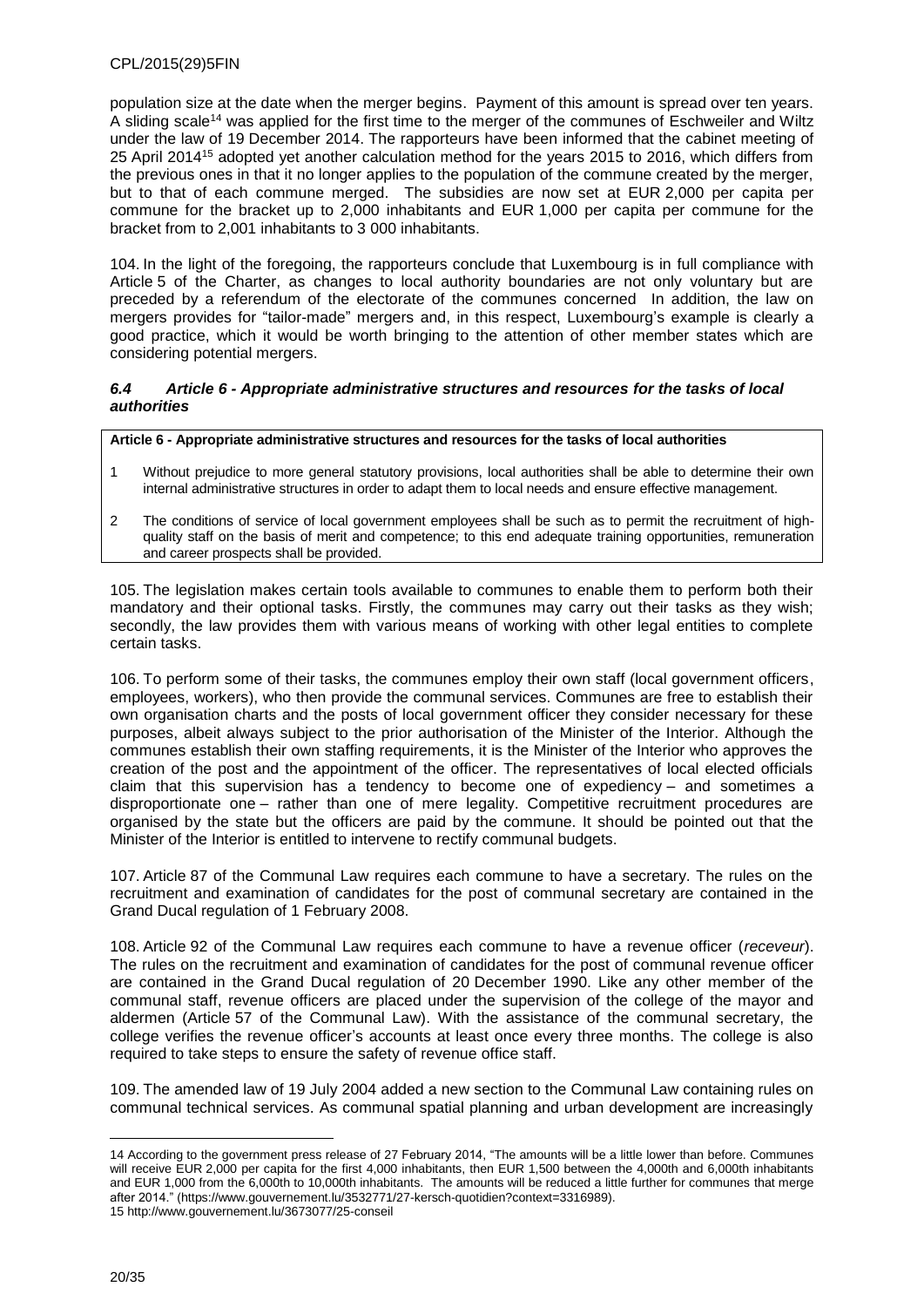complex matters, it has become necessary to provide communal authorities with qualified staff who can ensure that the legislation in these areas is correctly applied. This is why communal technical services are now regulated by the communal law.

110. The communal technical services' task is to assist communal bodies both with the application of the law on communal spatial planning and urban development and its implementing regulations and with the preparation and implementation of local spatial planning projects and schemes and the buildings regulations.

111. An obligation was introduced into the legislation for communes with 10,000 inhabitants or more to set up appropriate technical services. They were required to include at least one urban or spatial planner who meets the statutory conditions governing the profession and, where needed, one or more officers with a professional background in technical engineering.

112. Every commune with 10,000 or more inhabitants may decide to recruit an urban or spatial planner, and a number of communes with fewer than 10,000 inhabitants may decide, on approval by the relevant minister, to group together to recruit a joint urban or spatial planner in accordance with the procedures laid down by the communal law for the appointment of a joint secretary.

113. Each commune with 3,000 inhabitants or more is required to employ at least one communal officer with a professional background in technical engineering to take charge of technical service duties.

114. During their visit the rapporteurs were told by several mayors that small communes had a real need for specialised urban planning staff. Similarly, the communes repeatedly stressed the need for legal and technical support. The draft constitutional amendment presented to the rapporteurs included an article on the right of communes to set up public institutions.

115. While Article 6 is generally respected, the rapporteurs are concerned about the fact that staff recruitment is subject to the prior approval of the Minister of the Interior with regard to the creation of posts and the appointment of local government officers. The restriction of local self-government in this respect prompts the rapporteurs to reach a finding of partial compliance with this article.

#### <span id="page-20-0"></span>*6.5 Article 7 - Conditions under which responsibilities at local level are exercised*

#### **Article 7 - Conditions under which responsibilities at local level are exercised**

- 1 The conditions of office of local elected representatives shall provide for free exercise of their functions.
- 2 They shall allow for appropriate financial compensation for expenses incurred in the exercise of the office in question as well as, where appropriate, compensation for loss of earnings or remuneration for work done and corresponding social welfare protection.
- 3 Any functions and activities which are deemed incompatible with the holding of local elective office shall be determined by statute or fundamental legal principles.

116. In Luxembourg, mayors are appointed by the Grand Duke. Aldermen are appointed by the Minister of the Interior, with no distinction being made between "cities" and communes. All mayors and aldermen must be appointed from among the communal councillors and the practice is for the majority faction on the newly elected communal council to put forward a proposal to the state authorities. This system has not given rise to any criticism from Luxembourg's local elected representatives, especially given the fact that the Communal Law provides for the possibility of a no-confidence motion when the communal budget is being voted on, which is a sign that the communal executive body is indeed accountable to the elected council.

117. Under Article 107, paragraph 3, of the Constitution, the Grand Duke has the right to dissolve the communal council, which is directly elected. In the event of commonly acknowledged misconduct, fault or gross negligence, aldermen may be suspended by the Minister of the Interior, while mayors may be suspended by the Grand Duke. The terms "*commonly acknowledged misconduct*" and "*gross negligence*" are not defined by the law. They are rather vague and allow central government a wide margin of discretion. The rapporteurs were told that although the Grand Duke has the right under the law to dissolve the communal council and dismiss the mayor, in practice this option has never been exercised.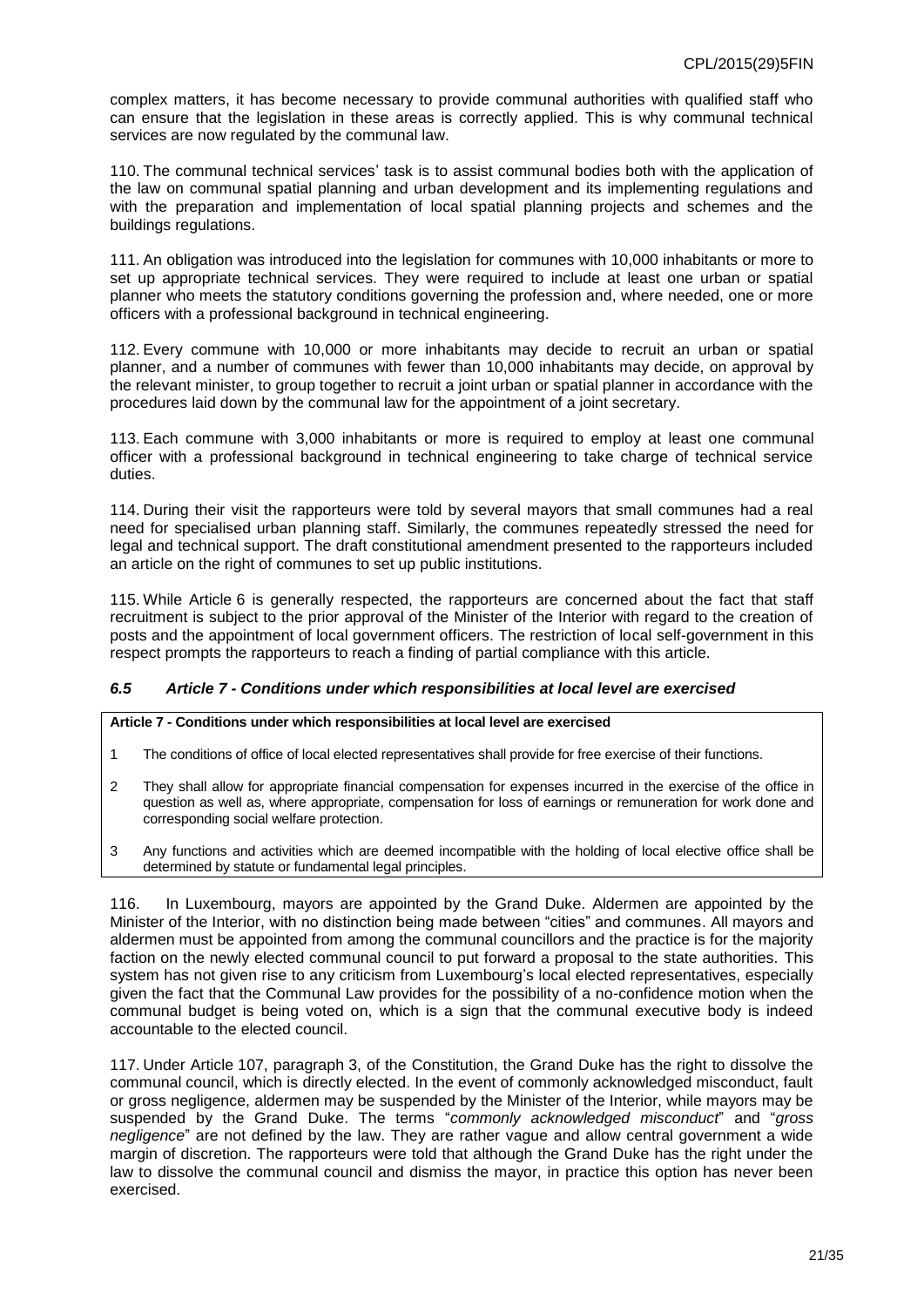118. It is not prohibited to hold office at local and national level simultaneously. The Minister of the Interior told the delegation that this possibility might be ruled out in future.

119. The question of the possibility of the full-time employment of mayors and aldermen, particularly in communes above a certain size, is a recurring issue. Any development of this sort would represent a move towards the professionalisation of communal executives, particularly in those communities with the largest number of inhabitants. For communes with 10,000 or more inhabitants, the mayor is granted political leave of 40 hours per week (full time) and the aldermen, 8 hours per week.

120. Persons holding the office of mayor or alderman are paid an allowance which is intended to offset the expenses incurred in the performance of their duties. Allowances for mayors and aldermen are set by the communal council with the approval of the Minister of the Interior. The amended Grand Ducal regulation of 13 February 2009 establishes the upper limits for these allowances. Besides these allowances, mayors and aldermen may not receive any remuneration financed by the commune under any pretext or designation whatsoever (Article 55 of the Communal Law). For example, it has been found in court that the Communal Law prohibits the communes from providing mayors with a free official residence. 16

121. Mayors and aldermen are not entitled to the fees which may be paid to communal councillors for attending meetings of the council and its committees. However, this prohibition, set out in Article 55, does not apply to travel expenses, subsistence costs or telephone charges.

122. Mayors, aldermen and communal councillors who work in the public or private sectors, along with those who are self-employed or not working and under 65, are entitled to leave for political activities in order to discharge their duties. The detailed rules on leave for political activities are set out in Articles 78 to 81 of the Communal Law.

123. The rapporteurs are of the opinion that the situation in Luxembourg is in compliance with the provisions of Article 7.

#### <span id="page-21-0"></span>*6.6 Article 8 - Administrative supervision of local authorities' activities*

#### **Article 8 - Administrative supervision of local authorities' activities**

- 1 Any administrative supervision of local authorities may only be exercised according to such procedures and in such cases as are provided for by the constitution or by statute.
- 2 Any administrative supervision of the activities of the local authorities shall normally aim only at ensuring compliance with the law and with constitutional principles. Administrative supervision may however be exercised with regard to expediency by higher-level authorities in respect of tasks the execution of which is delegated to local authorities.
- 3 Administrative supervision of local authorities shall be exercised in such a way as to ensure that the intervention of the controlling authority is kept in proportion to the importance of the interests which it is intended to protect.

124. Administrative supervision of the communes is governed by Part 3 of the modified Communal Law of 13 December 1988 entitled "*Administrative supervision*". However, numerous other texts require decisions by communal authorities to be approved by a higher authority.

125. The Constitution, in granting communes communal self-government, provided for a supervisory procedure that would aim to prevent communal decisions from undermining the fundamental interests of the state. That is why Article 107 of the Constitution also provides for oversight of communal administration. Such oversight, which the Ministry of the Interior indicated is due to end, constitutes "administrative supervision" and is exercised by the Grand Duke and the Minister of the Interior. The supervision exercised by the state authorities over the communes is regulated by statute, which envisages various measures for overseeing the activities of communal authorities.

126. In the case of administrative supervision, a distinction is made between supervision of activities and supervision of persons.

127. Supervisory power proper (annulment, suspension, approval, substitution of actions) is vested in the Grand Duke and the Minister of the Interior, according to the arrangements described below.

<sup>16</sup> Supreme Court of Justice, 31 July 1950, Pasicrisie XV, p. 306.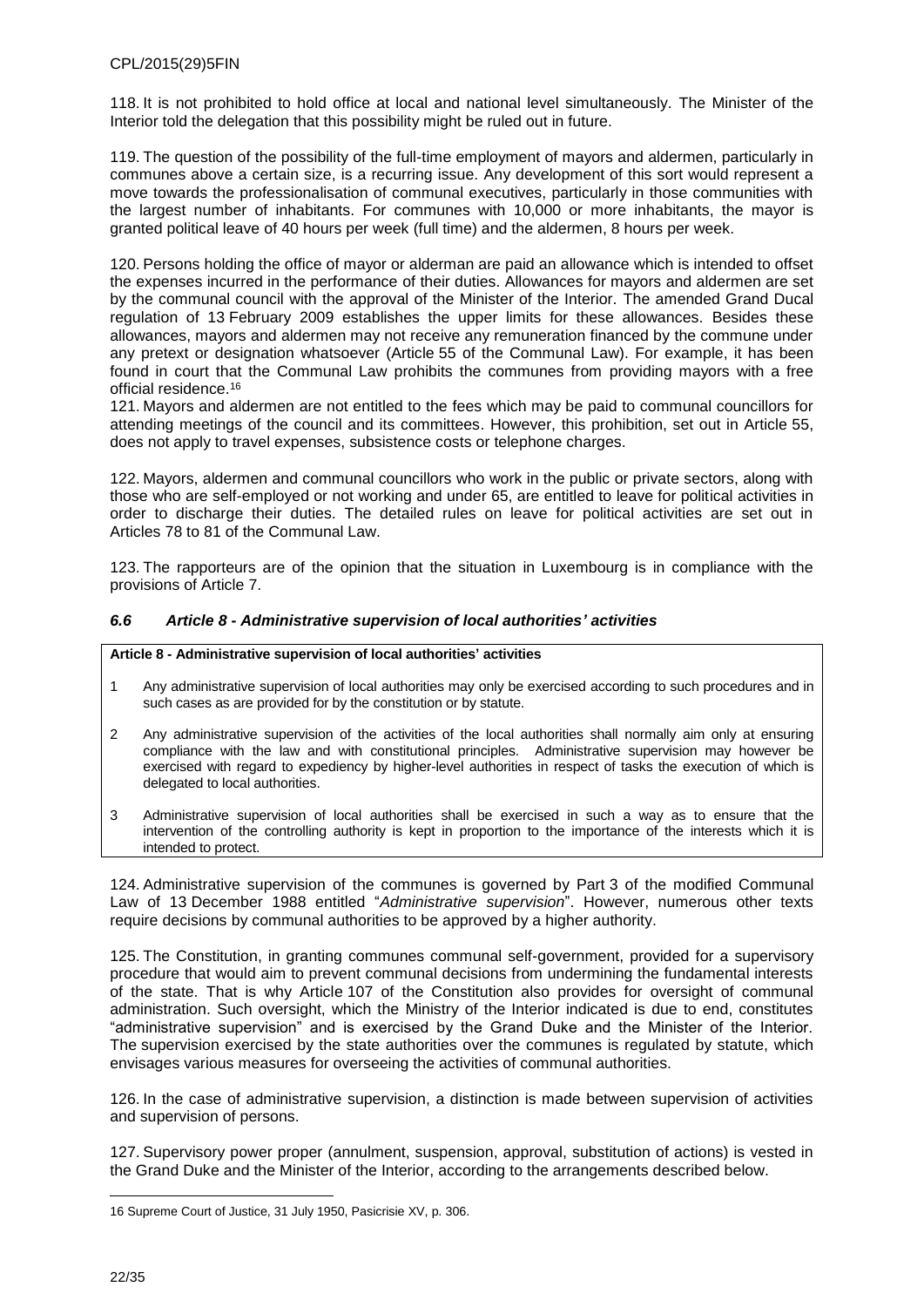128. Administrative supervision of activities is intended to verify the legality of communal authorities' activities.

129. The law establishes various means of supervising the activities of communal authorities. The Directorate of Communal Affairs is mainly responsible for reviewing the legality of any acts or decisions of communes, groupings of communes or public institutions placed under the supervision of communes which are submitted to it. It exercises power of approval in the cases expressly provided for by law. In this context, it prepares the decisions of the higher authority, Grand Ducal decrees or ministerial decisions as the case may be, especially in the following areas: real estate transactions above a certain value prescribed by law, large-scale construction projects, leases above a certain value, communal staffing matters and tax regulations.

130. Ex officio measures may be taken in the following circumstances:

- If the budget does not comply with the laws and regulations, the Minister of the Interior will rectify it (Communal Law, Article 124);

- If the budget is not put forward by the college of the mayor and aldermen or if the communal council does not approve it within the prescribed time, the Minister of the Interior will step in and either propose or adopt ex officio a budget covering merely mandatory costs as well as revenues and expenditure that are essential for the functioning of the commune (Communal Law, Article 125);

- In the event that the communal council should seek to avoid payment of mandatory costs which it is required to bear by law, by refusing to allocate all or some of those costs, the Minister of the Interior, after hearing the communal council, will personally charge the expenditure to the budget, in proportion to need, without prejudice to the recourse provided for in Article 107 (Communal Law, Article 125);

- If the college of the mayor and aldermen refuses or omits to authorise expenditure which the commune is required to bear by law, the Minister of the Interior may order that the expenditure be effected immediately. Such decision constitutes an order and the revenue officer is bound to pay the relevant amount (Communal Law, Article 133);

- If the college of the mayor and aldermen refuses or omits to draw up an order for outstanding revenue, the Minister of the Interior may order that the sum be recovered immediately. Such decision constitutes a revenue order requiring the revenue officer to collect the amounts in question. (Communal Law, Article 137);

- In all cases where budgets, accounts or other documents are not submitted within the prescribed time, the Minister of the Interior may, in accordance with Article 108 of the Communal Law, appoint a special commissioner to carry out the outstanding work at the expense of the defaulting parties (Communal Law, Article 165).

131. Supervision of persons may be exercised in respect of individuals (dismissal of a mayor or alderman) or groups (dissolution of the communal council) and amounts to a disciplinary power.

132. Supervision of individuals may be exercised only in respect of mayors and aldermen, who are instruments of local government and, at the same time, representatives of the state. It does not apply to communal councillors.

133. Supervision of persons is referred to in the following legislative provisions:

*a*. Dissolution of the Communal Council, collective measure: under Article 107, paragraph 3, of the Constitution, the Grand Duke has the right to dissolve the communal council. Neither the Constitution nor the Communal Law specifies in what circumstances such dissolution may take place.

*b*. Individual measures: the mayor and the aldermen are not merely involved in the administration of the commune; they also act as the state's representatives at local level. Under the Communal Law, therefore, the government has the power to discipline mayors and aldermen, but not communal councillors.

134. In cases of commonly acknowledged misconduct, fault or gross negligence, aldermen may be suspended by the Minister of the Interior for a period which may not exceed three months unless it is renewed by reasoned decision (Article 41 of the Communal Law). The mayor may be suspended by the Grand Duke in the same instances and on the same terms (Article 63 of the Communal Law).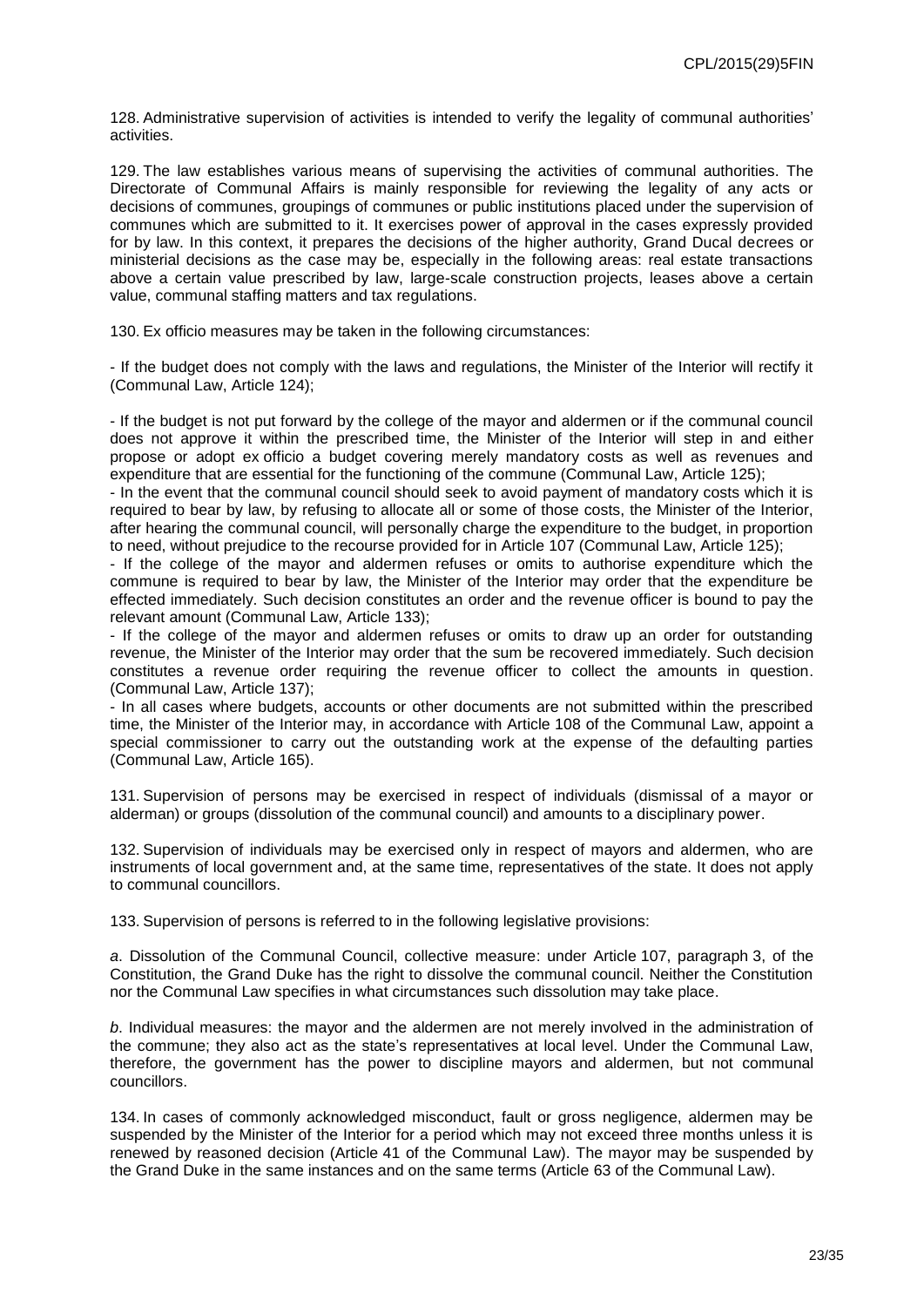135. Mayors and aldermen may also be dismissed, by the Grand Duke and the Minister of the Interior respectively, if the situation is sufficiently serious to warrant such measures. Any mayor or alderman who has been dismissed cannot sit on the college of the mayor and aldermen until after the next communal council election following his or her dismissal.

136. The terms "commonly acknowledged misconduct" and "gross negligence" are not defined or clarified by law. The rapporteurs note that these terms are rather vague and allow scope for interpretation, as court rulings have shown. The current conditions governing dismissal allow central government a wide margin of discretion, therefore.

137. The provisions on financial supervision are found in Part 4 of the same law, under the heading "*Communal accounts*". Here too, many communal authority decisions, such as approval of the budget and any amendments made thereto during the year, and adoption of the accounts, are subject to ministerial approval. At the same time, the Minister of the Interior has a department responsible for carrying out on-site audits of local government accounts.

138. In its Recommendation 175 (2005), the Congress questioned the conformity of the system of administrative supervision with the Charter and invited the Luxembourg authorities to "revise their legislation on supervision of local authorities with a view to confining such control to a posteriori verification of strict legality".

139. During the meeting with the rapporteurs, SYVICOL complained of an increase in central government supervision since the 2005 recommendation, notably in the field of urban planning. The Minister of the Interior, for example, can even amend a general development plan (PAG) adopted by the communal council. Although it is enshrined in law, such scrutiny could in some instances amount to a review of expediency.

140. The rapporteurs note that so far, no changes have formally been made to the legislation in question with the aim of relaxing the supervision. There is a law abolishing districts (passed on 7 July 2015, entering into force on 3 October 2015), but it does not make any substantial improvements in this area given that the powers and responsibilities hitherto vested in the district commissioners are simply transferred to other authorities, in most cases the Ministry of the Interior.

141. The previous government indicated in a 2013 activity report that 2013 had been devoted to further efforts to reform the system of administrative supervision with a view to tabling a bill amending Part 3 and various other provisions of the amended Communal Law of 13 December 1988. The aim of this reform was based on the proposals set out in the report by the Chamber of Deputies' Special Commission on the Territorial Restructuring of Luxembourg and on the objectives set in the governmental declaration of 2009.

142. The reform was accordingly designed to implement the following principles:

*a.* General supervision concerning the possible annulment of decisions and suspension to be abolished.

*b.* Supervision concerning the approval of decisions to become the exception.

- *c.* Mandatory transmission of communal decisions to become the rule.
- *d.* A list of decisions which do not have to be transmitted to be drawn up.
- *e.* An institutional dialogue on issues relating to legality to be introduced.
- *f.* Disputes over purely legal questions to be settled by the administrative court.

143. The rapporteurs' understanding is that the current government is aware of the problem since it states in its governmental programme that "the government believes that the Ministry of Interior must be able to act in a more flexible, effective and speedy manner than is the case at present. To ensure better co-operation between the Ministry and the communes, the Ministry of the Interior needs to be less concerned with supervising and more concerned with partnering and advising the communal councils. In future, the various processes and responsibilities within the Ministry will be made transparent and verifiable...".

144. At the time of the monitoring visit, there was no evidence of any tangible progress on the reform of supervision. That said, the rapporteurs were informed by the Ministry of the Interior of plans being drawn up in this area which should lead to a fundamental reform in this respect, taking account of the following points:

application of the principles of proportionality and subsidiarity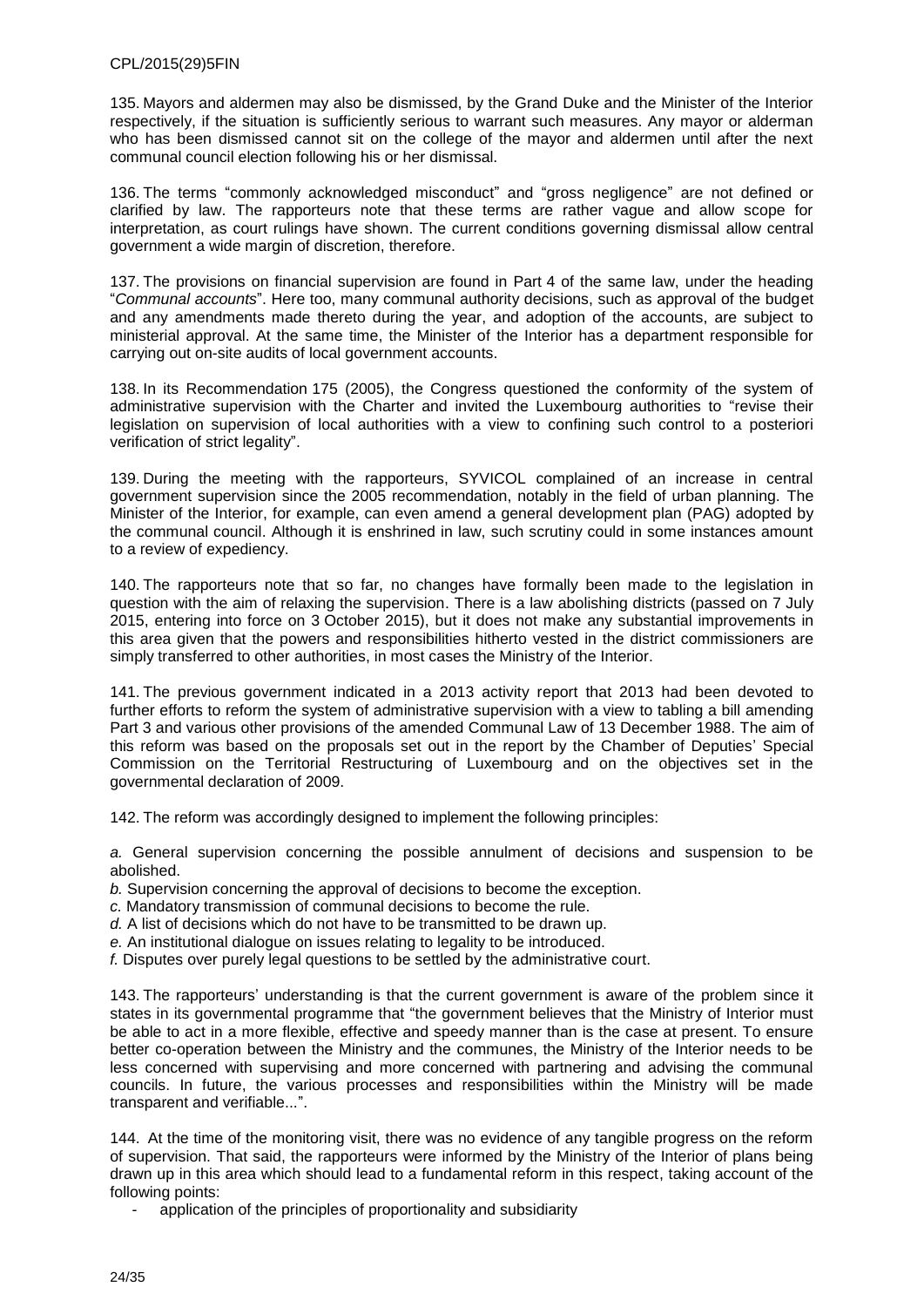- redefinition of the scope of ministerial supervision
- revision of the principle of double ministerial supervision
- establishment of transparent criteria for the allocation of subsidies to communes
- establishment of e-government.

145. The rapporteurs therefore consider that the situation is only partly compliant with Article 8. Particularly problematic in their view is the implementation of Article 8, paragraph 3, notably where urban planning and the hiring of local government officers are concerned.

#### <span id="page-24-0"></span>*6.7 Article 9 - Financial resources of local authorities*

#### **Article 9 - Financial resources of local authorities**

- 1 Local authorities shall be entitled, within national economic policy, to adequate financial resources of their own, of which they may dispose freely within the framework of their powers.
- 2 Local authorities' financial resources shall be commensurate with the responsibilities provided for by the constitution and the law.
- 3 Part at least of the financial resources of local authorities shall derive from local taxes and charges of which, within the limits of statute, they have the power to determine the rate.
- 4 The financial systems on which resources available to local authorities are based shall be of a sufficiently diversified and buoyant nature to enable them to keep pace as far as practically possible with the real evolution of the cost of carrying out their tasks.
- 5 The protection of financially weaker local authorities calls for the institution of financial equalisation procedures or equivalent measures which are designed to correct the effects of the unequal distribution of potential sources of finance and of the financial burden they must support. Such procedures or measures shall not diminish the discretion local authorities may exercise within their own sphere of responsibility.
- 6 Local authorities shall be consulted, in an appropriate manner, on the way in which redistributed resources are to be allocated to them.
- 7 As far as possible, grants to local authorities shall not be earmarked for the financing of specific projects. The provision of grants shall not remove the basic freedom of local authorities to exercise policy discretion within their own jurisdiction.
- 8 For the purpose of borrowing for capital investment, local authorities shall have access to the national capital market within the limits of the law.

146. When discussing communal finances, a distinction needs to be made between communes' ordinary revenues which are designed to cover current expenditure and extraordinary revenues which are designed to cover capital expenditure.

147. Communes' ordinary revenues are intended to cover their operating costs and may be subdivided as follows:

- *a.* Local taxes:
- communal trade tax
- land tax

*b.* State grants:

- the Communal Financial Grant Fund
- *c.* Local charges:
- for drinking water supplies
- for the removal and treatment of wastewater
- for waste disposal
- for the sale of various goods and services (electricity, gas, etc.)

*d.* State subsidies:

- state contributions towards the cost of operating childcare facilities (*maisons relais*)
- subsidies for public transport provided by the communes and groupings of communes
- subsidies for music teaching, etc.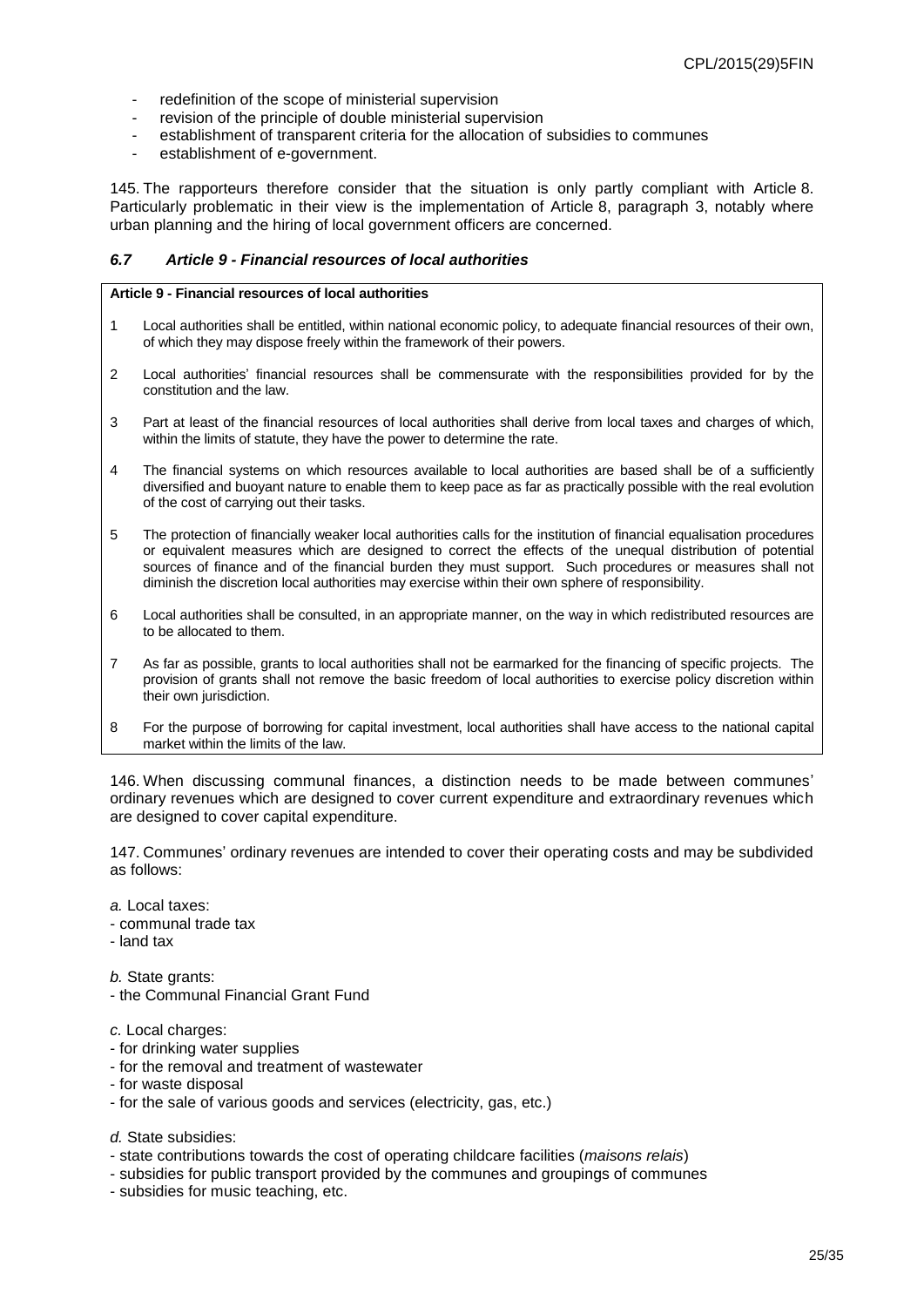148. Local taxes and state grants awarded through the Communal Financial Grant Fund constitute "non-earmarked" income for the communes, whereas local charges and state subsidies are "earmarked" income, to the extent that they are intended to pay for specific services provided by the communes and to finance clearly defined activities respectively.

149. Since the last monitoring exercise, local authorities in Luxembourg are still awaiting a communal finance reform promised by the national authorities. As a result, the mechanisms of local-government finance have remained almost unchanged, with the communes increasingly unhappy with a system of financing that takes no account of communes' changing tasks or income inequality between communes. Indeed, for years now, the state's ordinary revenues have been growing at a faster pace than those of the communes and the gap is becoming ever wider.

150. Some differences can nevertheless be observed in the way the various sources of nonearmarked communal revenue, i.e. the Communal Financial Grant Fund, the communal trade tax and the land tax, have evolved.

151. The Communal Financial Grant Fund was instituted under Article 38 of the Law of 22 December 1987 on the state budget for 1988. It is through this fund that non-earmarked grants are channelled from central to local government. The annual grant awarded via the fund is made up as follows:

- 18% of receipts derived from personal income tax determined on an assessment basis and from the withholding tax on wages and salaries

- 10% of VAT receipts, less any sums due to the European Communities by way of own resources derived from this tax

- 20% of motor vehicle tax receipts

- a flat-rate amount which is calculated schematically and the rules governing it which are, where necessary, adjusted annually to reflect changes in the legislation.

152. This tax has grown steadily in recent years. Two main factors account for this upward trend: an expanding job market in Luxembourg, which has helped boost personal income tax receipts, and substantial VAT receipts thanks to e-commerce. Under a European directive incorporated into Luxembourg law in 2014, however, as from 2015, VAT is to be applied in the consumer's country, rather than the provider's. The move to the new system of taxation will be spread over four years, which means that VAT receipts from e-commerce will have disappeared entirely by 2019. It is estimated that, as from 2015, the Luxembourg government stands to lose some EUR 800 million per year in VAT receipts, possibly more. Since the communes have traditionally received 10% of these receipts via the Communal Financial Grant Fund, the impact on local government finances will be considerable. During the consultation procedure, the Ministry of the Interior made it clear "that it is not the current government's intention to alter the mechanisms of the Communal Financial Grant Fund to the detriment of communes' interests."

153. The communal trade tax was instituted by the Law of 1 December 1936, amended by the Law of 11 December 1967. Under this legislation, communes are entitled to levy a communal trade tax based on company profits. The communal trade tax is a means of involving communes in local business activities, by compensating them, as it were, for the costs and nuisance generated by these activities. Communal trade tax rates are determined annually by each commune. This tax is generally perceived as favouring communes where there are one or more companies making significant profits. The communal trade tax has been steadily losing ground to the Communal Financial Grant Fund. Under the state budget for 2015, communal trade tax receipts are projected to rise by a further 5.8% in relation to the amount budgeted for 2014. Compared to the actual amount for 2014, the forecasts are down slightly, by 0.6%. Given the "fiscal optimisation" efforts made by many companies, SYVICOL fears that communal trade tax receipts will continue to stagnate over the next few years.

154. It is important to note that receipts from the Communal Financial Grant Fund are the healthiest part of local government revenues, whereas communal trade tax is increasingly proving to be an unpredictable and unstable source of income for individual communes.

155. Lastly, under the amended law of 1 December 1936, communes are permitted to levy a local land tax. As with the communal trade tax, land tax rates are set annually by each commune. The local land tax would account for a significant share of communes' overall revenues if the unit values used to calculate it were reviewed. However, the unit values have not been reviewed since 1941, resulting in persistent disparities in the value of some buildings because of their locations, which are now difficult to justify. SYVICOL has spoken out in favour of reforming the land tax to reflect actual property prices.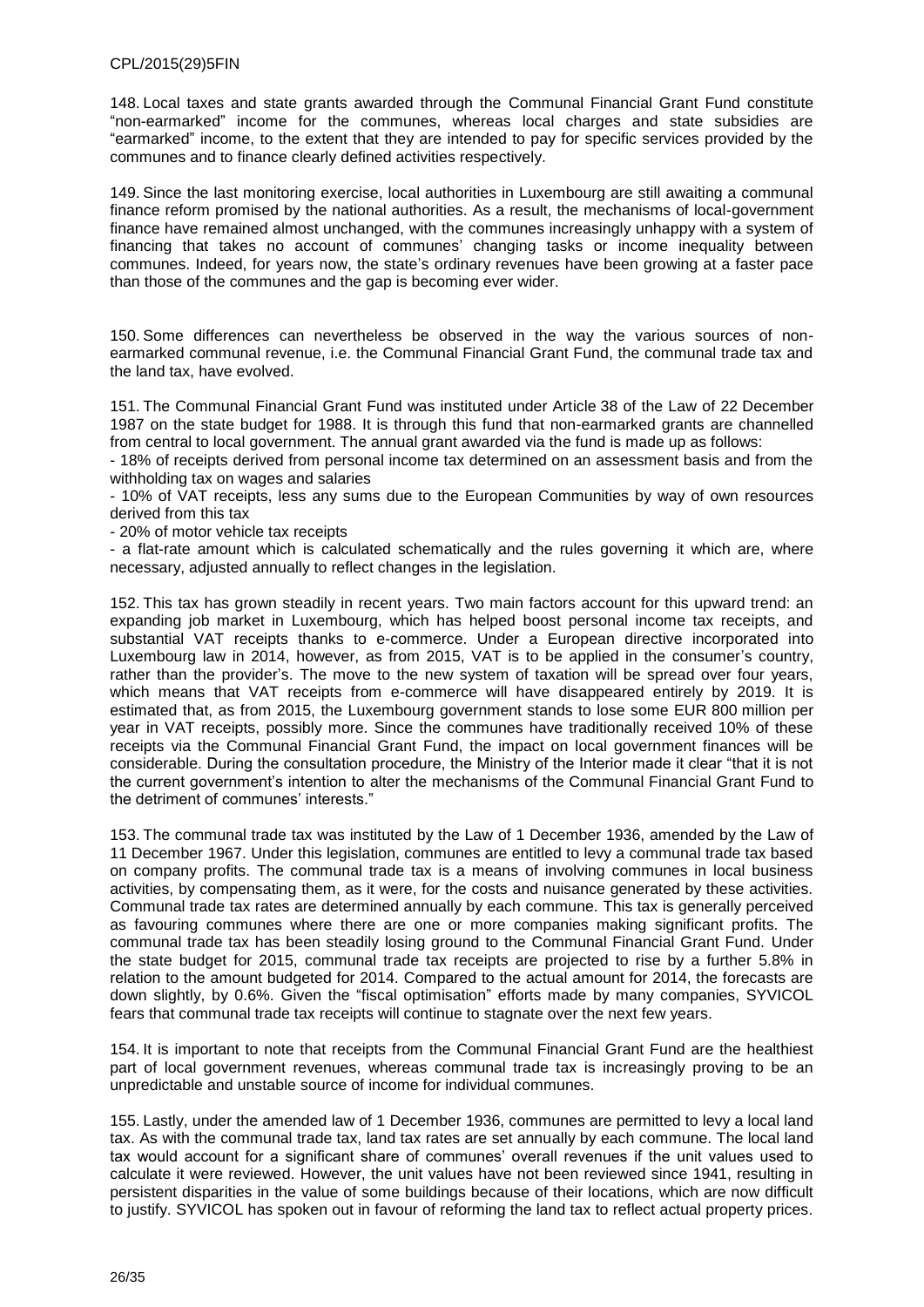An interministerial working group, which SYVICOL had been invited to join, had begun to discuss revising the land tax base under the previous government. This working group has not met, however, since the new government took office in December 2013, the latter having announced that it wished to deal with the matter as part of a wider fiscal reform.

156. Revising the unit values on which the land tax is based would help not only to reduce the disparities that currently exist in terms of the value of certain buildings but also to restore communes' revenues, probably significantly.

157. The following table shows how communes' ordinary revenues break down into the various categories described above :

|                          |       | (amounts in EUR) |         |       |
|--------------------------|-------|------------------|---------|-------|
|                          | 2013  |                  | 2014    |       |
| Communal trade tax (ICC) | 556.0 | 24.8%            | 564.2   | 24.5% |
| Land tax (IF)            | 34.3  | $1.5\%$          | 36.0    | 1.6%  |
| Communal Financial Grant | 956.1 | 42.6%            | 1,016.4 | 44.1% |
| Fund (FCDF)              |       |                  |         |       |
| Earmarked revenues       | 700.0 | 31.2%            | 685.7   | 29.8% |
| Total                    |       | 2,246.4 100.0%   | 2,302.4 | 100%  |

Source: 2014 activity report, Government of the Grand Duchy of Luxembourg

158. Communes' ordinary expenditure naturally depends on available revenue and the tasks they choose to undertake: a distinction needs to be made between mandatory tasks (original, constitutional and statutory) and optional tasks, i.e. ones that are freely chosen by the communes with or without financial help from the State.

159. Examples of tasks which communes are required to perform include:

- maintaining law and order within the commune;
- communal spatial planning;
- drinking water supplies;
- wastewater treatment;
- waste management;
- burials and upkeep of graveyards;
- firefighting;
- road building and maintenance;
- social assistance;
- primary education care;
- registering births, deaths and marriages.

160. Examples of tasks which communes can choose to perform include the setting-up and operation of sports, cultural and tourism infrastructure; youth facilities (care, day centres, etc.); facilities for the elderly (retirement homes, day centres, etc.), gas and electricity supplies (these tasks had tended to disappear from the local budget because of outsourcing to private entities).

161. The following table shows the trends in communes' ordinary expenditure in recent years :

| (amounts in EUR) |                    |         |  |
|------------------|--------------------|---------|--|
|                  | Communes' ordinary | Var.    |  |
|                  | expenditure        |         |  |
| 2009             | 1,538,511,795      | $-6.0%$ |  |
| 2010             | 1,639,616,576      | 6.6%    |  |
| 2011             | 1,749,294,651      | 6.7%    |  |
| 2012             | 1,846,345,469      | 5.5%    |  |
| 2013(1)          | 1,790,208,423      | $-3.0%$ |  |
| 2014(2)          | 1,901,593,059      | 6.2%    |  |
| 2014(3)          | 2,002,473,606      | 5.3%    |  |

(1) accounts not yet approved by the Ministry of the Interior

(2) rectified budgets

(3) budgets

Source: 2014 activity report, Government of the Grand Duchy of Luxembourg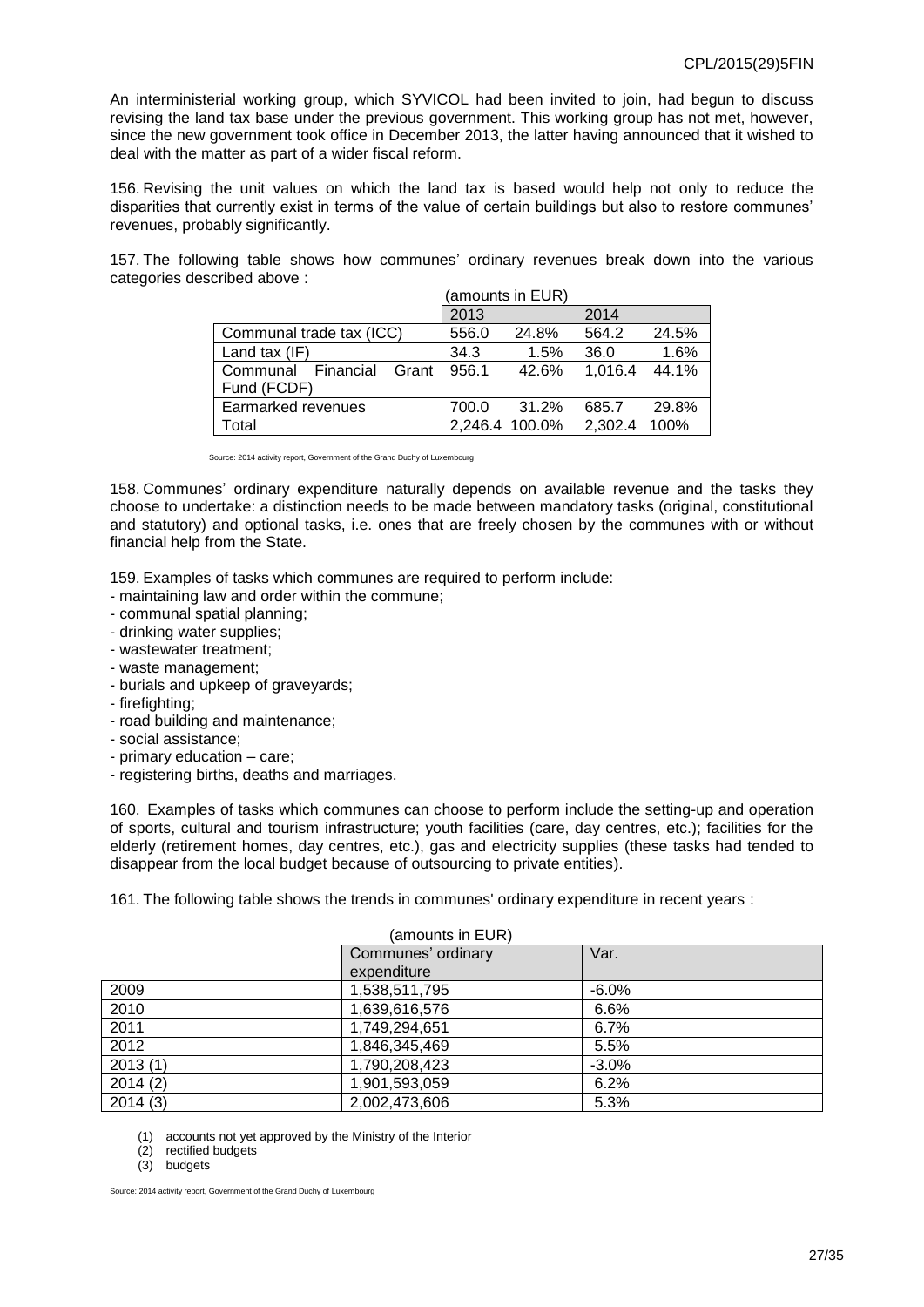162. As regards taxes, under Article 107 of the Constitution and Article 105 of the amended Communal Law of 13 December 1988, communal regulations introducing charges must be approved by the Grand Duke if the charges in question are in the nature of taxes proper designed to cover general expenditure from the communal budget, such as charges intended to contribute to the financing of collective facilities. During the consultation procedure, SYVICOL stressed that the fiscal autonomy of the communes provided for in Article 107, paragraph 3, is subject to the restriction that the taxes raised must cover a financial need. The association believes that it is hard for communal authorities to prove the relevant need, as demonstrated by the supervisory authorities' refusal to approve numerous tax regulations. The Administrative Court has held the following: "While the communes are fiscally autonomous and can take the initiative of establishing levies and taxes and determining their base, their amount and the arrangements for application and exemption, such fiscal autonomy is not absolute, as the communes may exercise it solely under the supervision of the higher authority, which must ensure that the communes act in accordance with the restrictions provided for by law and demanded by the general interest, including the restriction that their power is exercised to the extent – and hence within the limit – of their needs. 17

163. This is not the case with communal regulations introducing charges designed to pay for a service provided by the communal authority, i.e. to cover the costs of that service, which is used specifically by the individuals who pay for it. These compensatory charges are subject to approval by the Ministry of the Interior under Article 106,7 of the amended Communal Law of 13 December 1988 and include notably charges for services such as water, gas and electricity supplies, waste disposal, parking and any other charges for services provided by the commune.

164. Such decisions must be approved by the Ministry of the Interior. Following approval, the decisions must be duly published in the commune by displaying them according to the procedure laid down in Article 82 of the Communal Law and then placing a notice in the official gazette.

165. Where the Ministry of the Interior finds that a tax regulation passed by a communal council is not in keeping with the law or is not in the general interest, it will return the decision to the relevant communal authorities, explaining the reasons why it cannot approve the proposed provisions and will invite the communal council to reconsider the regulation in the light of the comments made.

166. When drawing up the state budget for 2015, the government adopted several measures which SYVICOL believes will have an adverse impact on local finances and which it has condemned as detrimental to communes' financial autonomy. These measures concern the following three points:

- the decision not to allow the communes to share in the extra income generated by the increase in VAT

- abolition of the state contribution towards financing the two-yearly salary increments

- the capping of communal trade tax receipts at three times the national average per capita revenue from Communal Trade Tax.

167. The Minister of the Interior has presented this package of measures as an initial step towards reforming local finances, to be followed by more extensive reform in the coming years. SYVICOL believes that, rather than carrying out genuine reform, the government is engaged in an exploratory process that is giving rise to an array of disparate measures aimed at reducing state financial transfers to the communes in order to shore up the state budget.

168. Given the current situation in the communes, which have long been calling for local finance reform, the rapporteurs feel that any such reform should seek to achieve the following goals:

- provide the communes with predictable and stable income;

- introduce a system to ensure that receipts are allocated between communes in a fair manner and are commensurate with their tasks.

169. The rapporteurs also feel that the mechanisms for financial equalisation could stand to be developed further. In this regard, representatives of SYVICOL have called for discussions on setting up an independent equalisation mechanism, including by dividing communes into categories (e.g. small, medium-sized and large).

<sup>17</sup> Administrative Court Decision 6-12-07 (23020C to 23023C and 23040C)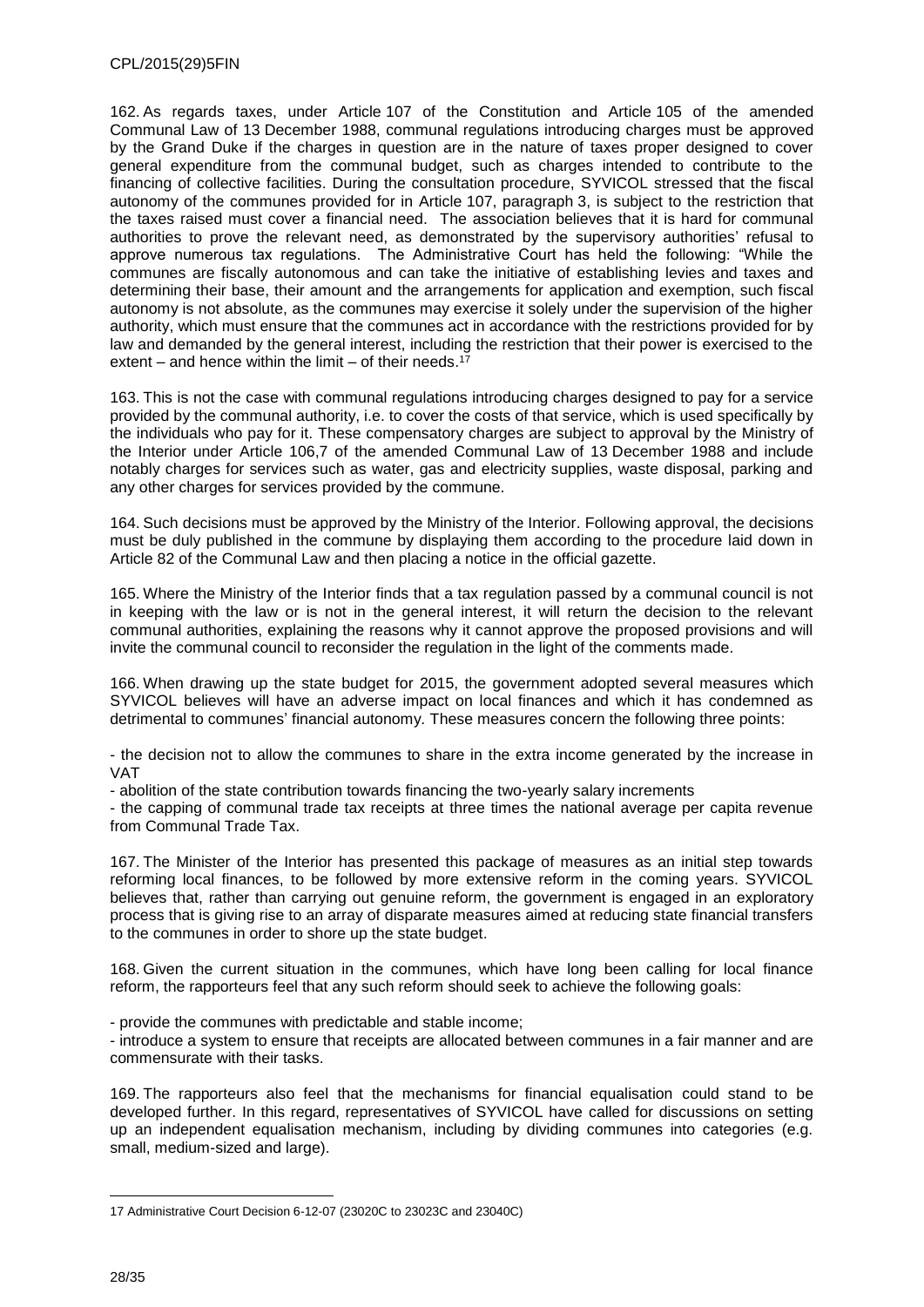170. As regards consulting local authorities according to the criteria laid down in Article 9, paragraph 6 of the Charter, the rapporteurs are of the opinion that genuine consultation does in fact occur in practice. The Ministry of the Interior sends draft legislation to SYVICOL and holds meetings with mayors. Local elected representatives, moreover, have confirmed the existence of such co-operation between central and local government, although they believe it is too ad hoc and wish it to be more regular. There is, however, no legal framework that would make it compulsory to consult the communes via SYVICOL, the main discussion partner representing local elected officials in Luxembourg, in all matters which concern them directly.

171. As regards borrowing, it is important to note that communes are permitted to take out loans only in order to fund extraordinary expenditure, if other methods of financing are neither feasible nor economical and if the commune is in a position to make regular repayments. Any loans in excess of EUR 50,000 must be approved by the Minister of the Interior.

172. Under the law of 23 February 2001 on groupings of communes, furthermore, certain groupings are entitled to borrow in order to pre-finance communes' capital investments. Accordingly, local government groupings set up for the purpose of ensuring drinking water supplies, wastewater treatment, waste management or the construction and running of crematoria, may borrow in order to obtain the funds needed to finance capital expenditure connected with these tasks. At the request of the grouping, communes must make a contribution equal to at least 30% of the total capital required, meaning that the maximum loan that can be awarded by the grouping is 65% of the amount requested by the commune. As the contributions are gradually released, the grouping uses the funds to repay the loan. The debt interest is payable by the commune concerned.

173. Borrowing may be used only to obtain the funds needed to balance the extraordinary budget and only then if all the funds carried over from previous years have already been used up and provided the ordinary budget can support the capital and interest repayments.

|         | Debt          | Var. | New loans   | Var.      |
|---------|---------------|------|-------------|-----------|
|         | (at year end) |      |             |           |
| 2009    | 782,830,068   | 4.1% | 84,858,500  | 83.5%     |
| 2010    | 811,786,550   | 3.7% | 118,436,030 | 39.6%     |
| 2011    | 822,740,179   | 1.3% | 73,218,757  | $-38.2%$  |
| 2012    | 825,965,282   | 0.4% | 73,823,387  | 0.8%      |
| 2013(1) | 826,396,315   | 0.1% | 60,518,331  | $-18.0\%$ |
| 2014(2) | 830,000,000   | 0.4% | 65,000,000  | 7.4%      |

174. The following table shows the trends in local government debt in recent years:

(1) provisional data

(2) estimate

175. With the increase in repayment capacity, local government debt had increased in 2009 and 2010, before levelling off at EUR 826.4 million at the end of 2013. At the same time, the total value of newly contracted loans declined sharply between 2010 and 2013, mainly because of the increase in revenues in recent years. For 2014, the available figures indicate a similar pattern to that observed in previous years.

176. As regards access to the national capital market, under Article 173ter of the amended Communal Law of 13 December 1988, communes and groupings of communes may, without prejudice to the legislation on public procurement, conclude among themselves and with public and private legal entities and individuals, agreements on matters of communal interest. These agreements must be approved by the Minister of the Interior if the amounts involved exceed EUR 100,000. In addition, the ministerial circular of 24 January 2014 has set new thresholds for public procurement contracts covered by European directives as from 1 January 2014. For example, for public works contracts concluded by local authorities, the threshold is EUR 5,186,000, whereas for supply and service contracts, it is EUR 207,000.

177. The rapporteurs conclude that Article 9 of the Charter is being partly complied with. The issue of free disposal of sufficient own resources seems to pose a problem. It is worth noting that Article 119, paragraph 3, of the draft revised Constitution currently being debated in Luxembourg provides that "The communes are entitled to the financial resources for performing the tasks assigned to them by law". This provision is an innovation compared with the current text. If it were adopted, the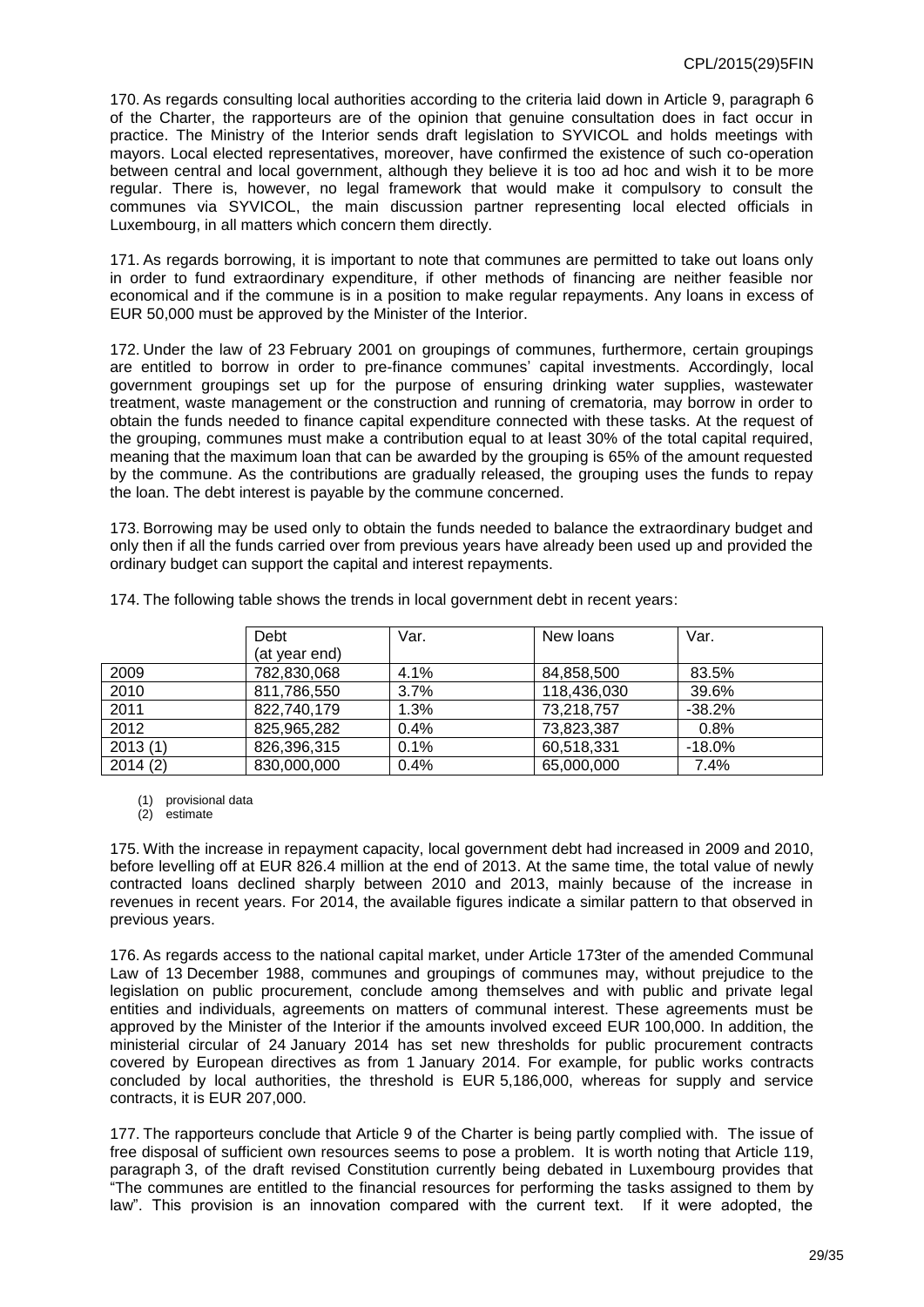rapporteurs believe that it would clearly be a very positive development, provided that it was implemented in practice. Local authorities are having to contend with the difficulties of introducing a system of financing which does not always take account of changes in their core tasks and income disparities between communes. The rapporteurs also feel that the equalisation formula and the criteria on which this formula is based could stand to be reviewed. Speaking to the delegation, the Minister of the Interior confirmed that he intended to revise the formula, just as, under the fiscal reform, he is planning to review the unit values for the land tax which have remained unchanged since 1941, resulting in lost earnings for local authorities. The rapporteurs therefore wish to underline that while paragraphs 1 to 5 of Article 9 are not being fully observed by Luxembourg, they received an assurance from the government that these provisions were currently receiving close attention from the authorities. The rapporteurs will follow any developments that occur in this area.

178. As regards conformity with paragraphs 6 to 8 of Article 9, the rapporteurs are of the opinion that these provisions are being observed. The government's procedure for consulting local authorities is followed in practice. The rapporteurs' view is that it would be a good idea to place this regular consultation on a more formal footing, with the government providing co-ordination, so as to ensure that this becomes a permanent practice in future.

### <span id="page-29-0"></span>*6.8 Article 10 - Local authorities' right to associate*

#### **Article 10 - Local authorities' right to associate**

- 1 Local authorities shall be entitled, in exercising their powers, to co-operate and, within the framework of the law, to form consortia with other local authorities in order to carry out tasks of common interest.
- 2 The entitlement of local authorities to belong to an association for the protection and promotion of their common interests and to belong to an international association of local authorities shall be recognised in each State.
- 3 Local authorities shall be entitled, under such conditions as may be provided for by the law, to co-operate with their counterparts in other States.

179. Luxembourg communes are entitled, in exercising their powers, to co-operate and, within the framework of the law, to form consortia with other local authorities in order to carry out tasks of common interest. SYVICOL is a case in point. Since 1996, it has been working to promote, safeguard and defend the general and common interests of its members.

180. SYVICOL has accordingly managed to establish itself as a spokesperson for the communes, by becoming the government's preferred contact in all matters concerning local authorities. Alongside its lobbying activities in decision-making processes at national level, SYVICOL actively engages with several European and international bodies whose task is to defend common interests.

181. The communes' increasingly numerous and extensive responsibilities in the social, economic and cultural spheres together with communal and national spatial planning have ultimately served to put intercommunal consultation and co-operation on a more formal footing, not least through local government groupings, of which there are now 67. 18

182. The sixty-seven groupings of communes can be broken down as follows, according to the type of activity pursued:

| <b>Main area of activity</b>                    | <b>Number</b> |
|-------------------------------------------------|---------------|
| Waste collection and disposal                   | 8             |
| Wastewater treatment                            | 10            |
| Water supply to communes                        | 7             |
| Setting up and managing regional schools and/or | 8             |
| sports facilities                               |               |
| Setting up and managing regional economic       | 9             |
| activity zones                                  |               |
| Spatial planning and nature conservation        | 8             |
| Public transport                                |               |
| Running an intercommunal hospital               | 2             |

 $\overline{a}$ 18 2014 activity report, Government of the Grand Duchy of Luxembourg, Ministry of the Interior.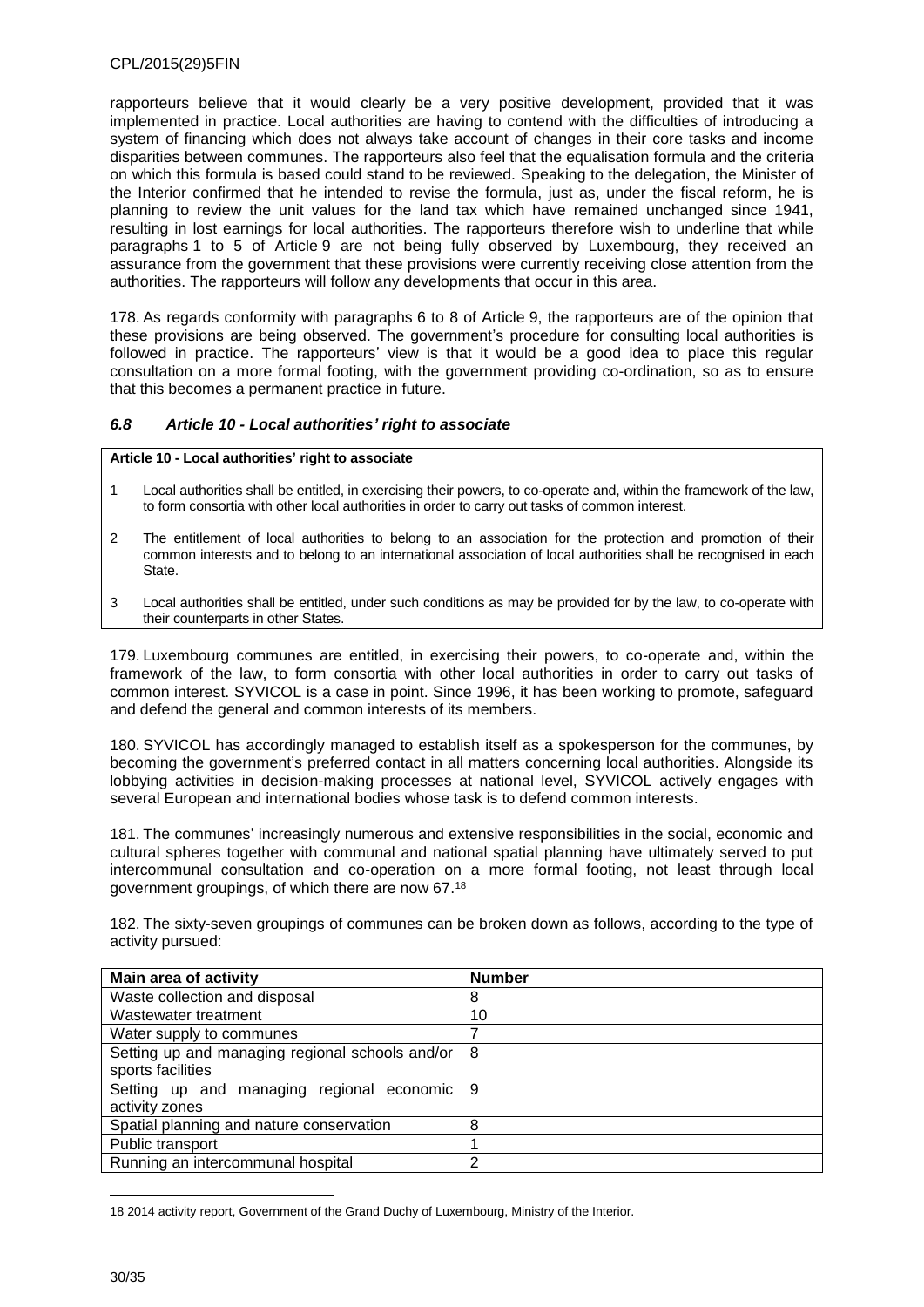| Intercommunal swimming pool                   |    |
|-----------------------------------------------|----|
| Retirement home                               |    |
| Crematorium                                   |    |
| Music school                                  | ◠  |
| Managing an IT centre                         |    |
| Home care and nursing care for the elderly    |    |
| Promoting and protecting the interests of the |    |
| communes                                      |    |
| <b>Total</b>                                  | 67 |

183. The rapporteurs conclude that the situation is therefore in conformity with Article 10 of the Charter.

#### <span id="page-30-0"></span>*6.9 Article 11 - Legal protection of local self-government*

#### **Article 11 - Legal protection of local self-government**

Local authorities shall have the right of recourse to a judicial remedy in order to secure free exercise of their powers and respect for such principles of local self-government as are enshrined in the constitution or domestic legislation.

184. Under the Constitution (Article 107, paragraph 1), the communes possess legal personality and, as such, can take legal action against any state decision that might interfere with the free exercise of their powers.

185. Supervisory measures may also be challenged in the courts. Article 107 of the Communal Law further provides that local authorities have a right of appeal concerning any decision of an individual or regulatory nature which has been set aside or denied approval by the Grand Duke, by the Minister of the Interior or by another supervisory authority. Such appeals are to be lodged with the Administrative Court.

186. As regards communal council decisions which require the approval of a higher authority if approval is denied, the communal authorities can appeal to the Administrative Court.

187. In the light of the foregoing, the rapporteurs consider that the situation is wholly compliant with Article 11 of the Charter.

#### <span id="page-30-1"></span>*7.* **Conclusions and further steps in the monitoring procedure**

188. The principle of local self-government, as laid down in the European Charter of Local Self-Government, has long been recognised and accepted in Luxembourg's domestic legislation. The constitutional and legal foundation for local self-government (Article 2) is fully observed in Luxembourg.

189. The legislation grants communes the right to manage their own assets and interests through their subordinate bodies. The constitutional and legislative provisions on the concept of local selfgovernment (Article 3) are in conformity with the Charter.

190. The government is encouraged to clearly delineate the powers and responsibilities between the state and the communes (Article 4.1 and 4.2) so as to create a framework within which local selfgovernment can be exercised and develop fully. The rapporteurs also believe that further efforts should be made to improve dialogue with the communes and SYVICOL in all matters which concern the communes directly (Article 4.6). Article 4 has been partly complied with, therefore.

191. The merging of communes and protection of local authority boundaries in Luxembourg is assured (Article 5). Any territorial boundary changes are carried out on a voluntary basis, after consulting the local electorate by means of a referendum. This is a positive example which it would be worth bringing to the attention of other member states which are considering potential mergers.

192. As regards administrative structures (Article 6, paragraph 1), implementing this provision seems to be somewhat problematic because, although Luxembourg's communes have regulatory power concerning the internal organisation of services, any decisions in this area are subject to the prior authorisation of the Minister of the Interior. The rapporteurs believe that the communes should be able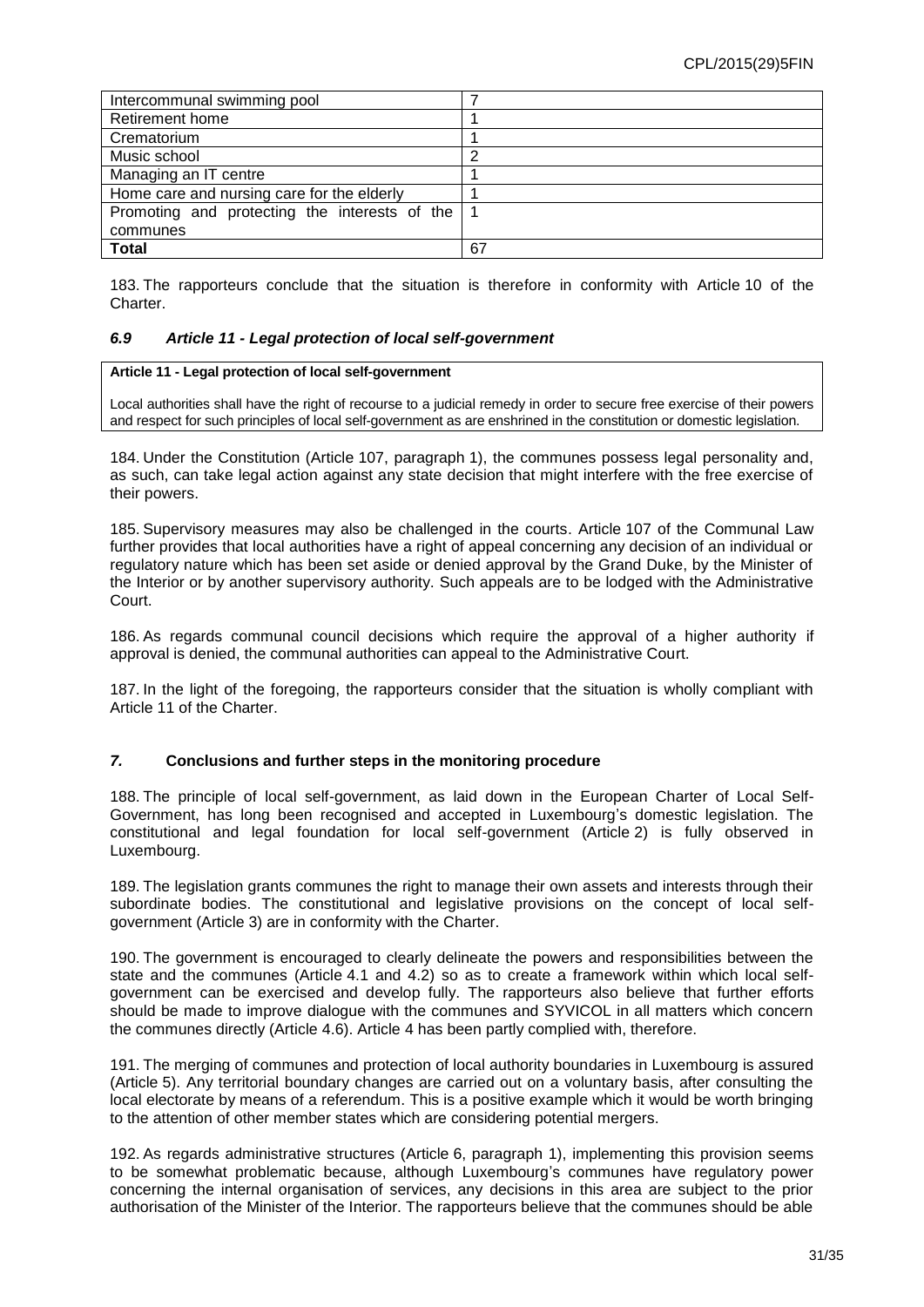to determine for themselves the kind of internal administrative structures which they wish to have, independently and without having to seek ministerial approval. The implementation of Article 6 could be improved, therefore.

193. The conditions under which responsibilities at local level are exercised (Article 7) are applied and guaranteed in Luxembourg. The situation in this respect is fully in keeping with Article 7 therefore.

194. Administrative supervision of local authorities (Article 8, paragraph 3) is a source of some concern, in particular as regards the creation of posts and the appointment of local government officers, which require the prior approval of the Minister of the Interior. The rapporteurs consider that administrative supervision of local authority decisions is sometimes excessive and ought to be relaxed.

195. The provision regarding local authorities' financial resources (Article 9) is being partly observed. The issue of free disposal of sufficient own resources seems to pose a problem. Local authorities are having to contend with the difficulties of introducing a system of financing which does not always take account of changes in their core tasks and income disparities between communes. The equalisation formula and the criteria on which this formula is based could stand to be reviewed, as could the unit values for the land tax, which have remained unchanged since 1941, resulting in lost earnings for local authorities. The rapporteurs therefore wish to underline that while paragraphs 1 to 5 of Article 9 are not being fully observed by Luxembourg, they received an assurance from the government that these provisions were currently receiving close attention from the authorities. As regards conformity with paragraphs 6 to 8 of Article 9, the rapporteurs are of the opinion that these provisions are being observed. The government's procedure for consulting local authorities is followed in practice. The rapporteurs' view is, however, that it would be a good idea to place this consultation on a more formal footing and make it more regular, with the government providing co-ordination so as to ensure that it becomes a permanent practice in future.

196. The right to associate (Article 10) is guaranteed both in law and in practice for local authorities, which may co-operate with each other, join associations for the protection and promotion of their common interests and engage in transfrontier co-operation.

197. Lastly, as regards the legal protection of local self-government (Article 11), the fact that local authorities have recourse to a judicial remedy if they consider themselves victims of an unlawful decision or consider that their interests have been damaged by a decision means that this provision is fully complied with in Luxembourg law.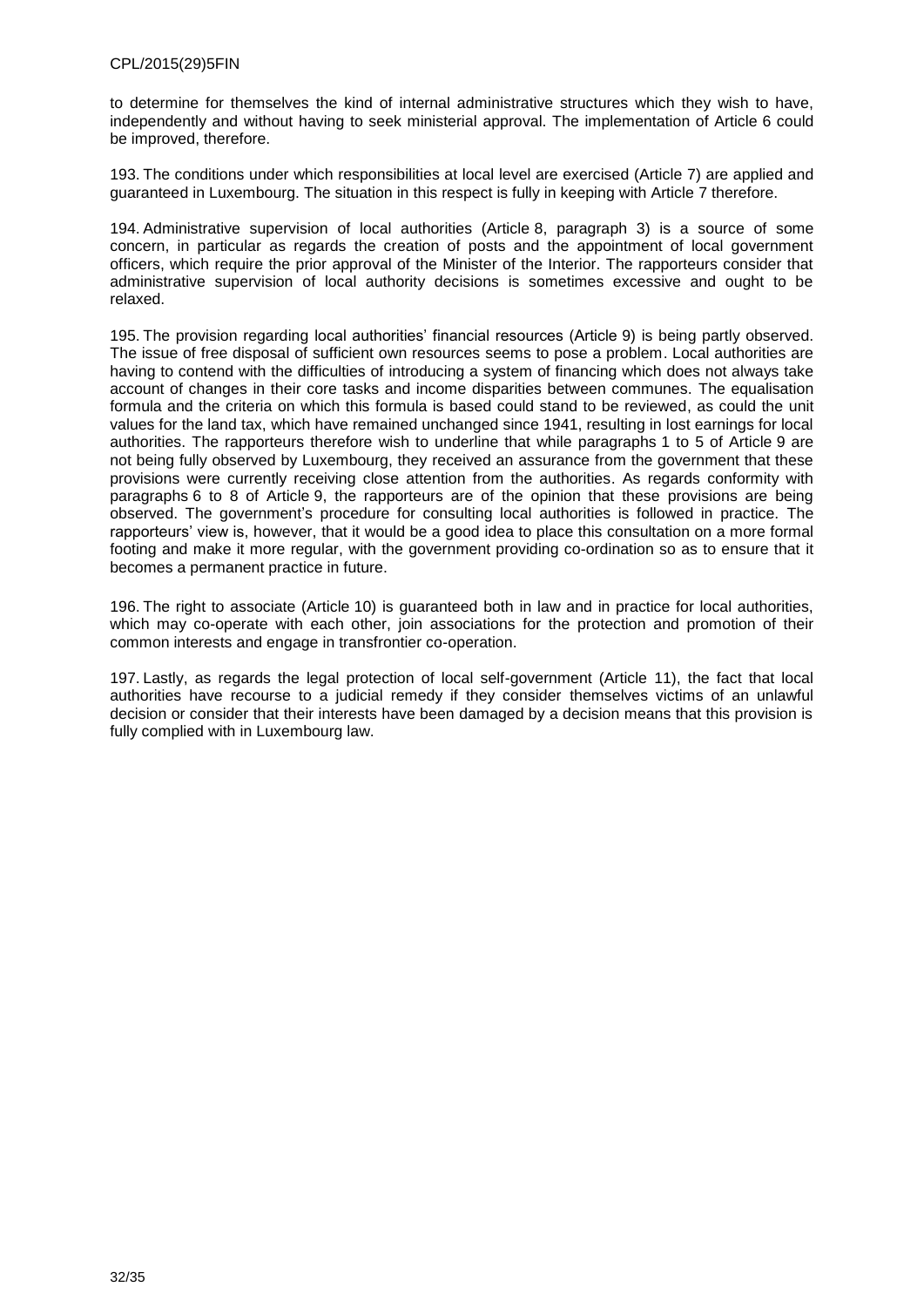# <span id="page-32-0"></span>**Appendix 1 – Programme of the Congress monitoring visit in Luxembourg**

# **CONGRESS MONITORING VISIT TO LUXEMBOURG (Luxembourg, Schengen, Schuttrange ) (3 - 5 March 2015)**

# **PROGRAMME**

| <b>Congress delegation:</b> |                                                                                                                                                                                               |
|-----------------------------|-----------------------------------------------------------------------------------------------------------------------------------------------------------------------------------------------|
| Rapporteurs:                |                                                                                                                                                                                               |
| Mr Dorin CHIRTOACĂ          | Rapporteur on local democracy<br>Chamber of local authorities, EPP/CCE <sup>19</sup><br>Member of the Congress monitoring committee<br>Mayor of Chisinau (Republic of Moldova)                |
| Ms Marianne HOLLINGER       | Rapporteur on local democracy<br>Chamber of local authorities, GILD-ILDG <sup>20</sup><br>Member of the Congress monitoring committee<br>President of the municipality of Aesch (Switzerland) |
| Congress Secretariat:       |                                                                                                                                                                                               |
| Ms Stéphanie POIREL         | Secretary to the Monitoring Committee                                                                                                                                                         |
| Consultant:                 |                                                                                                                                                                                               |
| Mr Konstantinos TSIMARAS    | Member of the Independent Group of Experts (GEI)                                                                                                                                              |

<sup>19</sup> EPP/CCE: European People's Party Group in the Congress

<sup>20</sup> ILDG/DILG Independent and Liberal Democrat Group in the Congress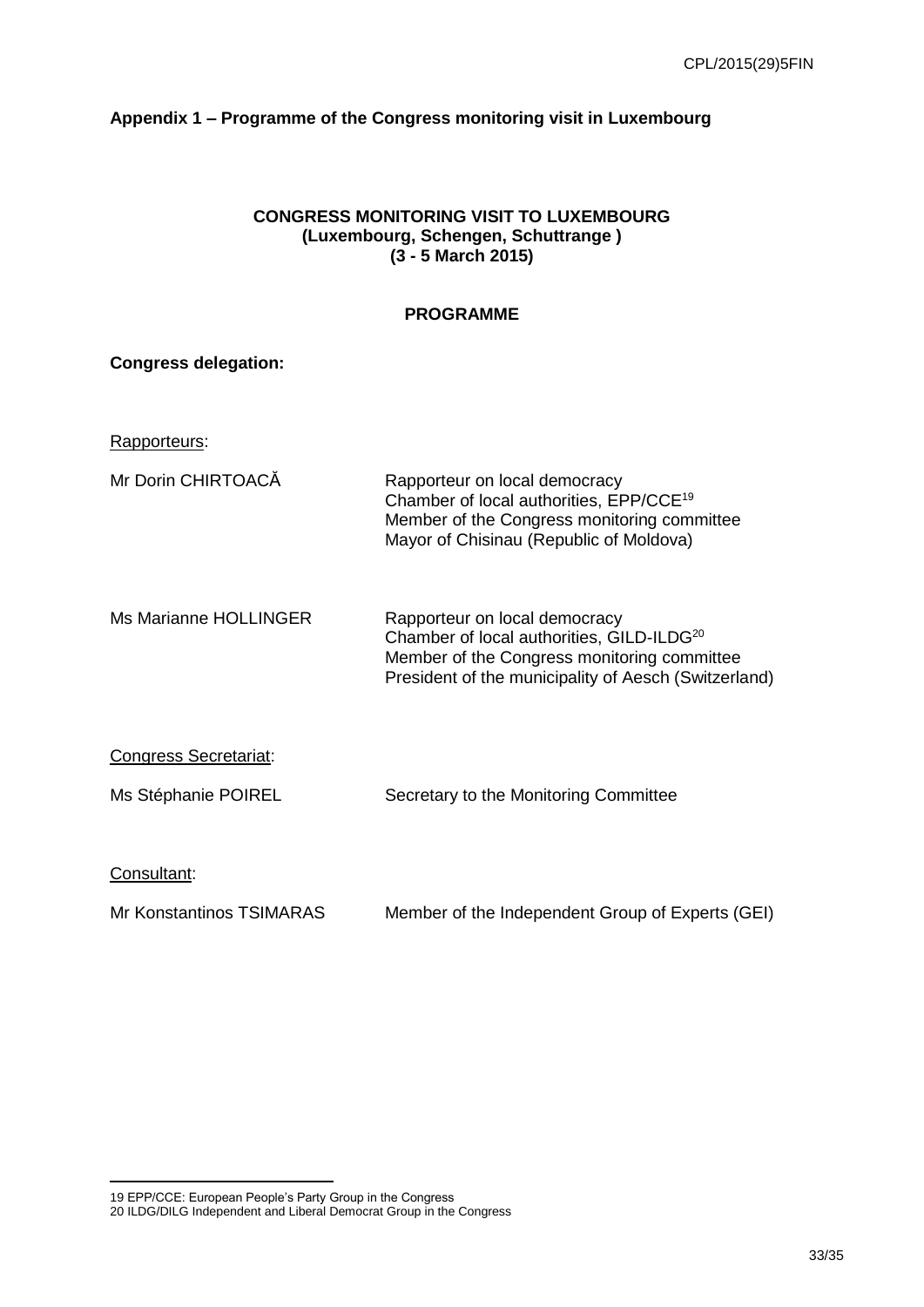# **Tuesday, 3 March 2015 Luxembourg**

Meetings with:

#### - **Luxembourg National Delegation to the Congress, The Association of Luxembourg Town and Municipalities (SYVICOL) & Mr Ronald Mayer, member of the Group of Independent Experts (GIE)**

**Mr Jean-Pierre KLEIN**, President of the Luxembourg Delegation to the Congress, Mayor of the municipality of Steinsel, 1st Vice President of the Association of Luxembourg Town and Municipalities

**Mr Emile EICHER**, President of SYVICOL, Mayor of the Municipality of Clervaux and Vice President of the Luxembourg Delegation to the Congress

**Mr Ronald MAYER**, Luxembourg, member of the Group of Independent Experts

**Ministry of the Interior** 

**Mr Dan KERSCH**, Minister of the Interior, Minister for Public Services and Administrative reform

**Mr Laurent DEVILLE**, First Class Government Counsellor

- **Council of State of the Grand Duchy of Luxembourg** 

**Ms Françoise THOMA**, Vice President of the State Council, President of the Committee of Public Administrations and Institutions **Mr Paul SCHMIT**, State Counsellor, President of the Committee on Constitutional Affairs **Ms Lis DE PINA**, Secretariat of the Committee of Public Administrations and Institutions

## **Wednesday, 4 March 2015 Luxembourg**

Meetings with:

### - **Chamber of Deputies**

**Mr Mars DI BARTOLOMEO**, President of the Chamber of Deputies **Mr Alex BODRY**, President of the Committee on Institutions and Constitutional Amendments **Mr Gilles ROTH**, Vice President of the Home Affairs Committee **Ms Josée LORSCHÉ**, Deputy Member of the Luxembourg Delegation to the Congress **Mr Claude FRIESEISEN**, General Secretary **Ms Anne BRASSEUR**, President of the Parliamentary Assembly of the Council of Europe, Deputy of the Luxembourg Delegation to the Congress

- **Mediator of the Grand Duchy of Luxembourg** 

**Ms Lydie ERR**, Mediator